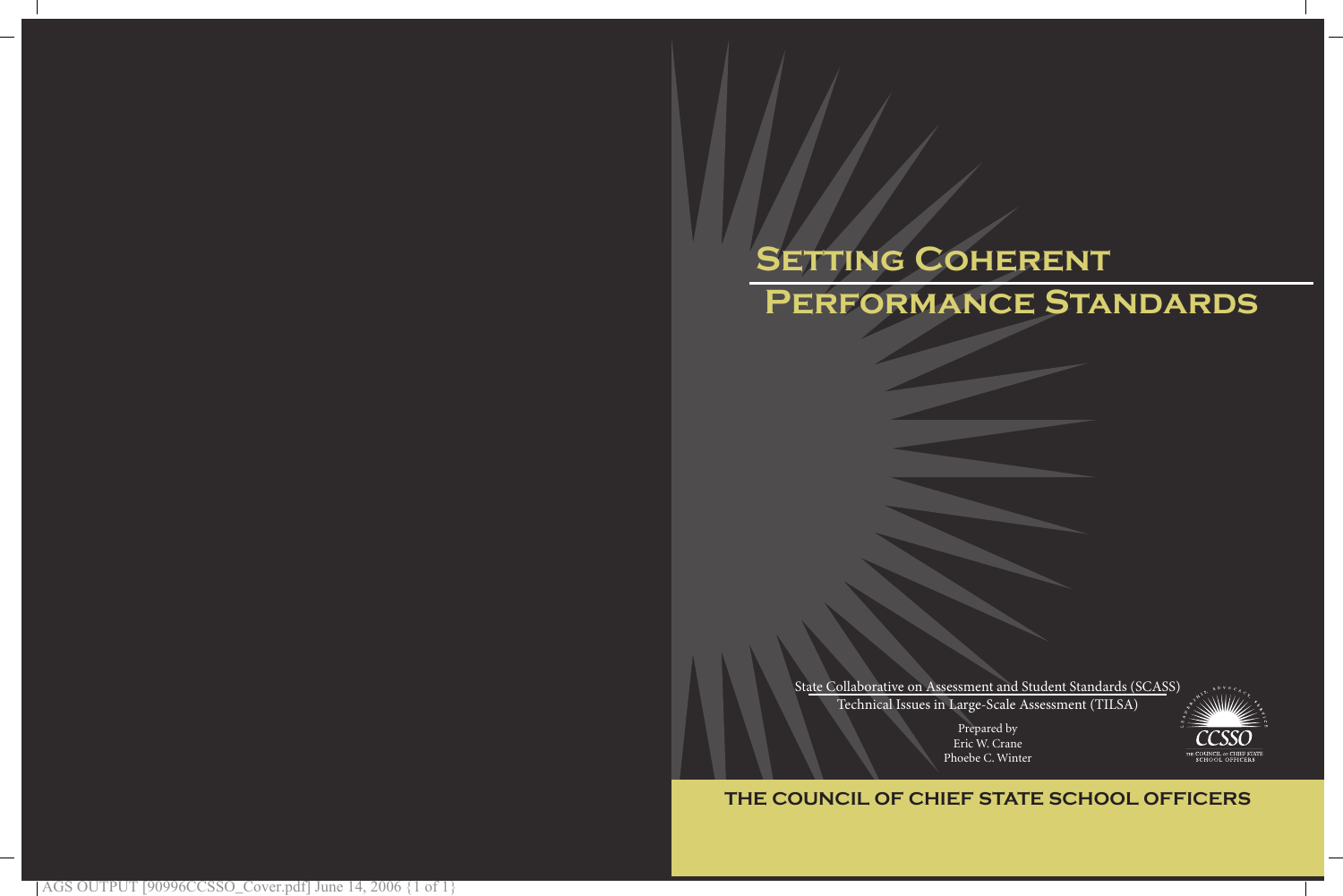**Technical Issues in Large-Scale Assessment**

## **SETTING COHERENT PERFORMANCE STANDARDS**

Prepared for the TILSA SCASS by

Eric W. Crane Phoebe C. Winter



**THE COUNCIL OF CHIEF STATE SCHOOL OFFICERS**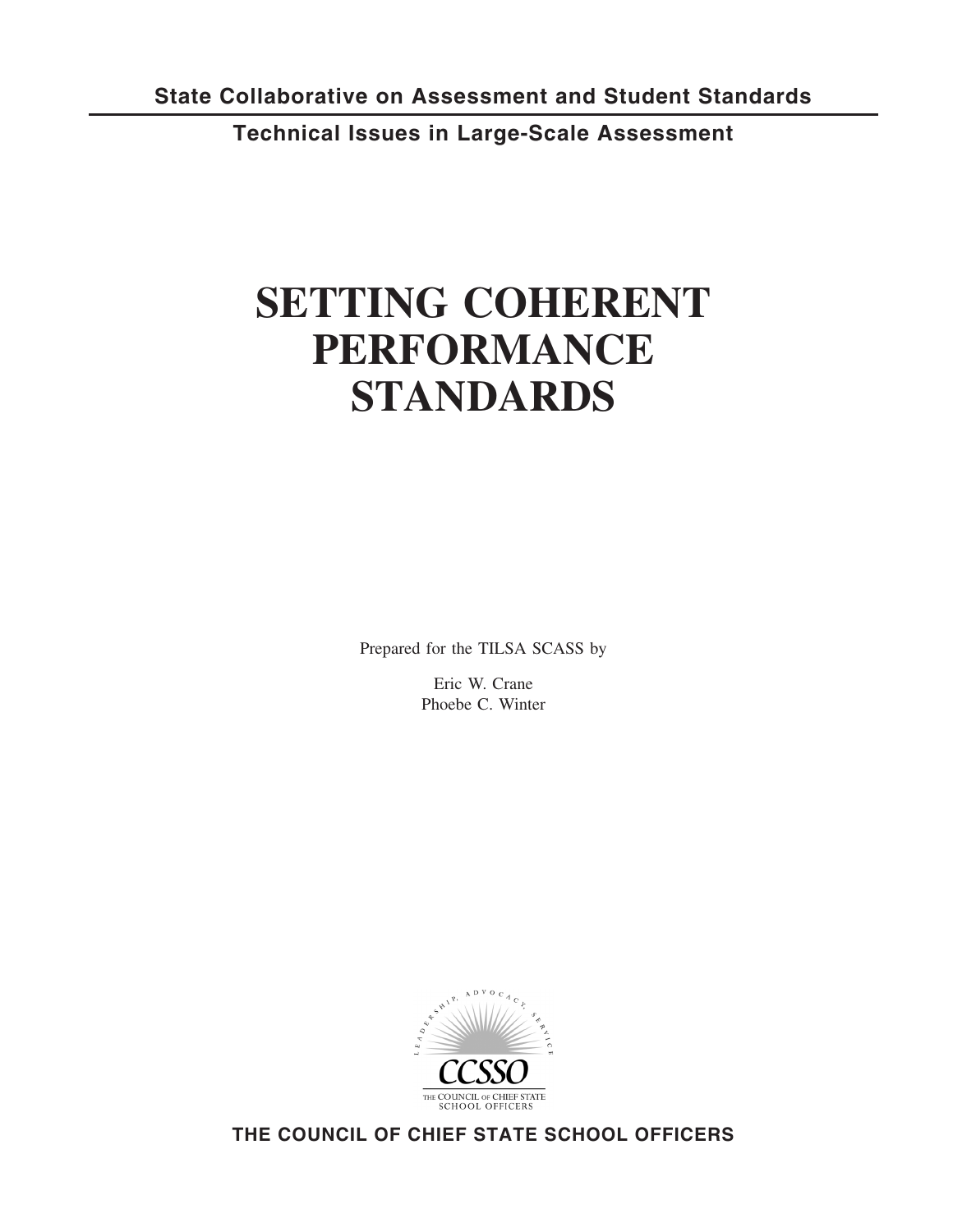

#### **THE COUNCIL OF CHIEF STATE SCHOOL OFFICERS**

**The Council of Chief State School Officers** (CCSSO) is a nonpartisan, nationwide, nonprofit organization of public officials who head departments of elementary and secondary education in the states, the District of Columbia, the Department of Defense Education Activity, and five U.S. extra-state jurisdictions. CCSSO provides leadership, advocacy, and technical assistance on major educational issues. The Council seeks member consensus on major educational issues and expresses their views to civic and professional organizations, federal agencies, Congress, and the public.

#### **Division of State Services and Technical Assistance**

**The Council's Division of State Services and Technical Assistance** supports state education agencies in developing standards-based systems that enable all children to succeed. Initiatives of the division support improved methods for collecting, analyzing, and using information for decision making; development of assessment resources; creation of high quality professional preparation and development programs; emphasis on instruction suited for diverse learners; and the removal of barriers to academic success.

#### **State Collaborative on Assessment and Student Standards**

**The State Collaborate on Assessment and Student Standards (SCASS)** Project was created in 1991 to encourage and assist states in working collaboratively on assessment design and development for a variety of topics and subject areas. Division of State Services and Technical Assistance of the Council of Chief State School Officers is the organizer, facilitator, and administrator of the projects. SCASS projects accomplish a wide variety of tasks identified by each of the groups including examining the needs and issues surrounding the area(s) of focus, determining the products and goals of project, developing assessment materials and professional development materials on assessment, summarizing current research, analyzing best practice, examining technical issues, and/or providing guidance on federal legislation.

#### **COUNCIL OF CHIEF STATE SCHOOL OFFICERS**

Valerie A. Woodruff (Delaware), President Elizabeth Burmaster (President-Elect), Wisconsin David P. Driscoll (Past President), Massachusetts G. Thomas Houlihan, Executive Director

Julia L. Lara, Deputy Executive Director Division of State Services and Technical Assistance Don Long, Director, and Phoebe C. Winter, Project Coordinator State Collaborative on Assessment and Student Standards

© 2006 by the Council of Chief State School Officers *All rights reserved.*

Council of Chief State School Officers One Massachusetts Avenue, NW, Suite 700 Washington, DC 20001-1431 Phone (202) 336-7000 Fax (202) 408-8072 www.ccsso.org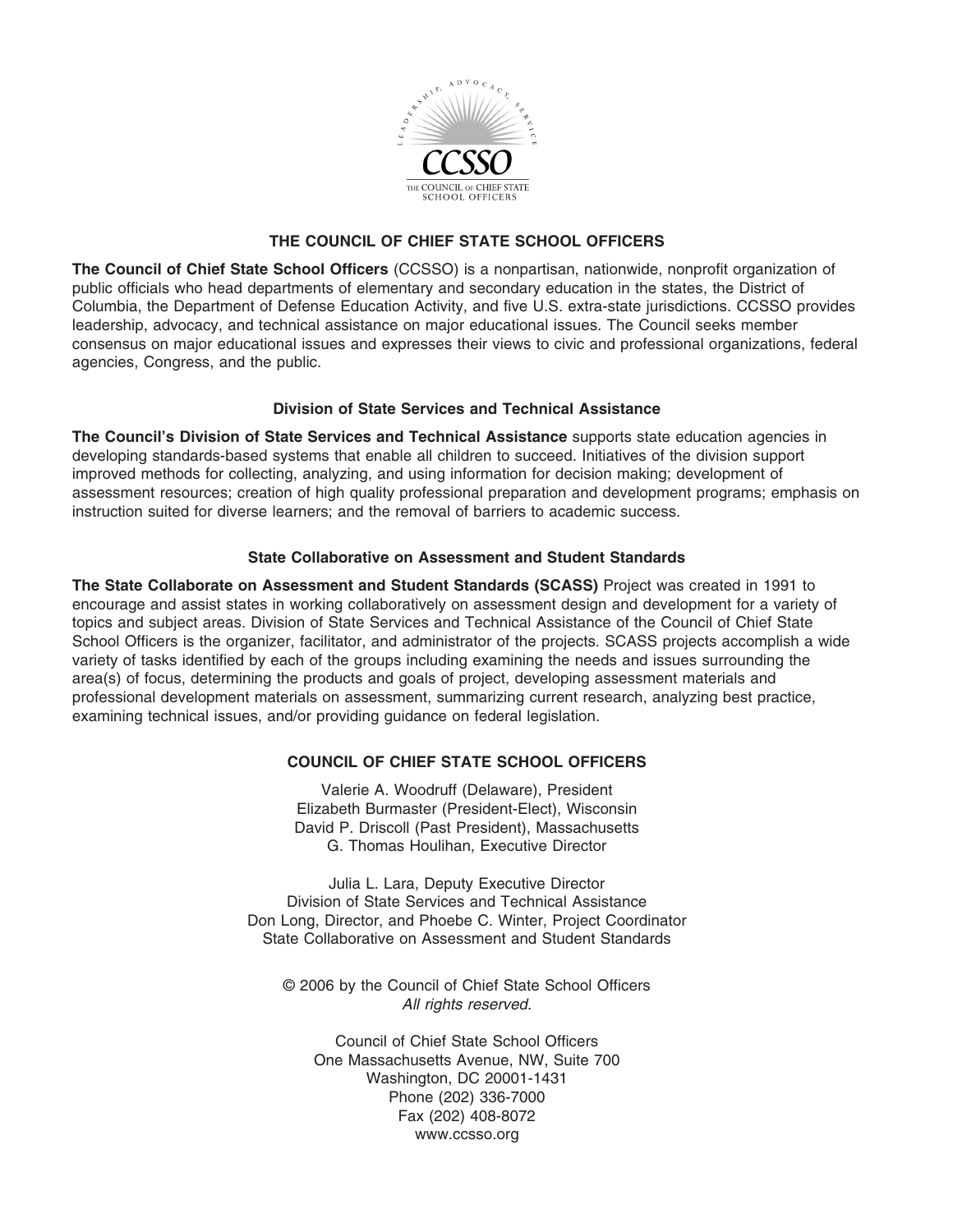## **Acknowledgements**

This report was written in collaboration with the TILSA Subcommittee on Coherent Achievement Standards, under the leadership of Liru Zhang, Delaware Department of Education.

#### **Subcommittee on Coherent Achievement Standards**

| Delaware Department of Education       |
|----------------------------------------|
|                                        |
| Georgia Department of Education        |
| Hawaii Department of Education         |
| Kentucky Department of Education       |
| Kentucky Department of Education       |
| Louisiana Department of Education      |
| Michigan Department of Education       |
| Minnesota Department of Education      |
| Minnesota Department of Education      |
| Missouri Department of Education       |
| Missouri Department of Education       |
| New York Department of Education       |
| Oklahoma Department of Education       |
| Pennsylvania Department of Education   |
| Rhode Island Department of Education   |
| South Carolina Department of Education |
| <b>Texas Education Agency</b>          |
| West Virginia Department of Education  |
| Data Recognition Corporation           |
| <b>Measured Progress</b>               |
|                                        |

\*Retired

The authors thank Huynh Huynh, Lou Fabrizio, Marianne Perie, and Carole Gallgher for their comments on an earlier version of this report, and Arthur Halbrook for his exceptional editing.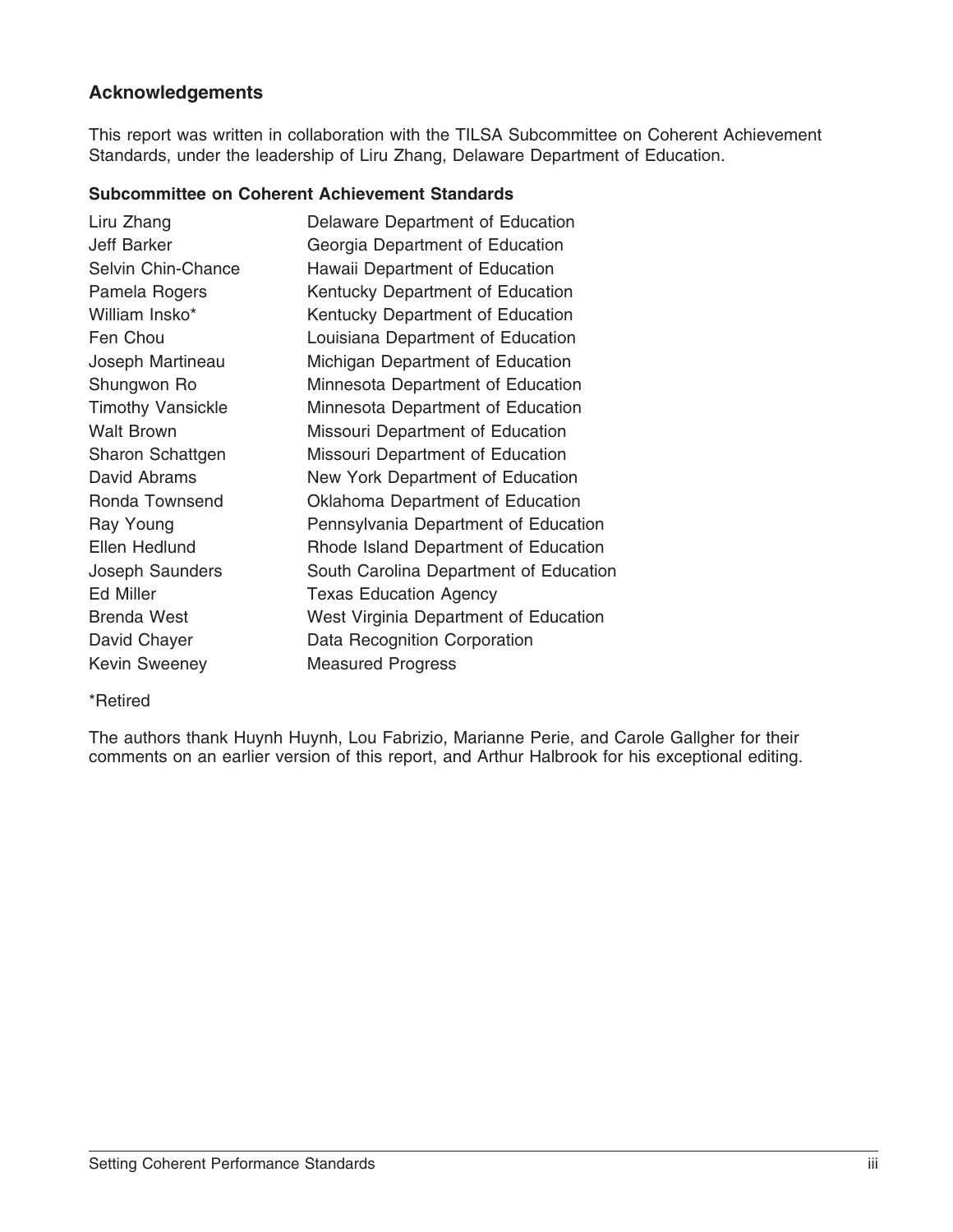## **Table of Contents**

|                                                                                | $\overline{1}$ |
|--------------------------------------------------------------------------------|----------------|
|                                                                                |                |
|                                                                                |                |
|                                                                                |                |
|                                                                                |                |
|                                                                                |                |
|                                                                                |                |
|                                                                                |                |
| Appendix B: Selected State Examples of Cross-Grade Standard Setting Procedures |                |
| Appendix C: South Carolina and Colorado Test Results from Standard-Setting     |                |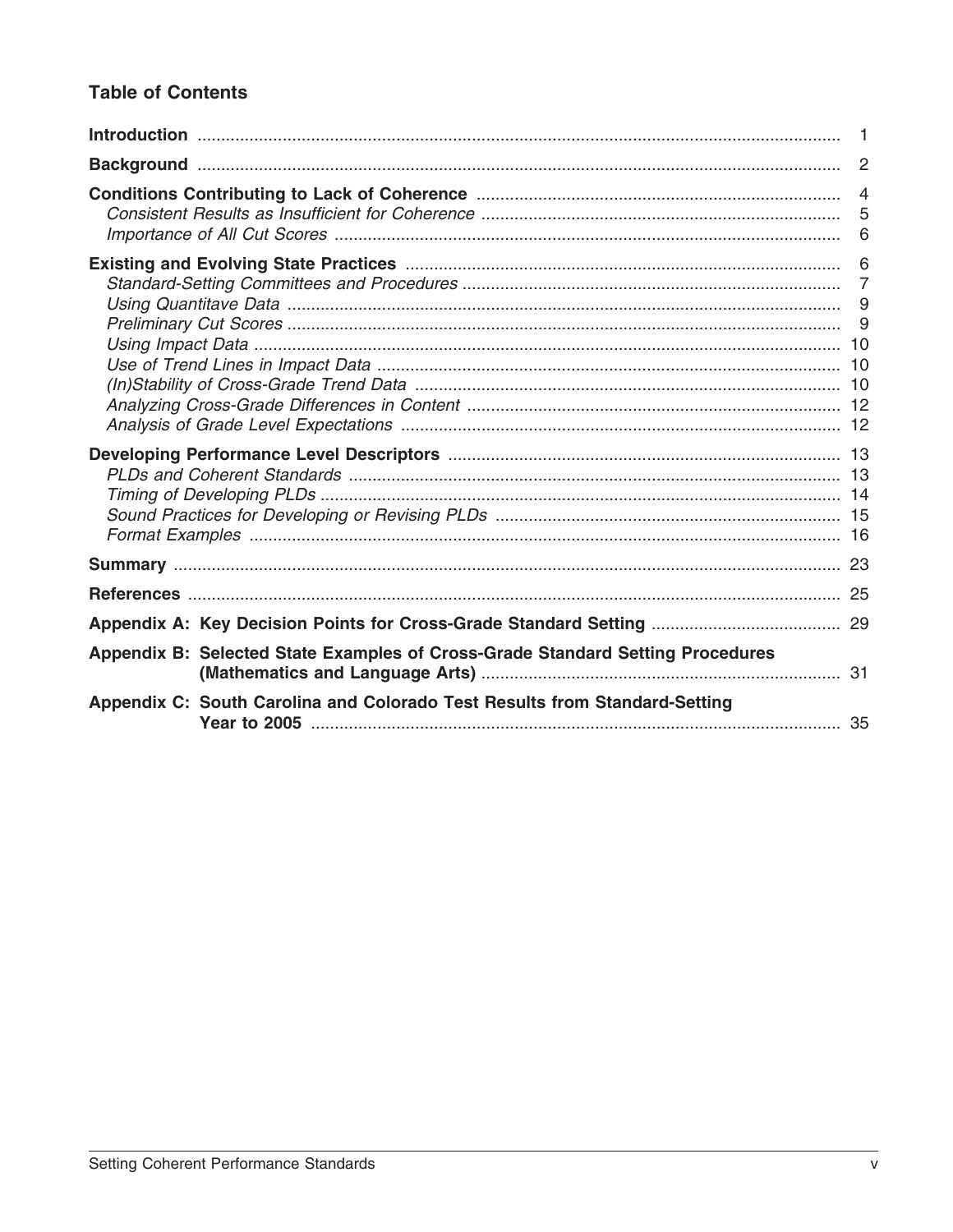#### **Introduction**

Provisions of the reauthorized Elementary and Secondary Education Act of 1965 (ESEA) hold schools accountable for implementing high standards in educating all students. Specifically, ESEA requires that students served by Title I funds be educated according to the same high standards as all students. The Improving America's Schools Act of 1994 (IASA), which amended the ESEA, required states to demonstrate that they have in place a coordinated system of content standards, performance standards,<sup>1</sup> and assessments that can evaluate student achievement on the content in reading and mathematics (Hansche, 1998). The assessments had to be administered in at least one grade in each of three grade ranges: 3–5, 6–9, and 10–12. Most states created state assessment programs or revised them to meet the IASA requirements through state-mandated, standards-referenced tests administered at three grade levels (Williams, Blank, Cavell, & Toye, 2005). The latest amendments to ESEA, as embodied in the No Child Left Behind Act of 2001 (NCLB), expand the role of state standardsbased assessments in accountability. NCLB calls for testing in reading and mathematics at each of grades 3–8 and at one grade during high school.<sup>2</sup>

As states have begun developing academic content standards, performance standards, and assessments across contiguous grades, it has become clear that defining and promoting the systematic interrelationship of standards can strengthen the validity and defensibility of the assessment system (Cizek, 2005). Lissitz and Huynh (2003) describe a process for using *vertically moderated standards* as the basis for states' adequate yearly progress (AYP) decisions. In other recent articles, authors have explored this notion of standards' *coherence* (Lewis and Haug, 2005) or *consistency* (Mitzel, 2005). There is considerable overlap with how these authors have used these two terms. Lewis and Haug (2005) discuss coherence in terms of ''across-grade articulation of performance levels'' and expectations (p. 27). Lewis and Haug further explore coherence when looking at the impact of cut score decisions. The application of *coherence* to impact is problematic for focusing the term. In his use of *consistency,* Mitzel (2005) emphasizes results and impact somewhat more than do Lewis and Haug, but Mitzel's discussion of consistency includes performance levels and expectations.

We find it useful to distinguish the terms more clearly, following and expanding on the ideas of these authors. We will use *coherence* in reference to the system of performance standards and its components. Specifically, a system of performance standards is coherent when there are educationally sound relationships between performance levels and across grades. The term *consistency* is used to describe the impact of the cut scores and refers to a consistent (that is, close to the same) proportion of students at each performance level across grades. Coherence is thus the logical articulation of performance standards across grades; consistency deals with the quantitative results of impact

*Defining and promoting the systematic interrelationship of performance standards can strengthen the validity and defensibility of the assessment system.*

<sup>1</sup> Throughout this report, we use the term *performance standards* to refer to standards for student achievement or performance. The exceptions are direct quotes. <sup>2</sup> NCLB also requires states to develop science content standards and assessments in each of three grade ranges: 3–5, 6–9, and 10–12.

Setting Coherent Performance Standards 1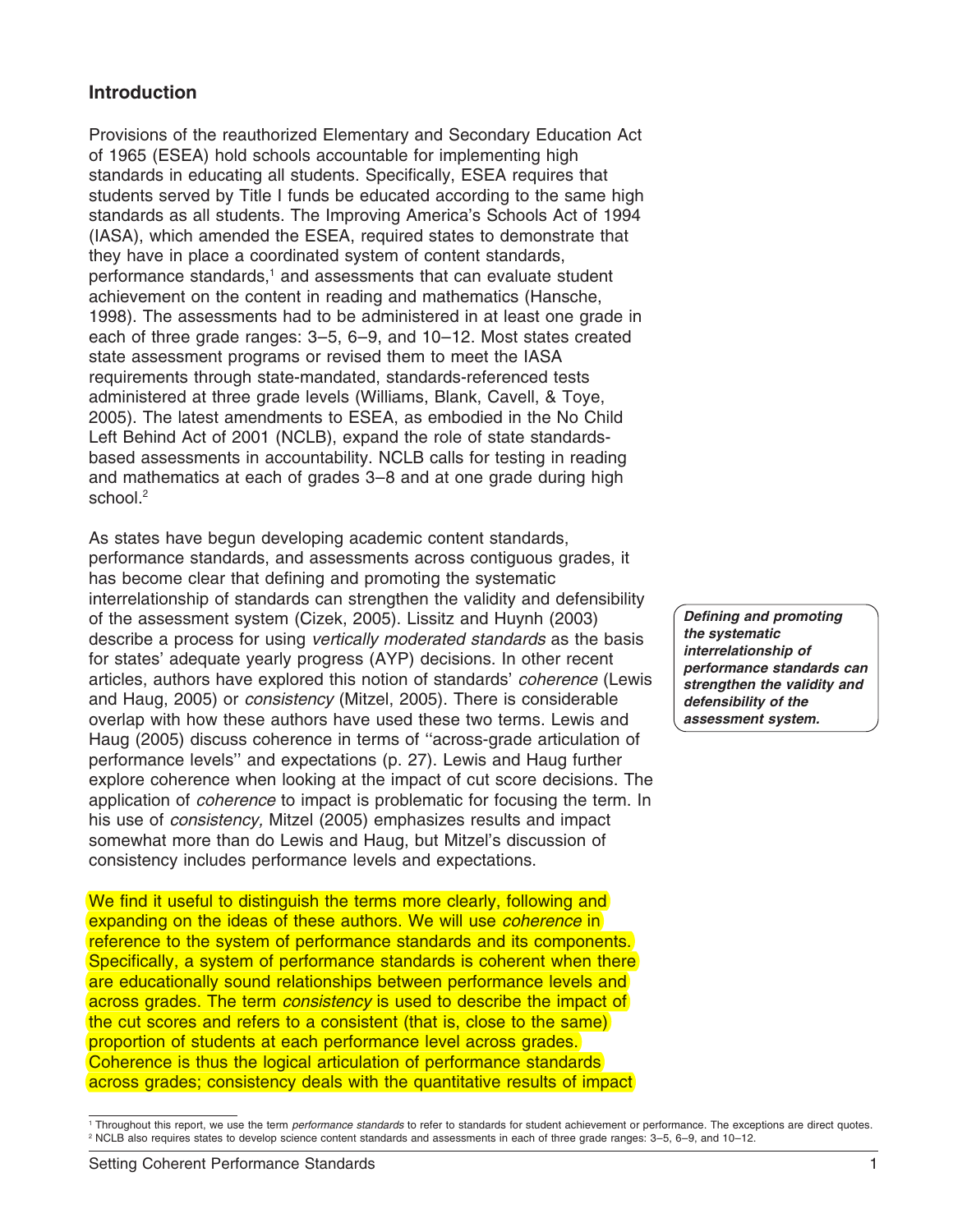data. While a coherent system can and often does lead to consistent impacts, coherence does not imply consistency. As Lewis and Haug (2005) report, a coherent system may include declining percents proficient across grades in a subject area. Certainly, any set of performance standards that lacks coherence invites problems:

It will not be publicly acceptable, for example, for the 2004–05 fourth grade class to place 40 percent of its students at proficient or above and the same cohort to place only 20 percent of its students at proficient or above the next year. At the very least, this outcome would send a confusing message to parents and students. (Mitzel, 2005, p. 1)

Performance standards consist of three primary components: (1) performance levels, which divide performance on an assessment into two or more qualitatively different categories (Title I of NCLB requires at least three), (2) cut scores, which define the score a student has to reach on a test to score within a performance level, and (3) performance level descriptors, or PLDs, which describe the knowledge and skills at each performance level on the assessment. PLDs are a critical tool for states to communicate and articulate performance standards.<sup>3,4</sup>

This report is intended to help states and interested readers navigate issues for developing a system of performance standards across contiguous grades in three ways: (1) by synthesizing important background information about setting coherent performance standards, (2) by summarizing existing work and promising practices in the states, and (3) by analyzing the issues concerning the development of performance level descriptors, including ways to maximize their effectiveness. A summary of key decision points for policymakers is in Appendix A, and a chart of selected state examples appears in Appendix B.

#### **Background**

For a look at ideas about coherence in standards, we begin with federal guidance for the development of standards and assessments under NCLB. The Standards and Assessment Peer Review Guidance of April 2004 includes important information about requirements for state assessment systems (U.S. Department of Education, 2004). The guidance document tells states about evidence they might submit in order to demonstrate they have met NCLB standards and assessment requirements and guides teams of peer reviewers who will examine the evidence and advise the U.S. Department of Education. The peer review guidance mentions *coherent* content standards and a *coherent* assessment system but does not directly mention coherence in terms of *performance* standards. However, the guidance states that performance

*Performance standards consist of three primary components:*

- *1. performance levels*
- *2. cut scores*
- *3. performance level descriptors*

<sup>3</sup> Although some authors prefer the term, *achievement level descriptors,* we have found *performance level descriptors* to be more common in the literature, and we will use it throughout this report.

<sup>4</sup> This paper focuses on the issues surrounding the development of performance levels; issues such as how many levels there are and what they are called are typically matters of policy and will not be addressed here.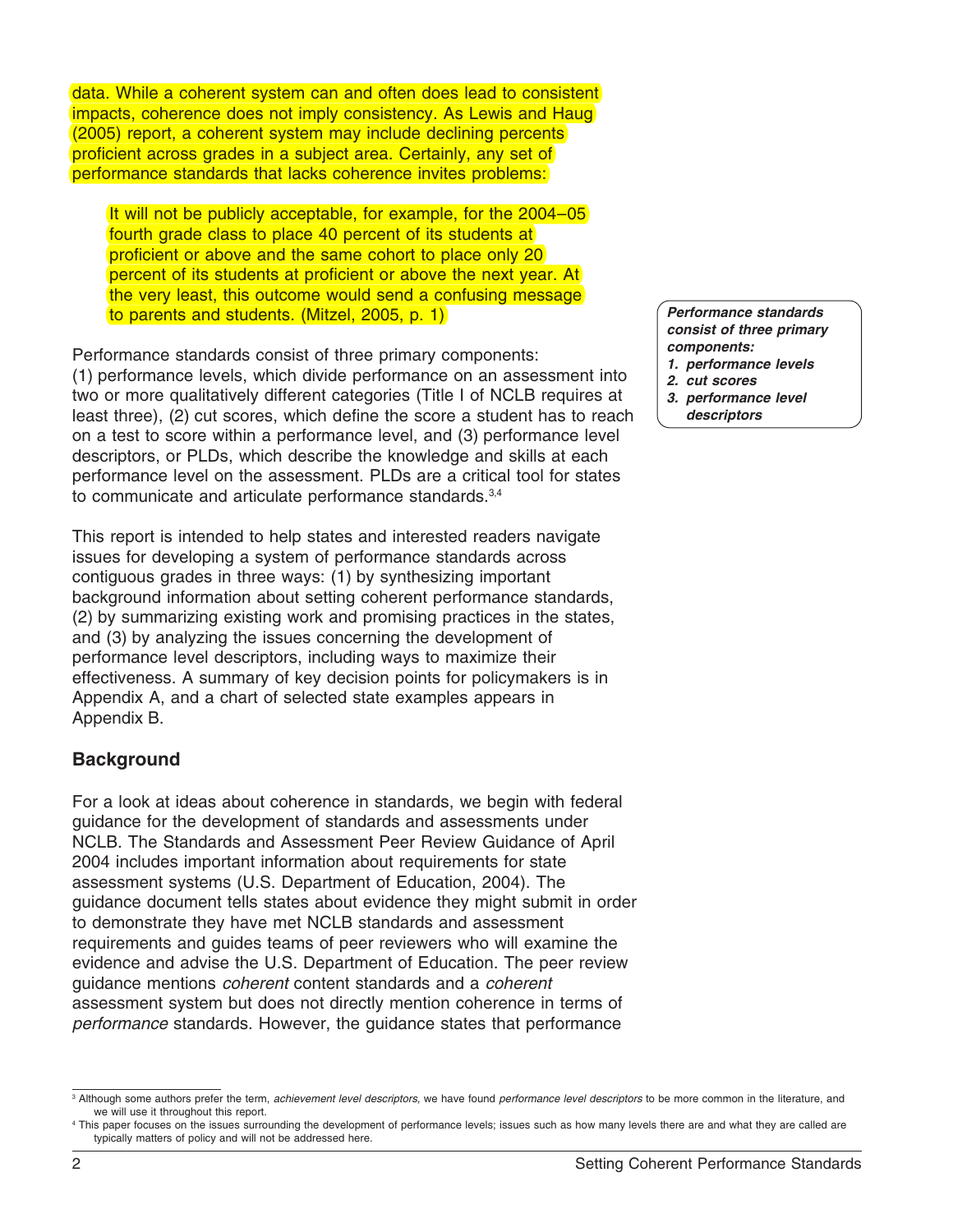standards need to be articulated across grades, so coherence in performance standards is implied.

The guidance holds that coherent content standards ''must include only content that is meaningful with regard to the 'domain,' that is appropriate for the grade level specified, and that reflects clearly articulated progressions across grade levels'' (U.S. Department of Education, 2004, p. 8). Later in this paper, when describing procedures to build coherent performance standards, we apply variations of these three components.

Regarding the assessment system, the guidance maintains that state assessments must yield information that is coherent across grades and content areas. Although the reference to information that coheres across content areas is provocative, it is not explored further. Within a content area, the guidance gives an example similar to Mitzel's:

For example, information gained from the reading/language arts assessment at grade 3 should be clearly and appropriately relevant to information gained from the reading/language arts assessment at grade 4 and subsequent grades. This does not require use of tests that are vertically scaled, but does imply the articulation of the standards from grade to grade. The content of the assessments and the achievement standards should be articulated across grades. (U.S. Department of Education, 2004, p.  $24)^5$ 

Mitzel (2005) extends the discussion of consistency across subject areas. He argues that fundamental characteristics of human performance suggest that ''performance in one content domain should be similar to performance in another given a common group of students,'' but that ready guidelines for the degree of agreement do not exist (p. 10). Mitzel suggests that apparent disparities across subjects may be more acceptable to policymakers and the public than disparities across grades within a subject.<sup>6</sup>

Another issue that threatens the interpretation of test results reported based on performance standards is the variability across states in the meanings of the performance levels. If State A has 36% of its students scoring at proficient or above in math and State B has 72% of its students at proficient or above, there are several possible interpretations of the results. For example, State B's students may be doing better in math than State A's, or State A may have more rigorous standards than State B. Linn (2003) argues that such discrepancies seriously undermine the utility of using performance levels as a reporting mechanism. Linn points out that where cut scores are set is dependent on a variety of factors, including the method used, the panelists involved, and the context in which standards are set, maintaining that the resulting variability in percent proficient is ''so large that the term proficient becomes meaningless (p. 13).''

<sup>&</sup>lt;sup>5</sup> While the peer review guidance mentions articulation across grades, it does not stress this component of standards and assessment systems in its review criteria.

<sup>6</sup> Mitzel uses the terms *horizontally* and *vertically* to refer to these respective situations.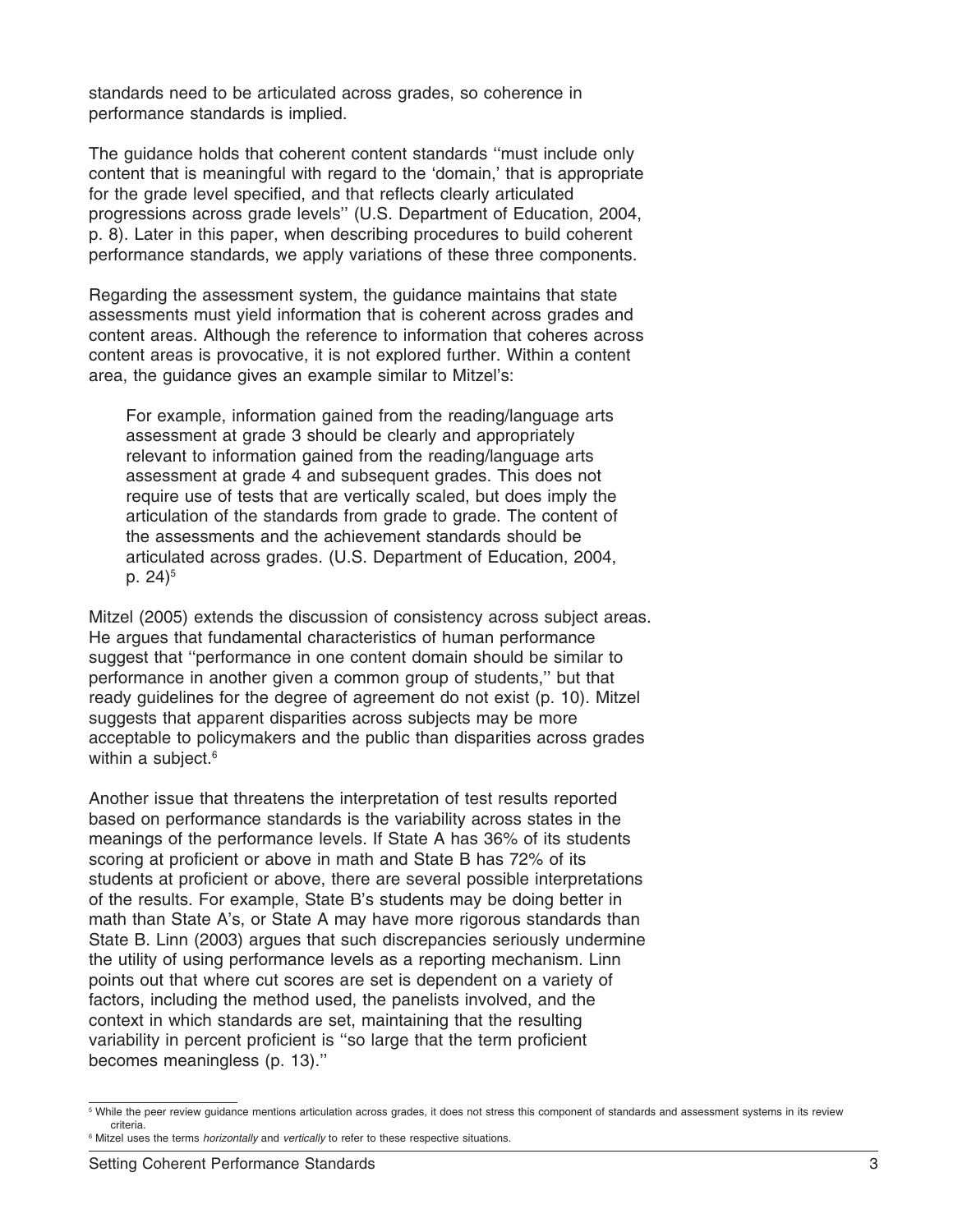State scores on the National Assessment of Educational Progress (NAEP) are often used to compare the relative rigor of state performance standards (see Ravitch, 2006, for a recent example). NCLB increased the frequency of state administrations of NAEP and mandated that states participate in the grades 4 and 8 assessments in reading and mathematics, making the role of NAEP more prominent. Although the validity of state to NAEP comparisons is often disputed, they capture the attention of policymakers and the press. Schafer (2005) gives an example of how performance data on state NAEP might be included in the context of developing vertically moderated standards.

To alleviate the lack of consistency in performance standards across states, Linn (2003) suggested that information about performance standards set in other states could be a useful component of the standard-setting process. However, how to introduce that information and how to set the context for the information is an area that needs some study. A comparison state may have a less stringent curriculum at a particular grade level, for example, which would make the interpretation of the state's percent proficient different than if the state used a curriculum of equal rigor. States vary in the content of their academic content standards, which could lead to valid differences in the interpretation of proficient and in the percentage reaching proficient across states.

While Linn focuses on performance standards within grades compared across states, his observations apply to the use of PLDs to report scores within a state across grades. Linn (2003) notes, ''One of the purposes of introducing performance standards is to provide a means of reporting results in a way that is more meaningful than a scale score (p. 13).'' Carefully crafted PLDs can give meaning to student test performance in a way that a label alone (e.g., ''below proficient'' or ''minimally competent'') does not. Additional work is needed, however, to evaluate the validity of PLDs (e.g., a systematic study of the relationship between the PLDs, the assessments, and performance on the content domain both on tests and in the classroom) to strengthen their meaning and utility.

## **Conditions Contributing to Lack of Coherence**

The absence of coherent performance standards poses a problem for states. Lack of coherence leads to a lack of interpretability and utility of test results in informing educators and other stakeholders. In this way, incoherent standards can lead to inconsistent results. If performance standards are not articulated well across grades, for example, instruction can suffer. Teachers and administrators miss a vital piece of information that can be used in designing curriculum and instruction that progresses smoothly through the grades. The lack of well-articulated performance standards across grades can result in teachers and parents having a distorted picture of how students are doing. For example, without a coherent system of standards, how can it be known whether the student whose performance drops from ''advanced'' to ''proficient'' genuinely lost ground? Could it be that the expectations were relatively higher in the upper grade? In short, if an ill-defined relationship exists between the

*A way to make performance standards more meaningful is to carefully define the knowledge and skills necessary to be classified in a performance level.*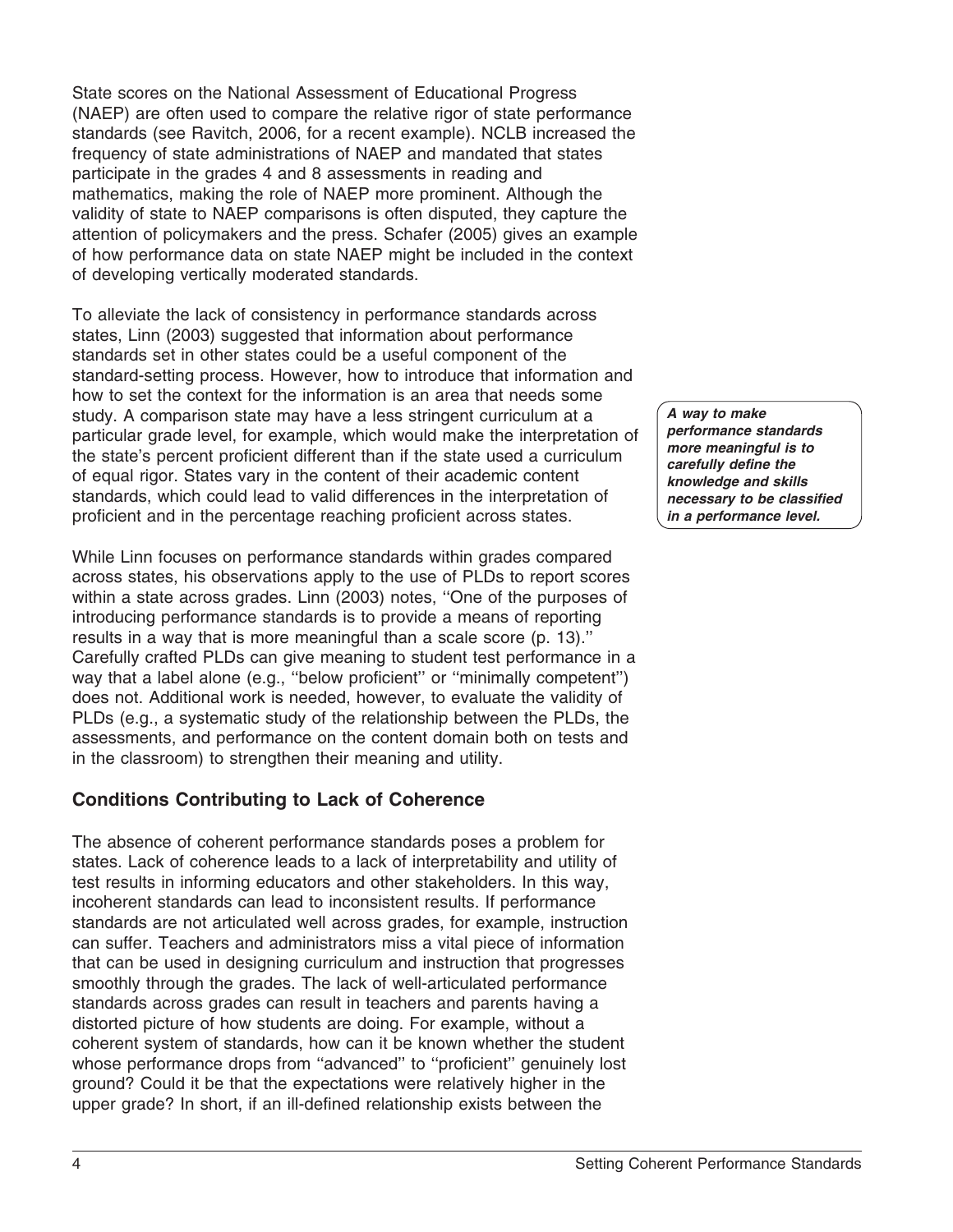performance expectations at adjacent grades, then it may be difficult to make appropriate inferences about student progress.

Prior to NCLB, when testing in many states occurred at benchmark grades only, variation in the percentage of students at or above proficient was not necessarily cause for alarm.<sup>7</sup> One common example of crossgrade variation was a higher percentage of students in the proficient category at the earlier grades. Mitzel (2005) states that, in some cases, standard-setting panelists have been reluctant to brand younger students with a failing label; instead, panelists desire to identify only those students most in need of academic improvement. Setting higher standards at later grades also sends a message ''that instruction will need to improve for students to meet future standards'' (p. 2).

Furthermore, the standard-setting exercise often featured grade-level committees that stood apart from each other. It was common for the committees that were setting the cut scores for the state's tests at, say, grades 4, 7, and 10, to be convened only for general sessions such as at the welcoming portion of the agenda or perhaps at the farewell at the closing of the general session. The substantive work of setting standards happened in grade-specific groups, and, not surprisingly, the resultant performance standards frequently failed to cohere. With testing at every grade from 3 to 8, cross-grade variation and breaks in trend are more apparent and worrisome.

#### *Consistent Results as Insufficient for Coherence*

Consistent performance percentages do not by themselves imply coherent performance standards. States and standard setting panelists can set cut scores such that the results of any statewide academic tests can be put into consistent percentages. An extreme example makes this point. If tests at grades 3 through 8 all have, say, 56% of students scoring proficient or above, it is not helpful to call the standards coherent if we find out that the grade 3 test is in spelling, the grade 4 test in writing, the grade 5 test in mathematics, the grade 6 test in reading, the grade 7 test in science, and the grade 8 test in social studies! The standard setting must be predicated on more than smoothing numbers from impact data.

Content that is not clearly articulated across the grades is a threat to coherent standards within a subject area. Consistent performance percentages within a content area may suggest—but only suggest—that coherent standards are in place. In addition, if there are educationally sound reasons for the percentages reaching proficient to increase or decrease across grades (see discussion of Colorado's performance standards in the section, *Existing and Evolving State Practices*), then coherence does not even require consistent impact (i.e., percentage in performance category) across grades. Performance level descriptors that pinpoint expected cross-grade changes in performance are a necessary part of any system of coherent performance standards.

*Content that is not clearly articulated across grades is a threat to coherent standards within a subject area.*

 $^7$  Cut scores that define other parts of the performance distribution (i.e., at or above basic, advanced) could also vary; however, under NCLB, their variation does not have the policy consequence of the cut score that defines proficiency. The role of other cut scores is discussed in the section, *Preliminary Cut Scores*.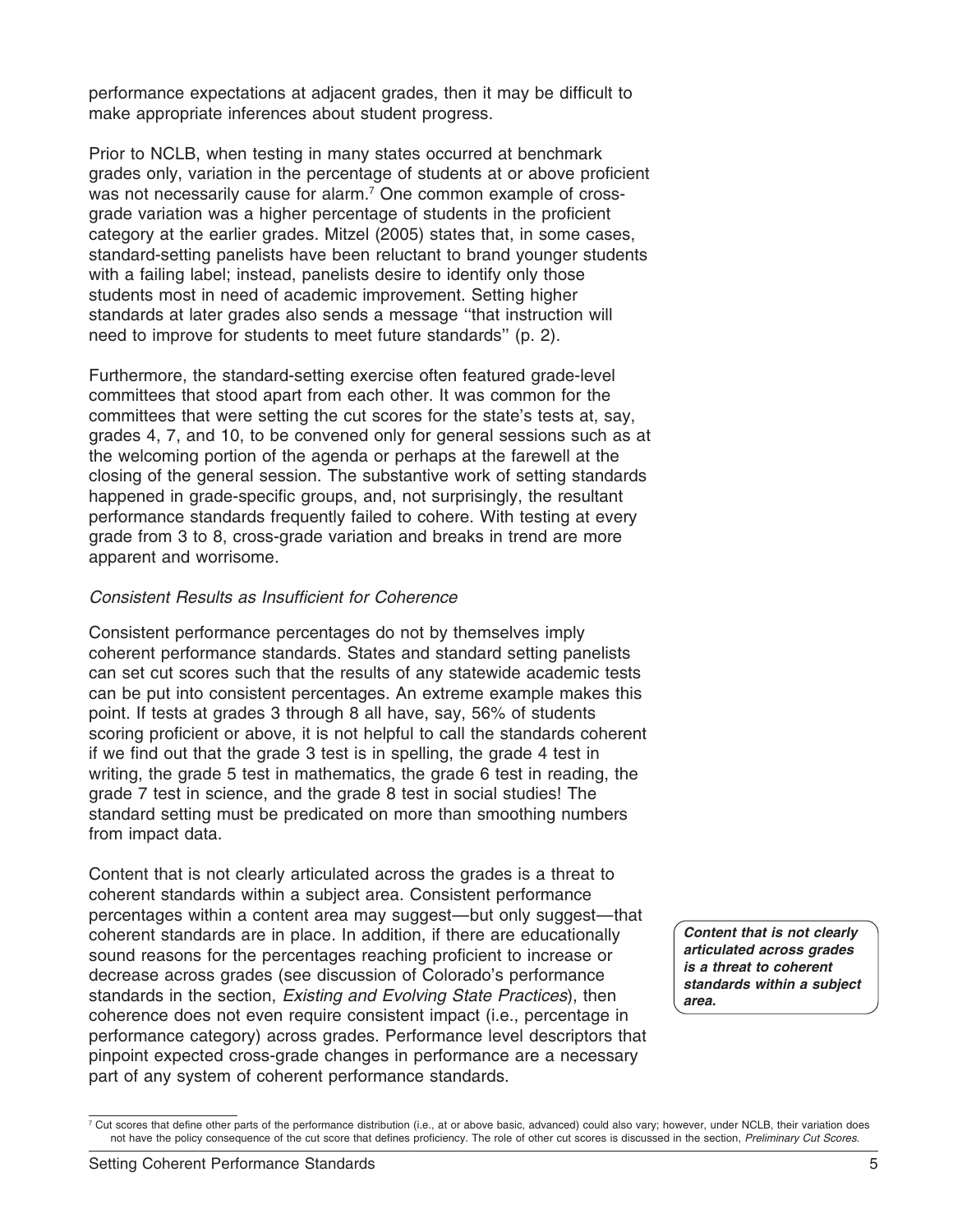In this section, we have discussed consistent performance percentages across grades and their place in a system of coherent performance standards. This may beg the question of whether it is possible to have an assessment system that detects when students in one grade are truly performing differently than students in other grades. With consistent standards, aligned curriculum and assessment, and a sufficiently large scale (e.g., a state or large school district), we would not expect to see a grade performing much differently than neighboring grades. In general, instructional efforts are assumed to be uniform across grades (Huynh & Schneider, 2005). However, a statewide initiative that brings differential resources to a particular grade, such as a reading initiative at grade 4, could cause such a phenomenon. Changes in test motivation that are systematic by grade, such as that postulated by NAEP for the grade 12 assessment, could be another factor that could lead to real differences in the test performance of an entire grade. In general, a fair, coherent system would ensure that students' performance is not a function of grade, but rather of their efforts and achievements (Lewis & Haug, 2005). It is our view that when state test results have an anomalous grade, it is much more likely to be due to inconsistencies in the standard setting than any other factor.

#### *Importance of All Cut Scores*

In light of NCLB's focus on having students reach proficiency, it is appropriate to emphasize coherence in the proficiency standard (Lewis, 2002). However, coherence throughout the range of performance must not be forgotten. The accountability systems in several states use an index approach with weightings assigned to performance in all categories, so crossing the basic or advanced threshold also matters. With recently announced federal flexibility for accountability models that are based upon growth, points along the performance continuum other than the proficient threshold may become more important in state accountability systems. An ideal set of performance standards for content that builds from grade to grade would have logical, well-defined relationships along the continuum from below proficient in grade 3 (or the earliest tested grade) through advanced in grade 8 and high school (or the latest tested grade). The gold standard for coherent performance standards requires all of the cut scores to be determined in thoughtful consideration of both the content and the impact data.

## **Existing and Evolving State Practices**

Although most states<sup>8</sup> that have set performance standards on tests spanning contiguous grades have used a variation of the bookmark approach (Lewis, Mitzel, & Green, 1996), there are some differences in the details of states' approaches to developing coherent performance standards.9 In several states, approaches are evolving. CCSSO's TILSA SCASS Setting Coherent Achievement Standards Subcommittee has been studying how states are developing coherent achievement

<sup>8</sup> Based on the 26 responses to a survey of all 50 state assessment directors, as of 3/10/06.

<sup>&</sup>lt;sup>9</sup> Explanation of various standard-setting methods is beyond the scope of this paper. An excellent reference for the bookmark method and the various standardsetting designs is Cizek (2001).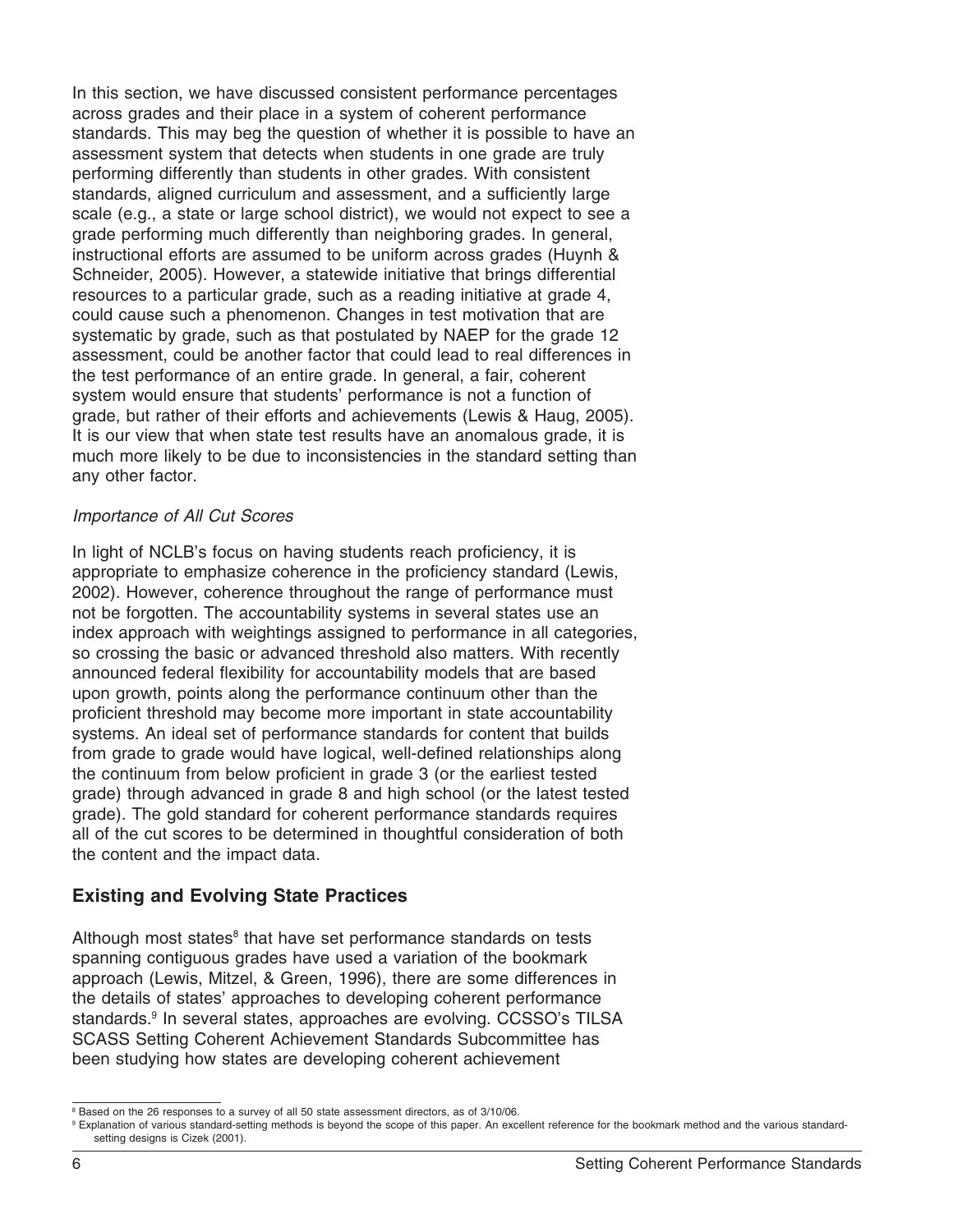standards.<sup>10</sup> The subcommittee has looked at published material from the states, as well as unpublished draft documents. A single driving question has motivated this exploration:

• Which state practices are most effective in developing coherent standards?

Three supporting questions serve to focus this initial question:

- How are states organizing their standard setting committees and procedures to support coherent standards?
- How are states using quantitative data to support coherent standards?
- How are states examining cross-grade differences in content and performance expectations to support coherent standards?

To help answer these questions, the authors asked all state assessment directors about the performance standards for their state's assessment system and the availability of reports on standard setting or the development of performance level descriptors. Our e-mail survey revealed that several states have published comprehensive technical material on their standard setting and PLD development work, and a few states have stated explicitly that coherence was a goal of their efforts (Delaware Department of Education, 2005; Huynh & Schneider, 2005; South Carolina Department of Education, 2005). Even in states that are not speaking about coherent standards explicitly, evolving practices are supporting coherence. In this section, we describe examples from 12 states. These examples include interesting lessons for states that have not yet completed the critical work of setting coherent standards.

## *Standard-Setting Committees and Procedures*

Until recently, standard setting committees in most states have addressed material that is separated by multiple grades. As a result, the committees were grade-specific and did not come together to consider issues of cross-grade coherence. Even in states that have a history of contiguous testing, grade-specific standard setting committees have been the rule.

States have found that assembling panelists with expertise in adjacent grades supports coherence. Delaware assembled its reading and mathematics panels this way. Furthermore, in Delaware, participants in standard setting were encouraged to communicate with panelists at other grades during the standard setting (Delaware Department of Education, 2005). In South Carolina, the science cut scores for grades 3–6 were set by two panels that addressed grades 3–4 and grades 5–6, respectively (Buckendahl, Huynh, Siskind, & Saunders, 2005). Minnesota, Ohio, and Oklahoma also reported combining adjacent grades in building standardsetting panels. These examples are in keeping with Mitzel's (2005) advice:

*Using standard-setting panels composed of members with expertise in adjacent grades supports coherence.*

<sup>&</sup>lt;sup>10</sup> The subcommittee's sponsorship and support of this paper are part of these initiatives.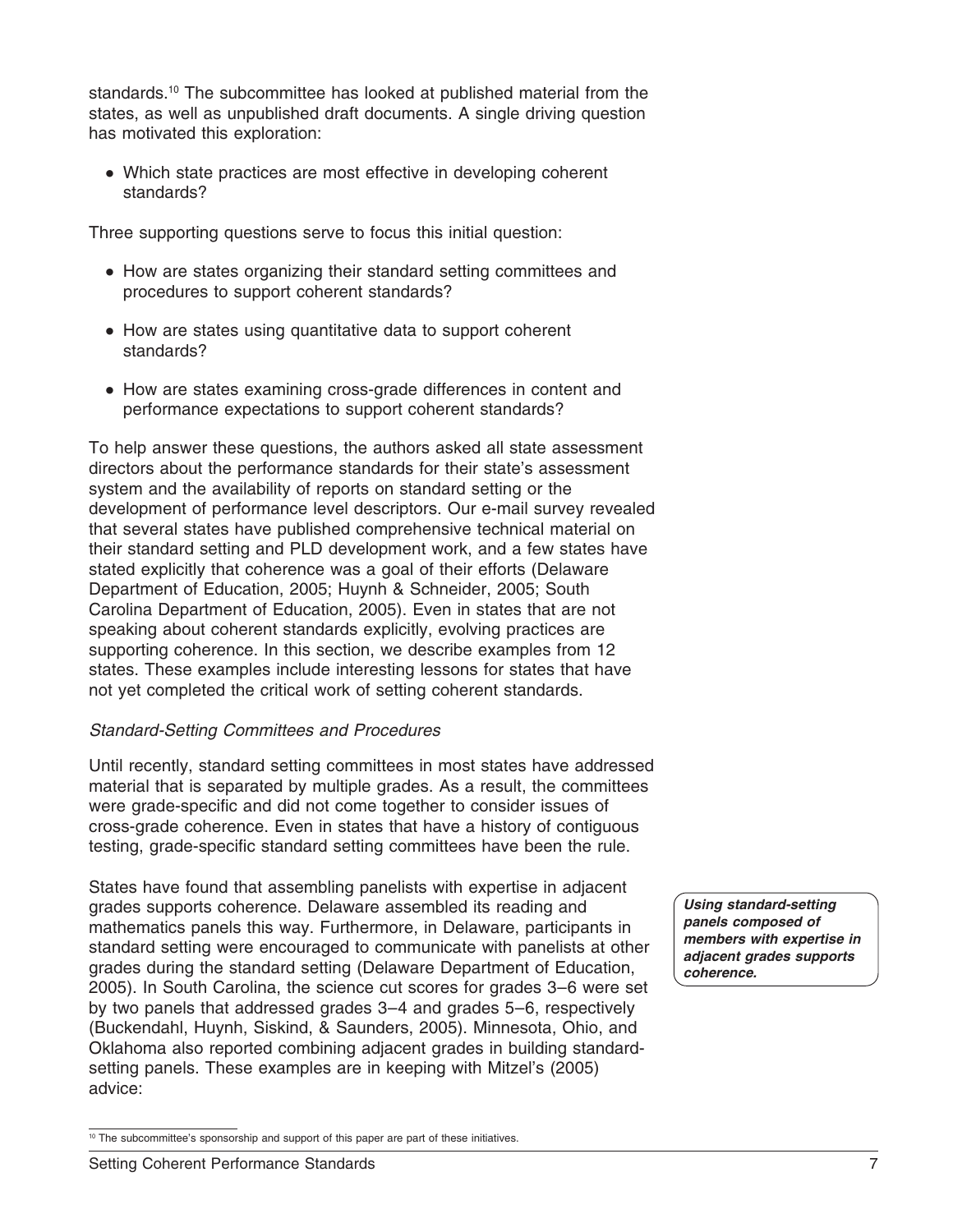Compose panels with cross-grade membership. At each panel or table include participants from the grade level(s) above and below, where applicable. Consider, for example, having the same panel recommend standards for two or more grade levels at a time. Alternatively, consider asking panels to recommend standards at every other grade level, and use interpolation to set remaining targets. (p. 9)

Alaska's standard setting from May 2005 featured an innovative approach for composing and conducting a standard setting panel. The four-day standard setting for grades 3–9 kicked off with the entire group of panelists working together on grade 6. Following grade 6, approximately half of the group moved on to identify the cut scores for grade 5, while the other half worked on grade 7. After completing this work, the respective groups ''fanned out'' further, simultaneously working on grades 4 and 8 before completing the week's work by setting standards for grades 3 and 9 (Data Recognition Corporation, 2005a). The investment of time to establish a shared standard at grade 6 and then having the same panelists ''fan out'' to cover the grade 3–9 span is a novel approach to promoting cross-grade consistency.

There is moderate variation in the number of panelists that are included in standard setting. In general, the greater the number of independent panelists who are representative of the population of potential panelists, the more likely the results from the standard setting would generalize to the larger population of all potential panelists. For its 2005 standard setting. Ohio targeted 40 panelists per content area across all grades, and its panels included 42 panelists in reading and 46 in mathematics (Ohio Department of Education, 2005). Ohio involved more panelists than other states. Alaska set a goal of 24 panelists per content area across all grades. In Delaware, between 22 and 33 panelists came together to set standards in reading, mathematics, or writing in the standard settings that the state oversaw in July and August 2005. Pennsylvania's 2005 performance levels validation included 27 panelists in mathematics and 28 in reading (Data Recognition Corporation, 2005b).

States are taking other interesting steps regarding committee structure to meet policy aims and to increase the credibility and defensibility of their standard setting. While there is a long history of involving teachers, nonteacher educators, and non-educators in standard setting, having an entirely separate standard setting from the business community is an approach that few states are using. Florida had a non-educator panel conduct a separate science standard setting. The Florida panel included representatives from Pratt & Whitney, TECO Energy, Kennedy Space Center, Florida Aviation Aerospace Alliance, Postsecondary Faculty in Science, and Legislative Representatives. The recommendations from both panels were presented to the Florida State Board of Education at its February 2006 meeting.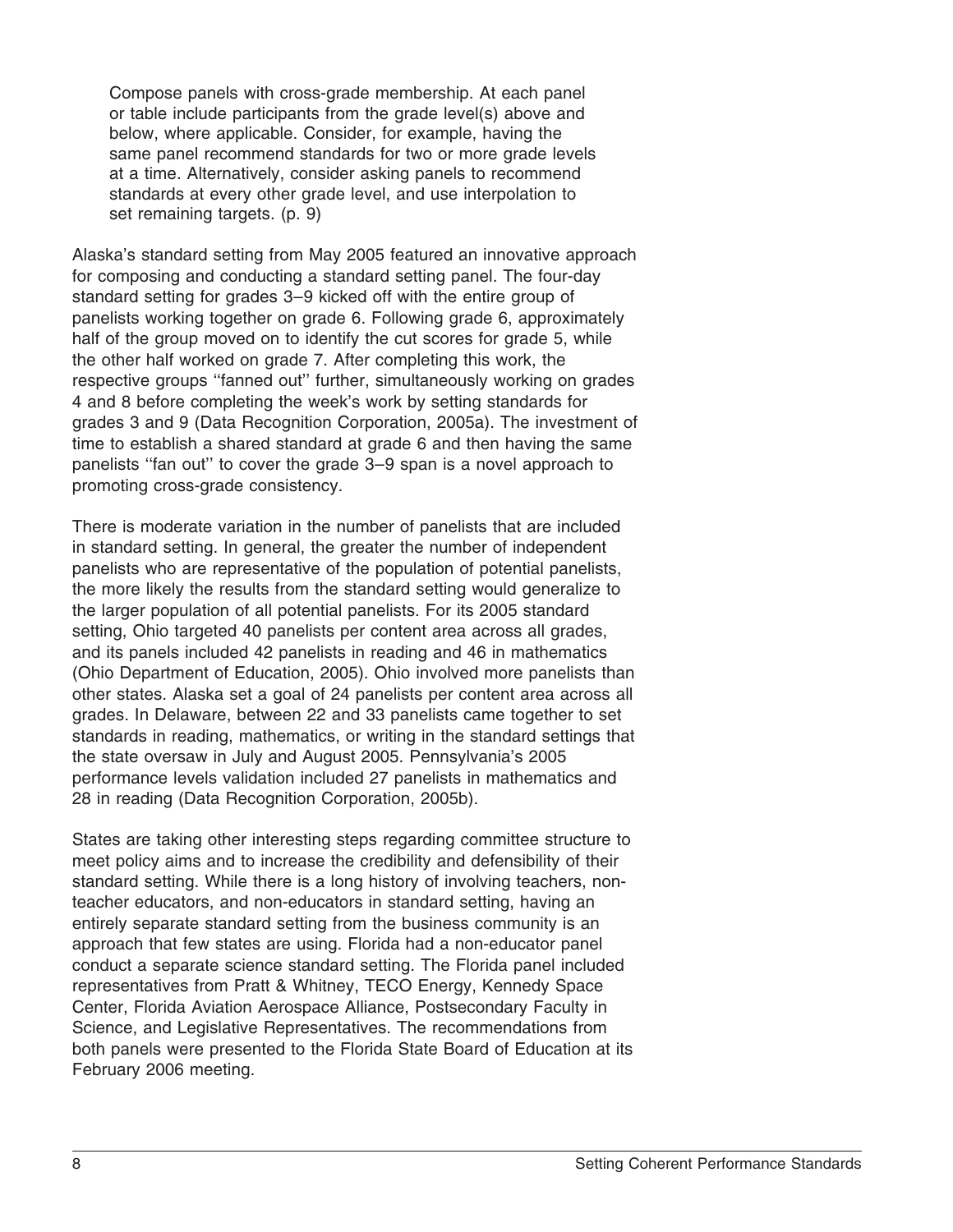## *Using Quantitative Data*

Grade-by-grade standard setting procedures have routinely incorporated test data, either as part of the initial determination of cut scores, as in the use of item difficulty to present ordered items in the bookmark procedure, or as part of the consideration of impact of particular cut scores, as in the discussion of probable percentages of student at or above cut scores after initial recommendations have been made (Lewis, 2002). In attempting to develop performance standards that are coherent across grades, states have used data more often and in different ways. Item and test-level score data have been used to provide preliminary, or provisional, cut scores for panel review and to set boundaries for or otherwise constrain cut scores. Impact data have been used to show patterns of performance across grades and for setting standards through a form of *statistical moderation,* specifying a pattern of impact or performance distributions (most commonly, equal) across grades.

#### *Preliminary Cut Scores*

Presenting preliminary cut scores to panelists is a technique used by states that have established assessments and cut scores for some grade levels and are developing performance standards for tests in the other grades. For example, before 2002, Colorado had assessments in grades 4, 7, and 10 in writing and in grades 5, 8, and 10 in mathematics. When the state administered new tests in grades 3, 5, 6, and 9 for writing and in grades 6, 7, and 9 in mathematics in 2002, the state set cut scores on the new assessments and revised cut scores on the existing assessments (Lewis & Haug, 2005). Content experts reviewed patterns of performance across the five performance levels on the established tests and used this information to produce preliminary cut scores for all the tests. For writing, an equipercentile approach was used to set preliminary cut scores across grades. For mathematics, the content experts determined that a declining percent proficient as grade level increased was an appropriate model for Colorado. Standard-setting panelists were presented with the preliminary cut scores as part of a bookmark standardsetting procedure. Delaware, Pennsylvania, and Alaska also incorporated preliminary cut scores in their recent standard-setting or standardvalidation activities (Data Recognition Corporation, 2005a, 2005b; Delaware Department of Education, 2005).

For its testing program, Missouri set boundaries on acceptable cut score recommendations for proficient based on student performance on previous state assessments and on NAEP, to meet the requirements of state legislation (CTB/McGraw-Hill, 2005). The lowest percentage of Missouri students classified as proficient or above on NAEP grades 4 and 8 mathematics or reading assessments (26%) was used to define the highest acceptable cut score for proficient. The highest percentage of Missouri students classified as proficient or above on Missouri's existing grade 4 and 8 mathematics or reading assessments (44%) was used to define the lowest acceptable cut score for proficient. Thus, on each test, the cut score boundaries for proficient were set at the scores that would result in a maximum of 44% proficient or above and a minimum of 26% proficient or above.

*A technique some states have used is to present preliminary cut scores to standard-setting panelists.*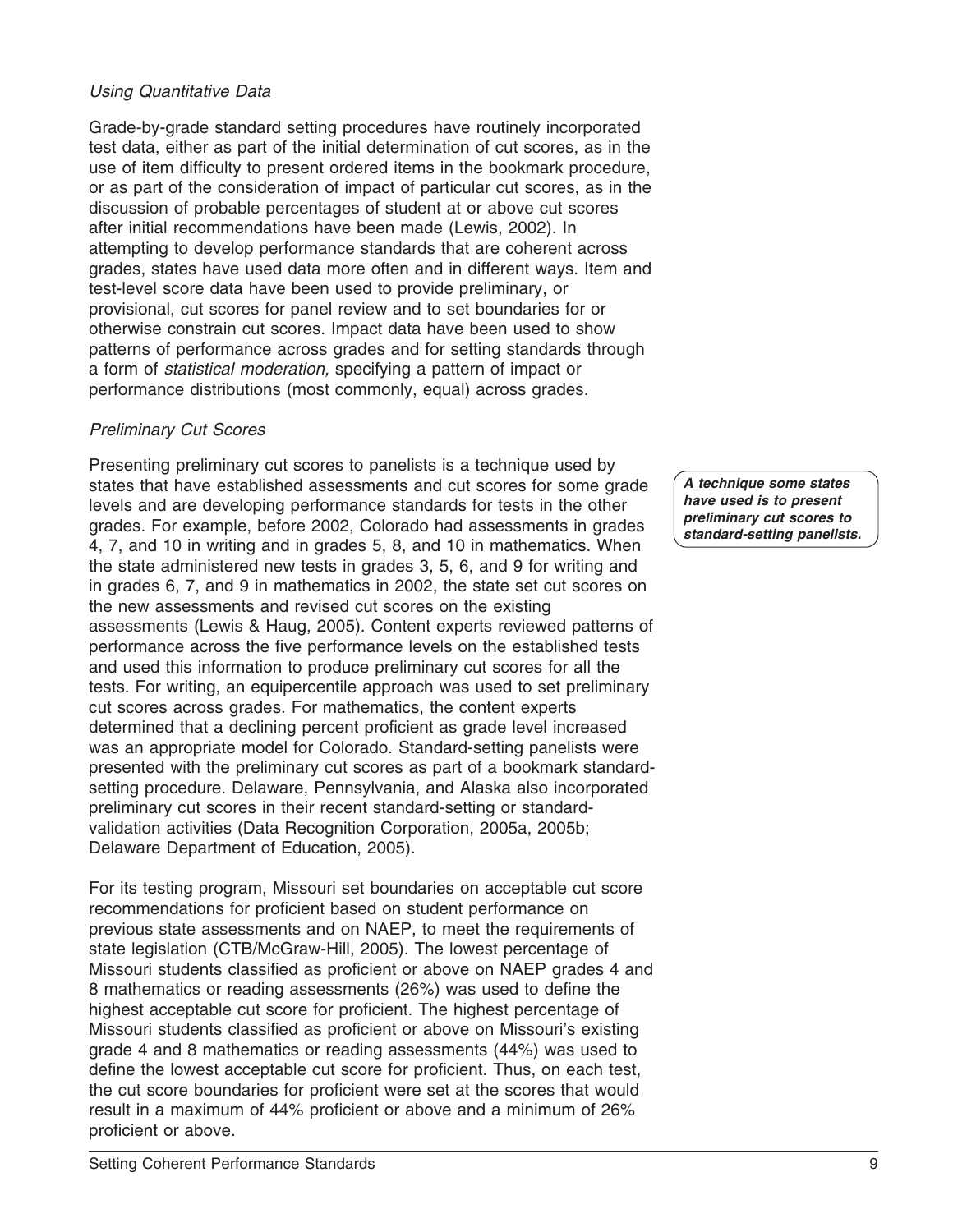States with vertically linked score scales are able to set constraints on how cut scores are set across grades. For example, Delaware used tables showing where proposed cut scores fell across grades on the vertical scale (Zhang, 2005). Panelists used this information to make their recommendations, increasing the probability that recommended cut scores would fall in a logical pattern across grades.

## *Using Impact Data*

Another way Delaware used score data in its standard-setting procedure was to present patterns of student performance across grades to the panelists (Delaware Department of Education, 2005). During group discussion, panelists were asked to consider whether the impact data from preliminary cut scores made sense. Questions posed to the panelists for consideration were ''(1) Do these observed patterns seem reasonable? (2) Do these trends represent what participants saw in the classrooms around the state? (3) Do their observations support this data?'' (p. 10). Panelists were asked to present evidence about their positions regarding the reasonableness of the performance patterns, including any alternative patterns they thought were more reasonable.

## *Use of Trend Lines in Impact Data*

For its 1999 state tests in English language arts and mathematics, South Carolina used student performance data to set cut scores for the grade levels between grades 3 and 8 (Huynh, Meyer, & Barton, 2000; Huynh, Barton, Meyer, Porchea, & Gallant, 2005). The state's test contractor conducted three rounds of the bookmark procedure to establish cut scores at grades 3 and 8. South Carolina examined the impact of its previous testing program and, based on performance patterns from those tests, determined that it was appropriate to use linear interpolation of the proportion of students in each level to set the cut scores at the intervening grades. For the 1999 tests, this process produced consistent results across grades 3 through 8.

## *(In)Stability of Cross-Grade Trend Data*

An important consideration in using cross-grade impact data to set preliminary cut scores or as the sole basis of cut scores is the degree to which one can expect the relationships among grades to be stable across time. Cut scores that produce a specific impact pattern in one year (e.g., consistent percentages for each performance level across grades) may not produce that pattern in subsequent years. In South Carolina, the pattern of results has changed since the cut scores that produced consistent results were set in 1999, particularly in English language arts. In Colorado, which uses the same number of performance levels, the pattern has remained relatively stable since 2002. The two states have different test types: South Carolina's are custom-developed and Colorado's include norm-referenced test items as well custom-developed items. In addition, the pattern of initial impact of the cut scores differed in the two states. South Carolina's initial cut scores resulted in a larger proportion of students in the lowest level than Colorado's initial cut scores. For example, in mathematics, 47% of the students in grade 5

*An important consideration is the degree to which one can expect the relationships in performance patterns across grades to be stable across time.*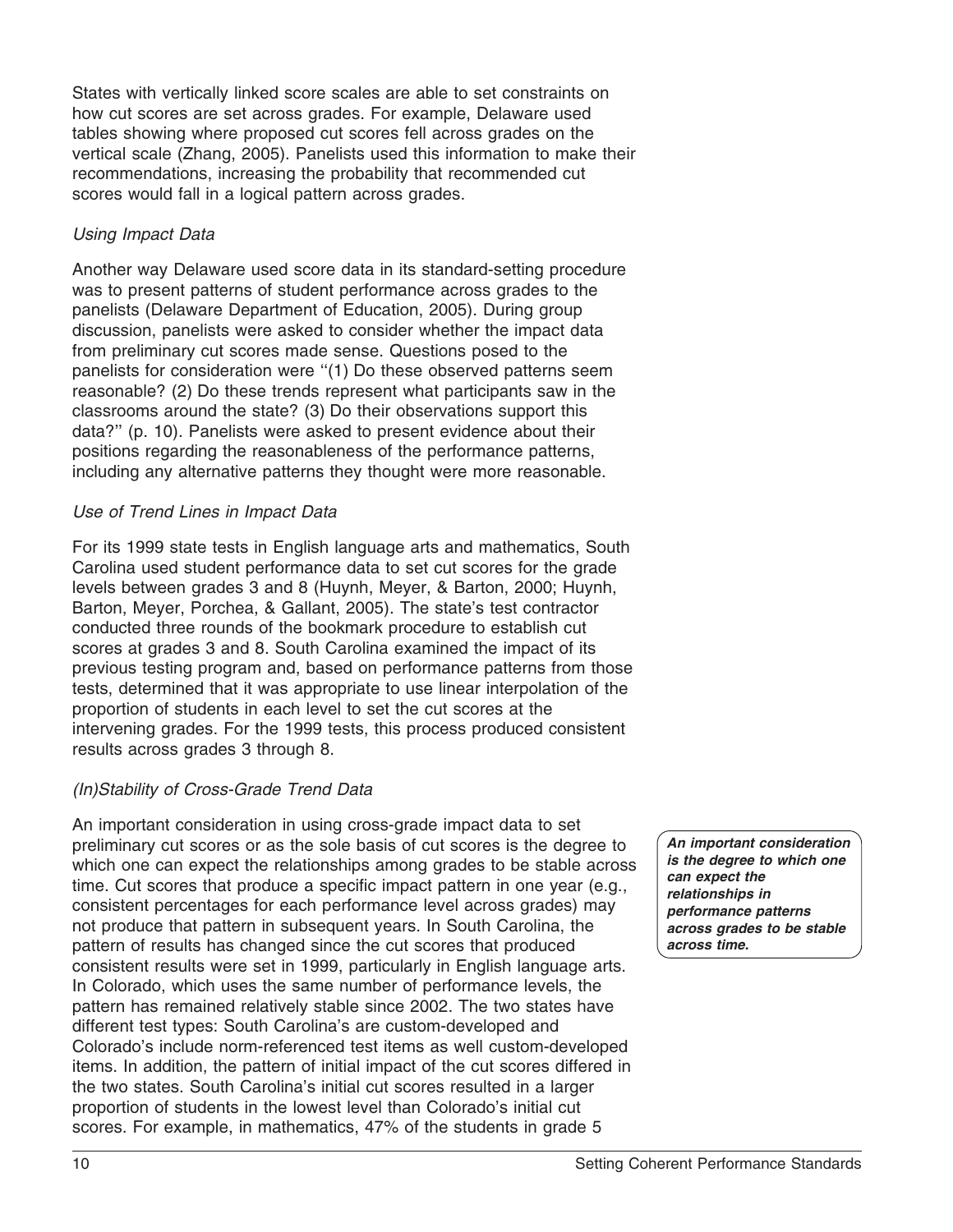were classified at the lowest level in South Carolina while 12% of Colorado's fifth graders were at the lowest level. (Appendix C contains a summary of the test results for South Carolina and Colorado in the year in which they set cut scores and in 2005.)

These state examples indicate that the pattern of results evident today may or may not hold over time. At present, the assessment field lacks the data to know what contributes to stable performance patterns across years.11 When impact data are used as the first or only consideration in setting cut scores, as when preliminary cut scores are presented to panelists or final cut scores are based on interpolation, the cut scores are based on assumptions about student proficiency. Preliminary cut scores set using an equipercentile model are based on the assumption that students in all grades are equally proficient at the time the cut scores are set. Preliminary cut scores set using interpolation are based on the assumption that student proficiency grows (or declines) across grades. The variation seen in the cross-grade patterns of student results across time throws these assumptions into question. Changes over time may be the result of instructional interventions targeted at specific grades, differential alignment between curriculum and assessment, or an otherwise unexplained cohort effect.12 On the other hand, some of the changes in patterns of results may be due to characteristics of the test, such as equating error or differences in the test content over time.

An implication of instability in patterns of results across time is that the year chosen to provide the impact data for preliminary cut scores will have an effect on where the cut scores are set. For example, the testindependent conditions that cause change over time could also be in effect during the year used as a source of impact data, resulting in debatable assumptions being used as the basis for setting cut scores. One possible remedy is to have standard-setting panelists recommend cut scores before being shown cut scores based on equivalent (or increasing or declining) cross-grade impact. Discussion of the differences between content-based cut scores and data-based cut scores might bring out instructionally-based rationales for the variation, or it might reveal inappropriate expectations on the part of panelists. A second potential remedy is to review the long-term performance patterns of students on existing state tests before deciding whether to use impact data to set preliminary cut scores or for interpolation. If proportions of students in performance levels change steadily across time (e.g., in general, the proportion below proficient decreases steadily and the proportion proficient and above increases steadily, in all tested grades), it may be reasonable to use impact data to set preliminary cut scores. Lastly, states can consider educators' insights into cross-grade performance before setting preliminary cut scores, as Colorado did. All three strategies used together are likely to strengthen the validity of the assumptions about cross-grade student performance that underlie setting cut scores.

*The year chosen to provide the impact data for preliminary cut scores will have an effect on where the cut scores are set.*

<sup>11</sup> Stable performance *patterns* reflect consistent changes in percentages in levels across grades across time; this differs from stable performance *results*, which denotes no change in percentages in levels across time.

<sup>&</sup>lt;sup>12</sup> When field test data are used as the basis for cut scores, lack of motivation and unfamiliarity with content arise as other factors that may threaten stability. We discourage states from relying heavily on impact data until the test is operational.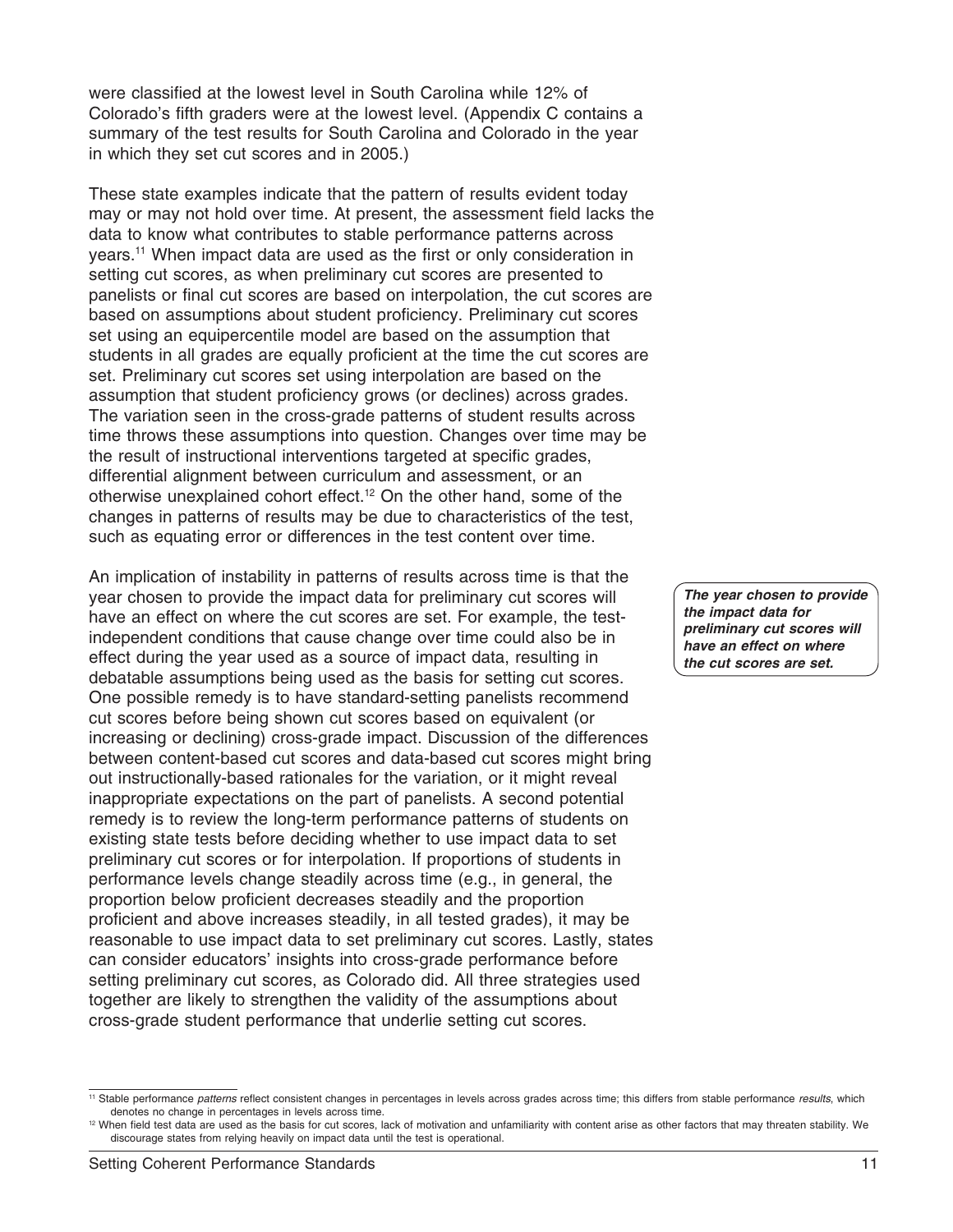Although using test data as a central component of the standard setting process can promote the development of coherent standards, other components of the process can reduce the usefulness of the data. For example, in one state, cut scores recommended by the panels varied in their impact across grades by as much as 45 percentage points, despite the use of cross-grade panels and the sharing of impact data across grades. Group dynamics factors such as panel facilitation, panel composition, or the presence of a domineering panel member can affect the outcome of a standard setting meeting.

## *Analyzing Cross-Grade Differences in Content*

Through statistical moderation, cut scores can be set to produce a smooth cross-grade trend in the percentage above the cut score. However, without any examination of the content, this process is solely a statistical exercise. Most respondents to our survey on standard setting practices identified the bookmark procedure as their state's standard setting method. The method does focus attention on the content, particularly the content whose difficulty is near a cut score. In its traditional application, the bookmark procedure does not address content across multiple grades.

The bookmark procedure, however, is readily adaptable to cross-grade analysis. If there are even a few items that have been tested at adjacent grades, the bookmark can be used to highlight changes in performance standards across grades. This procedure can be an efficient way to support coherent performance standards. In this adjusted method, an ordered item booklet (OIB) is assembled containing items from more than one grade, ordered by the item difficulties resulting from item response theory-based analysis. Bookmarks are placed separately to identify the cut scores for the grades represented in the expanded OIB. The multiplegrade or ''integrated'' OIB, as used in Mississippi, can be a powerful tool to highlight the changes in performance expectations across grades (Lewis, 2002).

Where a standard setting is revisiting grades for which cut scores already exist, stability is often a goal. The ordered item booklet can include a bookmark that has been placed at the current cut score. In Alaska and Delaware, this was the case, and panelists were given explicit instructions that any changes to the bookmark location must be justified by content considerations (Data Recognition Corporation, 2005a; Delaware Department of Education, 2005). Specifically, in order to justify a change to the bookmark location, the existing placement would need to be at odds with the grade level expectations. This requirement supports stability in the cut scores as well as coherent performance standards.

## *Analysis of Grade Level Expectations*

A more systematic study of content was carried out in a pilot study in Delaware. Wise and his colleagues (2005) led an analysis of Delaware's grade level expectations (GLEs). Specifically, panelists focused on the differences between the GLEs at successive grades. Panelists rated the nature, importance, and clarity of differences. This process focused

*In Alaska and Delaware, panelists recommending changes to existing cut scores had to justify the change based on content considerations.*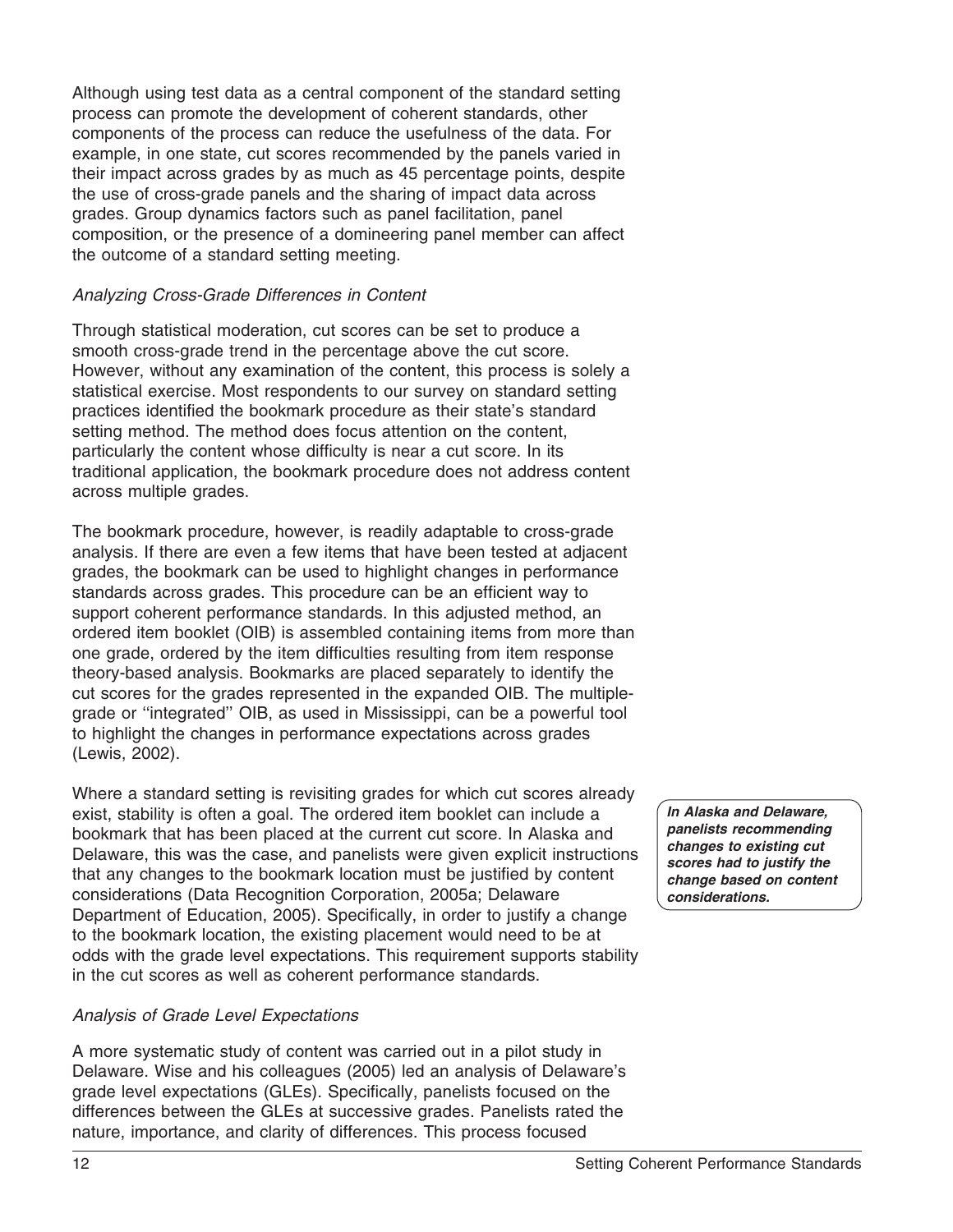attention on how the expectations at one grade relate to the expectations at the next grade. The results of the analysis informed the revising of Delaware's performance level descriptors.

In the Delaware study, panelists were asked to find, for each GLE at a given grade, the one or two most closely related GLEs from the previous grade. The panelists then identified the difference and used the *difference* as the subject of their rating. For each difference, they rated its nature (Broadened, Deepened, Same, or New), importance (Low, Medium, or High) and clarity (Not Clear, Minor, Clear). By focusing on the incremental changes in the GLEs, this process can hone in on the changes in performance expectations. The process even uncovered a number of GLEs (approximately 10%) where there was not a clear difference from the previous grade. These instances were flagged for the Delaware Department of Education review to see where further clarification of intended differences might be needed. In sum, this study generated critical information for the department as it was revising its GLEs and PLDs and moving more broadly to more coherent performance standards (Wise, Zhang, Winter, Taylor, & Becker, 2005).

The practices described in this section represent the efforts of several states that have been striving to build more coherent assessment systems. Along with the CCSSO's TILSA SCASS Setting Coherent Achievement Standards Subcommittee, we identified coherent performance level descriptors as an essential ingredient of a coherent assessment system and as a priority area for study. Attention will now turn to performance level descriptors and their role in the assessment system.

## **Developing Performance Level Descriptors**

In the three-part system that also includes performance levels and cut scores, performance level descriptors (PLDs) have become a critically important tool for states to communicate performance expectations. PLDs are the link between a test score and content. The federal peer review guidance mandates them, but states have wide latitude as to their content and form. Nevertheless, descriptors that are not tied to gradelevel content standards will not be acceptable to the U.S. Department of Education. In this section, we provide a framework for thinking about PLDs, including some examples of state practices.

## *PLDs and Coherent Standards*

Performance level descriptors can be a primary means by which states articulate coherent standards. Though NCLB does not specifically require that the *PLDs themselves* be coherent, the peer review guidance does require that *information from state assessments* be coherent across grades and content areas (U.S. Department of Education, 2004). Student performance, as classified into performance levels, is certainly a critical piece of information that assessments generate. Mills and Jaeger (1998) showed that the wording of PLDs could lead to substantially different cut scores and classification decisions. With the 1996 NAEP Grade 8

*PLDs have become a critically important tool for states to communicate performance expectations, linking the test score to academic content standards.*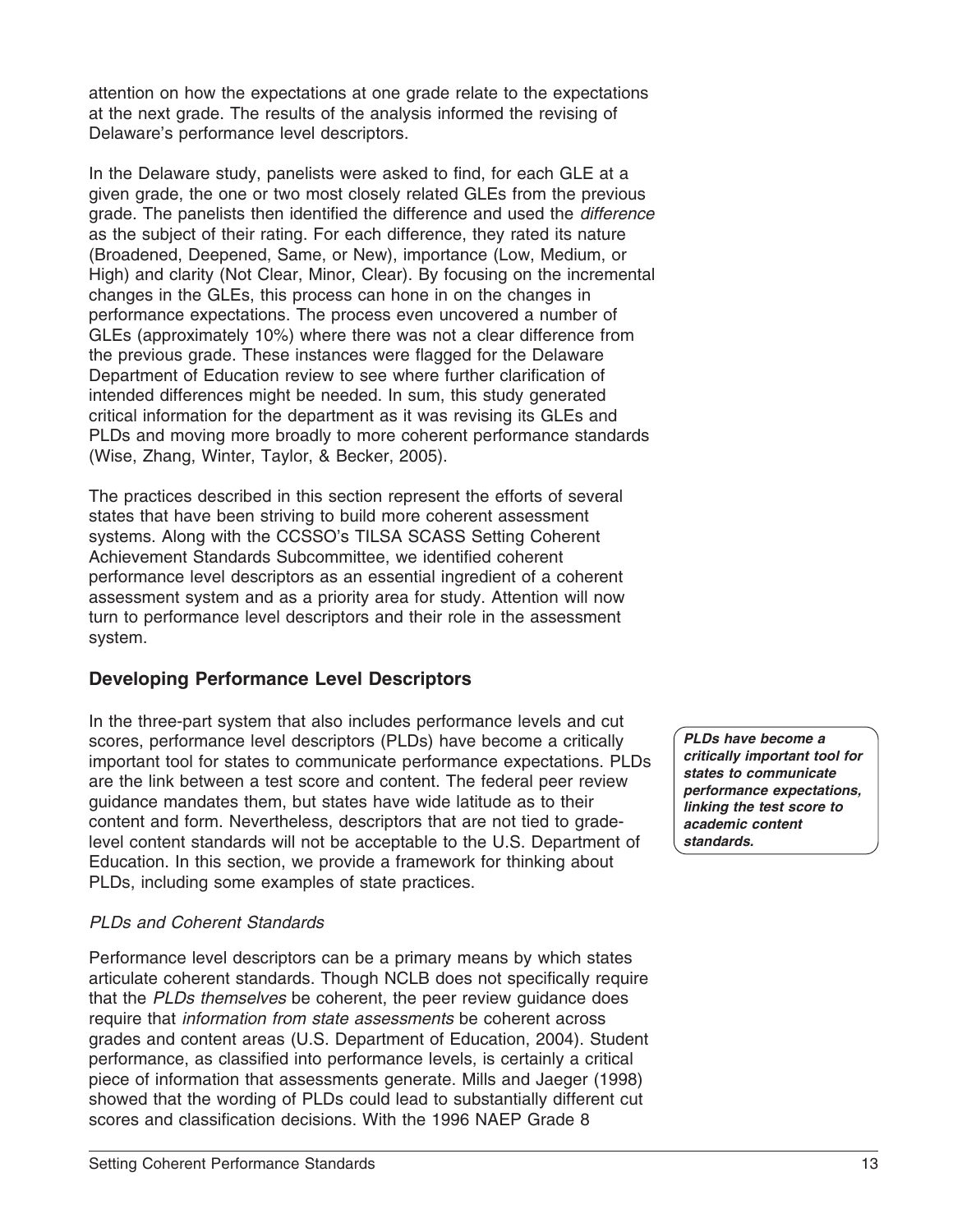Science Assessment as a context, Mills and Jaeger used two sets of PLDs—those in place prior to testing and PLDs generated from examining a particular booklet or form from the assessment—as the bases for independent standard setting exercises. The same students' examinations were scored based on the two sets of standards, and the resulting classifications were strikingly different.

PLDs need to describe the competencies of each performance level in relation to grade-level content standards. Furthermore, they need to express a stable cross-grade progression within a single performance level. Some states maintain generic performance descriptors that refer to the student's readiness—or lack thereof—for the next grade level. By themselves, such generic descriptors are not sufficient to meet federal requirements. Generic PLDs may have value, however, as a precursor to more specific PLDs. Panelists who are writing PLDs may find useful the notion of ''ready for the next grade'' as they identify the specific competencies associated with a ''proficient'' performance level.

The National Assessment Governing Board (NAGB), which oversees NAEP, has adopted generic PLDs that it calls policy definitions, as well as grade- and subject-specific ones. The NAEP generic PLDs are shown in Table 1.13

| <b>Performance Level</b> | <b>Description</b>                                                                                                                                                                                                                                                                                                                          |
|--------------------------|---------------------------------------------------------------------------------------------------------------------------------------------------------------------------------------------------------------------------------------------------------------------------------------------------------------------------------------------|
| <b>Basic</b>             | This level denotes partial mastery of prerequisite<br>knowledge and skills that are fundamental for<br>proficient work at each grade.                                                                                                                                                                                                       |
| Proficient               | This level represents solid academic performance for<br>each grade assessed. Students reaching this level<br>have demonstrated competency over challenging<br>subject matter, including subject-matter knowledge,<br>application of such knowledge to real-world<br>situations, and analytical skills appropriate to the<br>subject matter. |
| Advanced                 | This level signifies superior performance.                                                                                                                                                                                                                                                                                                  |

**Table 1. NAEP Policy Definitions (Generic Performance Level Descriptors)**

## *Timing of Developing PLDs*

There is some range of opinion as to the optimal timing of writing performance level descriptors. NAGB establishes performance level descriptors whenever a new main NAEP framework is adopted, and many state assessment systems have PLDs in place prior to standard setting. As the Mills and Jaeger study points out, there may be some misalignment between the PLDs and an actual form of the assessment. While the NAEP example is complicated by an unusually large number of forms, Mills and Jaeger's work suggests that there may be misalignment

*PLDs need to describe the competencies of each performance level, in relation to grade-level content standards, and express a stable crossgrade progression within a single performance level.*

<sup>&</sup>lt;sup>13</sup> It should be noted that the NAEP performance levels are presented as "developmental in nature and continue to be used on a trial basis" (U.S. Department of Education, National Center for Education Statistics, 2005, p. 231). There is not universal agreement on what constitutes ''appropriate'' performance levels.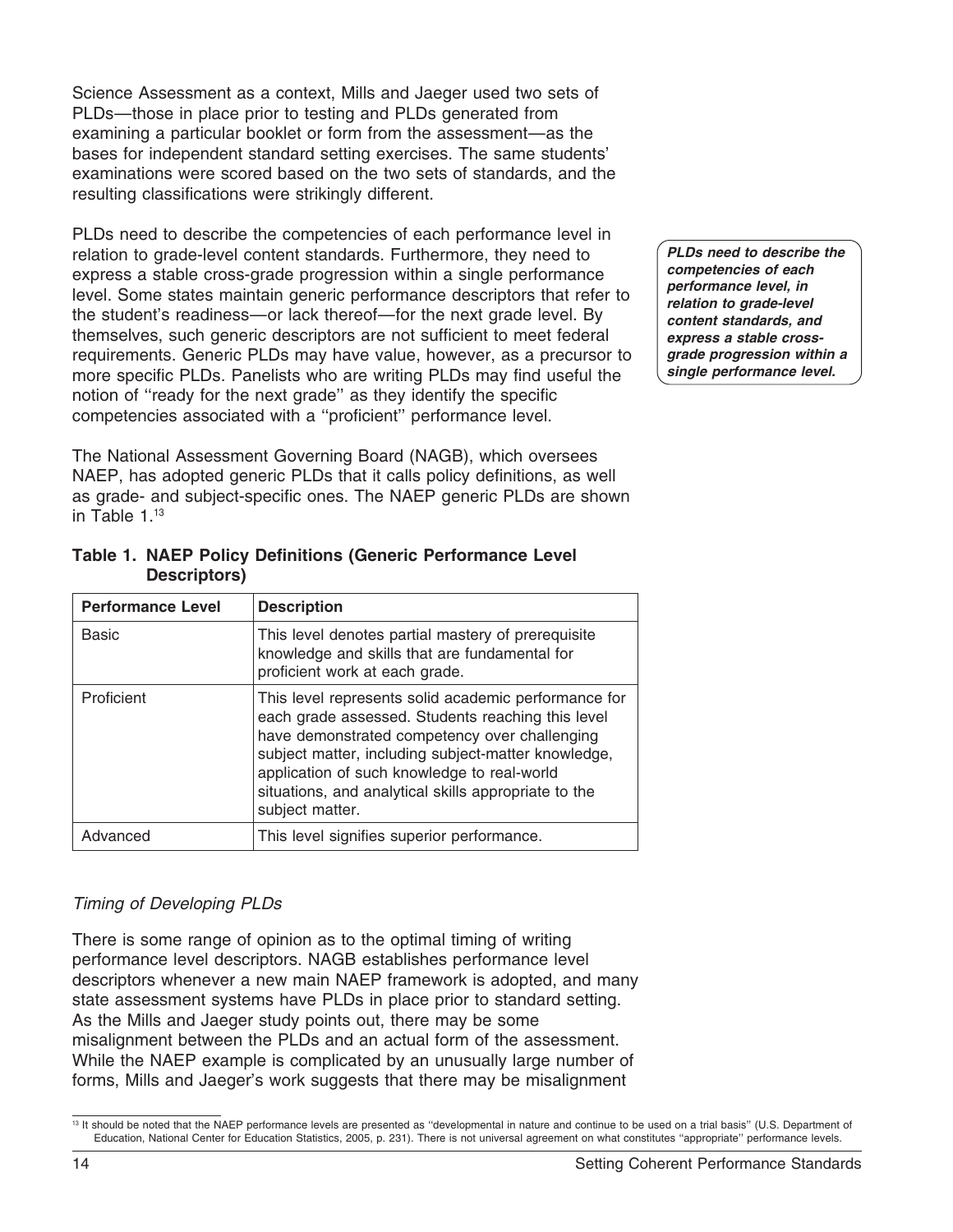between the PLDs and the assessment even in a testing program that has a single form.

Writing PLDs following standard setting may promote their better alignment with the assessment. Where standards are set using the bookmark method, there may be some benefit to writing the PLDs following the standard setting (Hambleton, 2001). However, Delaware's standards were set using the bookmark method, and the PLDs were already in place (Delaware Department of Education, 2005). While we have not formally examined the alignment between Delaware's PLDs and its assessments, the Delaware process appears to have been comprehensive and robust. Ultimately, whether final PLDs are in place at the time of standard setting may matter less than whether there is a process in place to periodically review PLDs and ensure they are aligned with the competencies that are tested.

The primary advantage of having the PLDs developed in advance of the standard setting is that they will not be contaminated by the content of that particular administration of the test. On the other hand, we support writing or revising PLDs in conjunction with the standard setting. The standard setting process offers a rare opportunity for intense scrutiny of the PLDs in light of actual test items. Beginning the standard setting with general policy descriptions allows the panelists to internalize state policy on how good is good enough (Perie, 2004). However, having the actual test items at hand allows panelists the opportunity to reflect on expected performance with a specific, clear frame of reference and will likely result in PLDs that clearly describe what is needed for various levels of performance.

#### *Sound Practices for Developing or Revising PLDs*

Methods for developing or revising performance level descriptors have been outlined for specific assessments (Mills & Jaeger, 1998; Zwick, Senturk, Wang, & Loomis, 2001; Malagón, Rosenberg, & Winter, 2005). The procedures that have been outlined essentially follow these steps:

- 1. *Diverse panel*. Convene a diverse panel of subject matter experts and orient them to the task. Our experience suggests that having 4–8 panelists per assessment strikes a reasonable balance between ensuring a range of opinion and maintaining reasonable costs. In Delaware, about 70 professionals took part in rewriting the performance level descriptors in reading, writing, and mathematics across all grades (Delaware Department of Education, 2005).
- 2. *Item and task review*. Direct the panelists to review the items and tasks on the assessments.
- 3. *Relevant documents*. Provide the panelists with other relevant documents to review, such as the content standards, assessment frameworks/blueprints, and examples of student work, if appropriate.

*Ultimately, whether final PLDs are in place at the time of standard setting may matter less than whether there is a process in place to periodically review PLDs and ensure they are aligned with the competencies that are tested.*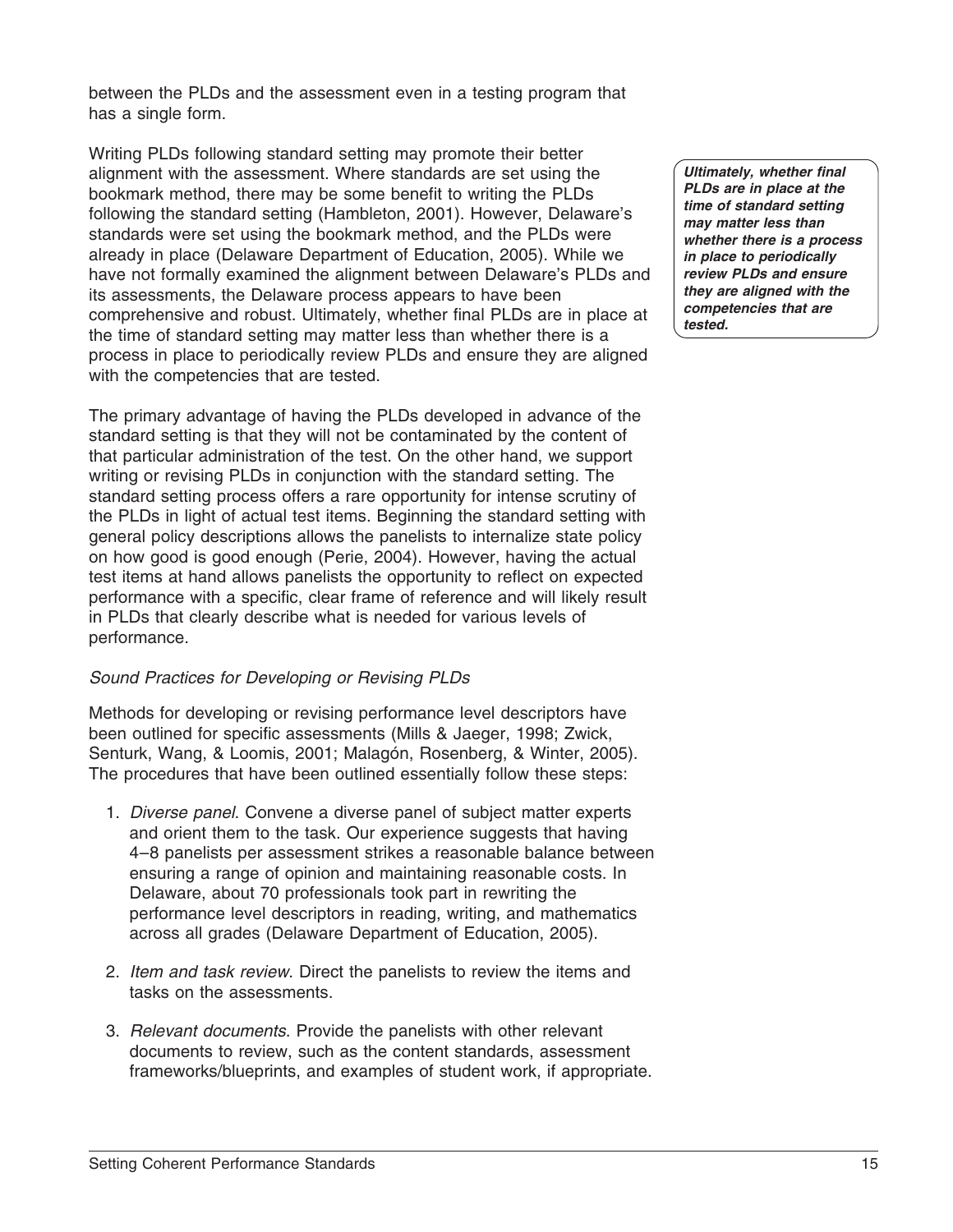- 4. *Generic descriptors*. Provide generic (cross-grade or cross-subject) descriptors for the panelists to review, if such descriptors exist. These generic descriptors may define student performance at prespecified levels, such as basic, proficient, and advanced.
- 5. *Content and process analysis*. Conduct a content and process analysis of the items. The panelists should identify the academic knowledge needed to get the item correct (content) and what needs to be done with that knowledge (process) (Mills & Jaeger, 1998). In other words, *both the verbs and their objects matter.* For items with multiple score points, panelists need to identify these features for each score level (Malagón, Rosenberg, & Winter, 2005).
- 6. *Discussion of findings*. Conduct a discussion of panelists' findings, focused on relating their analysis of content and process to performance levels.
- 7. *Consensus*. Assist panelists in reaching consensus on descriptions of student performance at each level.

When coherence is an explicit goal of the PLD development or revision, some modification to the steps above may be in order. For example, the panelists may be grouped across grades so that assessments from adjacent grades are reviewed together. Reviewing the assessments from contiguous grades can highlight the differences in process demands and content emphasis between the grades. In both Michigan and Delaware, panelists were asked explicitly to identify what more is expected of students in one performance category and grade (e.g., met standards in grade 4) over students in the same performance category and the next lower grade (e.g., met standards in third grade) (Michigan Department of Education, 2006; Wise et al., 2005). When PLDs are developed or revised in conjunction with a standard setting using the bookmark method, using an ordered item booklet that spans the adjacent grades is a straightforward way to group items for content analysis.

Schulz, Lee, and Mullen (2005) used an entirely different analytic framework, focused on domains within a content area, to describe different levels of performance. In their study, which focused on the performance levels (Basic, Proficient, and Advanced) on the Grade 8 NAEP Mathematics test, teachers classified both secure and released items into content domains within mathematics. Next, curriculum experts identified the typical instructional timing for when the content reflected in an item was introduced and mastered. Both sets of ratings were reliable, and taken together, the ratings described domain-level patterns of mastery associated with the NAEP performance levels. The study begins to address the thorny question of how to determine overall performance when there is variation in performance by domain.

## *Format Examples*

States have employed a range of formats for their performance level descriptors. In this section, we present a few examples. There are no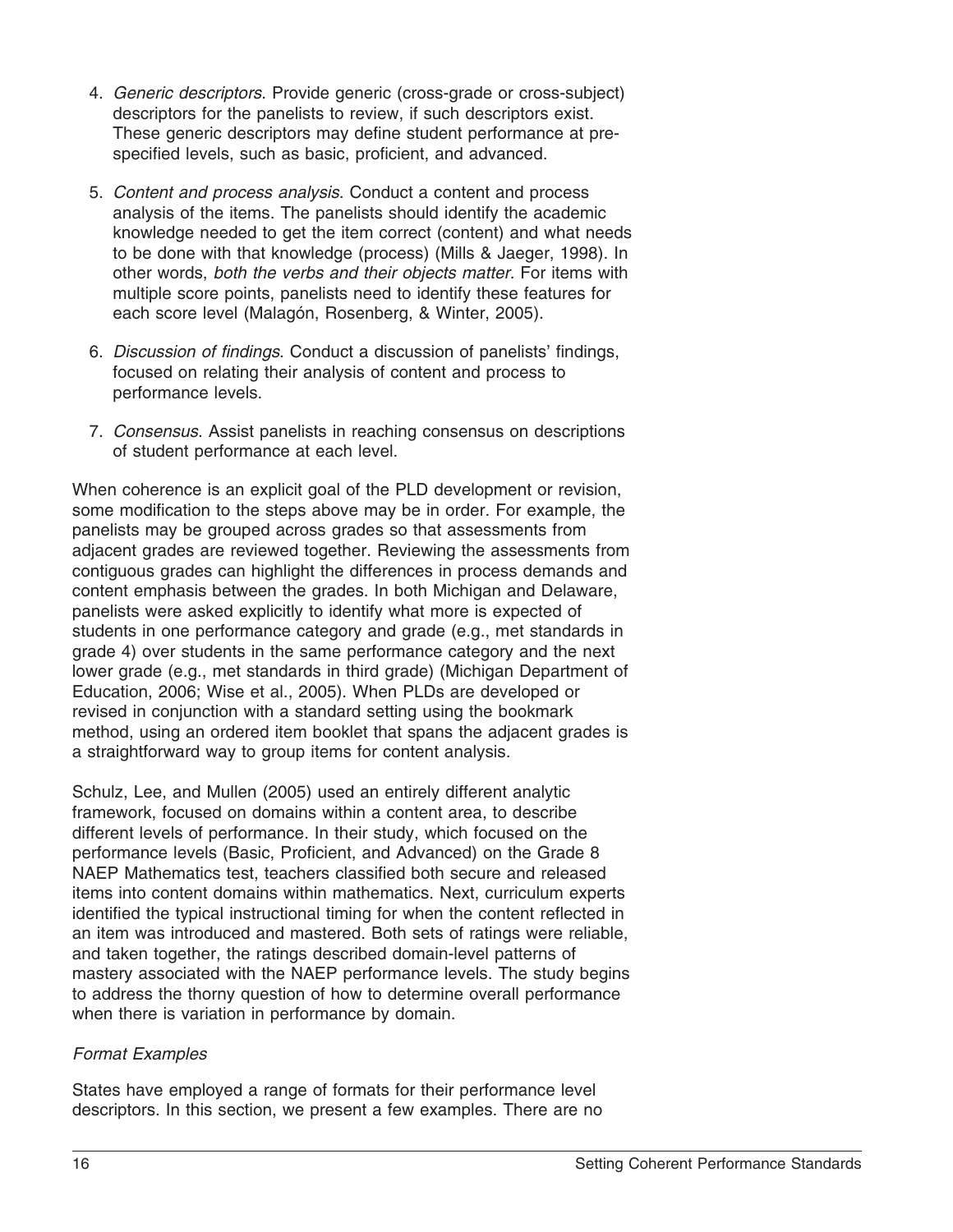federal requirements for the format of PLDs. We believe that good practice in this area requires only that the PLDs be clear, but clarity can come in different formats. New Mexico, for example, employs short paragraphs of a few sentences in its high school reading PLDs (see Table 2). Pennsylvania's reading PLDs feature a single sentence with a series of bullets that embody that sentence (Table 3). For its PLDs, South Carolina has employed a two-column table, the cells of which are bulleted statements of what students at each level likely can and cannot do (Table 4). In Colorado and Nevada, the PLDs are organized by content standard within a subject (Table 5). As we pointed out when discussing the work of Schulz and his colleagues (2005), this organization highlights information at a finer level but raises the challenge of how to set overall cut scores when there is a mix of levels.<sup>14</sup> Additionally, as seen in the Colorado example, the statement, ''No evidence of this standard at this performance level,'' appears often in the lower proficiency level descriptions, which can be problematic from a descriptive standpoint.

#### **Table 2. New Mexico High School Reading Performance Level Descriptors**

#### **Advanced**

High school students performing at the Advanced Level in reading demonstrate a highly developed and comprehensive understanding of various genres. They use a wide range of sophisticated strategies to make critical evaluations and understand advanced literary devices. These students read challenging text and are able to critically interpret and evaluate literature, language, and ideas. They apply significant understanding to develop hypotheses and perform critical analyses of the complex connections among texts. Advanced Level students recognize subtle inferences and differentiate among various levels of reading.

#### **Proficient**

High school students performing at the Proficient Level demonstrate a developed understanding of various genres. These students are able to draw and support conclusions using textual evidence. They identify, respond to, and evaluate problems and solutions. These students are able to recognize and evaluate a writer's position within a text. They also differentiate among literal, connotative, and figurative meanings and are able to make logical inferences. These students analyze information and interpret critical details. Proficient Level students communicate and organize their ideas coherently, demonstrating what is relevant and accurate.

#### **Nearing Proficient**

High school students performing at the Nearing Proficient Level demonstrate a developing understanding of various genres. They are able to make logical, though limited, connections. These students have the ability to recognize interpretations; they also understand the significance of problems and solutions presented. Nearing Proficiency Level students respond to the text at a literal level, exhibit some skill in making inferences, yet make some errors when recalling facts.

Source: New Mexico Department of Education (2003)

*Good practice in developing PLDs requires that the PLDs be clear, but clarity can come in different formats.*

<sup>&</sup>lt;sup>14</sup> For more information, see Human Resources Research Organization (2006). At the time of writing, this resource is a growing online database of performance level descriptors from each of the states at grades 4 and 8 and at high school in a standardized format.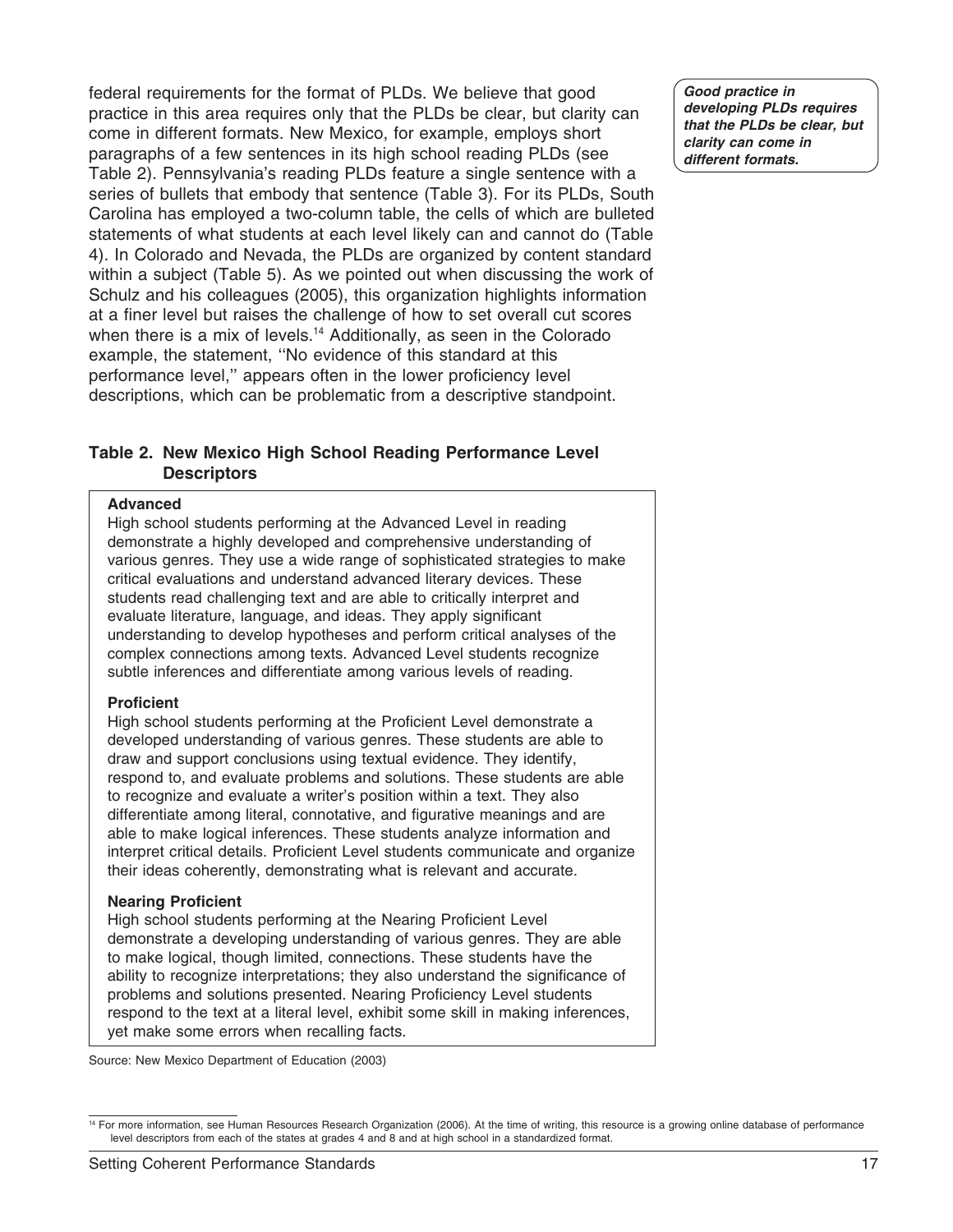#### **Table 3. Pennsylvania Grade 3 Reading Performance Level Descriptors**

| <b>Below Basic</b> A student scoring at the below basic level demonstrates<br>competency with below grade-level text only and requires extensive support<br>to comprehend and interpret fiction and nonfiction.                                                                                                                                                                                                                                                                                                                                                                                                                                                                                                                                                                                                                                                                           |
|-------------------------------------------------------------------------------------------------------------------------------------------------------------------------------------------------------------------------------------------------------------------------------------------------------------------------------------------------------------------------------------------------------------------------------------------------------------------------------------------------------------------------------------------------------------------------------------------------------------------------------------------------------------------------------------------------------------------------------------------------------------------------------------------------------------------------------------------------------------------------------------------|
| <b>Basic</b> A student scoring at the basic level generally utilizes some reading<br>strategies to comprehend grade-level appropriate fiction and nonfiction:<br>• Identifies some word meanings, including synonyms and antonyms for<br>common words, using context clues<br>• Identifies details in support of a conclusion<br>· Identifies stated main ideas<br>• Attempts to summarize text<br>• Attempts to make within or among text-to-text connections<br>· Identifies purpose of text (e.g., narrative)<br>· Identifies some literary elements (e.g., character)<br>• Locates headings and subheadings in text<br>• Recognizes simple organizational patterns of text (e.g., sequencing and<br>comparison/contrast)<br>• Recognizes that authors use language in different ways to communicate<br>meaning<br>· Identifies factual statements<br>• Recognizes graphics and charts |
| Proficient A student scoring at the proficient level routinely utilizes a<br>variety of reading strategies to comprehend and interpret grade-level<br>appropriate fiction and nonfiction:<br>• Identifies word meanings, including synonyms and antonyms, using<br>context clues and word parts<br>• Makes inferences and draws conclusions, using textual support<br>• Identifies stated or implied main ideas and relevant details<br>• Summarizes text<br>• Makes within and among text-to-text connections                                                                                                                                                                                                                                                                                                                                                                            |

- Makes within and among text-to-text connections
- Identifies purpose of text (e.g., narrative and informational) ● Identifies literary elements (e.g., character, setting and plot)
- Identifies figurative language (e.g., personification)
- 
- Identifies fact and opinion and the use of exaggeration (bias) in nonfiction
- Identifies organizational patterns of text (e.g., sequencing and comparison/contrast)
- Interprets graphics, charts, and headings

**Advanced** A student scoring at the advanced level consistently utilizes sophisticated strategies to comprehend and interpret complex fiction and nonfiction:

- Identifies word meanings and shades of meaning, using context as support
- Makes inferences and draws conclusions, using textual support
- Relates supporting details to main idea
- Effectively summarizes all ideas within text
- Describes within and among text-to-text connections
- Explains purpose of text (e.g., narrative)
- Explains the use of figurative language (e.g., personification and simile) and literary elements (e.g., character)
- Explains the use of fact and opinion and exaggeration (bias) in nonfiction
- Identifies and explains organizational patterns of text (e.g., sequencing and comparison/contrast)
- Applies information in graphics, charts, and headings to support text

Source: Pennsylvania Department of Education (n. d.)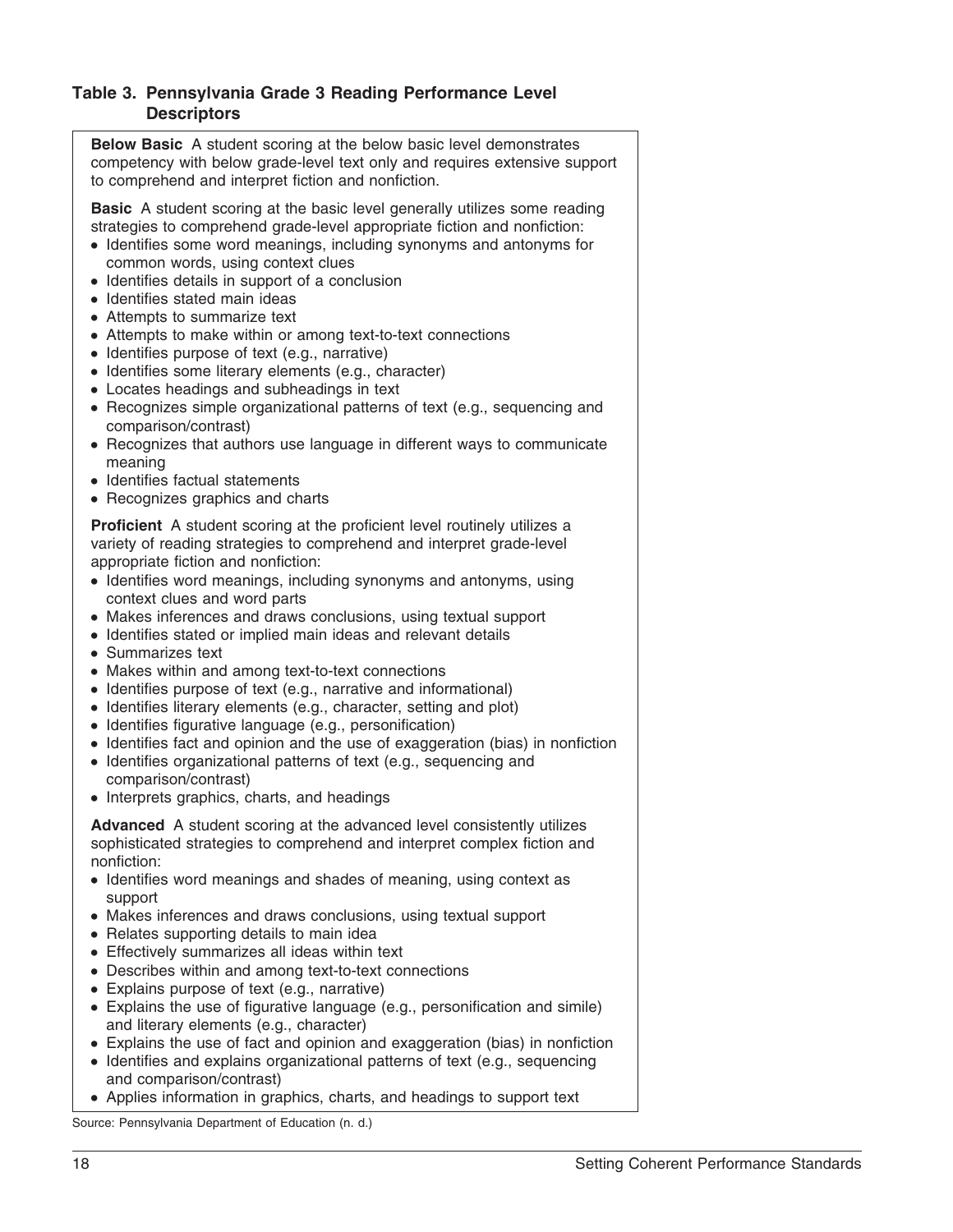| Table 4. South Carolina Grade 5 English Language Arts |  |
|-------------------------------------------------------|--|
| <b>Performance Level Descriptors</b>                  |  |

| <b>Below Basic</b>                                                                                                                                                                                                                                                                                                                                                   |                                                                                                                                                                                                                                                                                                                                                                                                       |
|----------------------------------------------------------------------------------------------------------------------------------------------------------------------------------------------------------------------------------------------------------------------------------------------------------------------------------------------------------------------|-------------------------------------------------------------------------------------------------------------------------------------------------------------------------------------------------------------------------------------------------------------------------------------------------------------------------------------------------------------------------------------------------------|
| What below basic students likely<br>can do:<br>• paraphrase main ideas in a variety<br>of texts<br>• identify explicit details<br>• read informational and literary texts<br>• make simple inferences when<br>abundant clues are present<br>• use word-matching strategies to<br>answer questions                                                                    | What below basic students likely<br>cannot do:<br>• focus on pieces of longer and<br>denser text<br>· discriminate among a limited<br>number of details to select to the<br>most relevant detail<br>• process multiple details<br>make inferences when details are<br>$\bullet$<br>scattered or heavily embedded in<br>text<br>• use relevant details when<br>answering constructed-response<br>items |
| <b>Basic</b>                                                                                                                                                                                                                                                                                                                                                         |                                                                                                                                                                                                                                                                                                                                                                                                       |
| What basic students likely can do<br>that below basic students likely<br>cannot do:<br>• identify and analyze multiple details<br>• make inferences when pictures<br>support the text<br>• read longer informational and<br>literary texts<br>identify appropriate research sources<br>recognize and categorize synonyms<br>identify character traits                | What basic students likely cannot<br>do:<br>• analyze and interpret figurative<br>language<br>• provide an interpretation that goes<br>beyond the text<br>• use multiple reading strategies<br>simultaneously<br>• use text structures to locate<br>relevant information<br>• analyze character traits                                                                                                |
| <b>Proficient</b>                                                                                                                                                                                                                                                                                                                                                    |                                                                                                                                                                                                                                                                                                                                                                                                       |
| What proficient students likely can<br>do that basic students likely<br>cannot do:<br>• use multiple reading strategies<br>simultaneously<br>• use context to determine the<br>meaning of words<br>• move through scattered details to<br>comprehend longer and more<br>complex texts (synthesize text)<br>interpret figurative language<br>analyze character traits | What proficient students likely<br>cannot do:<br>• use a dictionary and context clues<br>to determine the meaning of<br>multiple-meaning words in<br>increasingly complex texts                                                                                                                                                                                                                       |
| <b>Advanced</b>                                                                                                                                                                                                                                                                                                                                                      |                                                                                                                                                                                                                                                                                                                                                                                                       |
| What advanced students likely can<br>do that <i>proficient</i> students likely<br>cannot do:<br>• locate relevant details in<br>increasingly complex texts<br>use a dictionary and context clues<br>to analyze the multiple meanings of<br>a word in increasingly more<br>complex texts<br>Source: South Carolina Department of Education (2005)                     |                                                                                                                                                                                                                                                                                                                                                                                                       |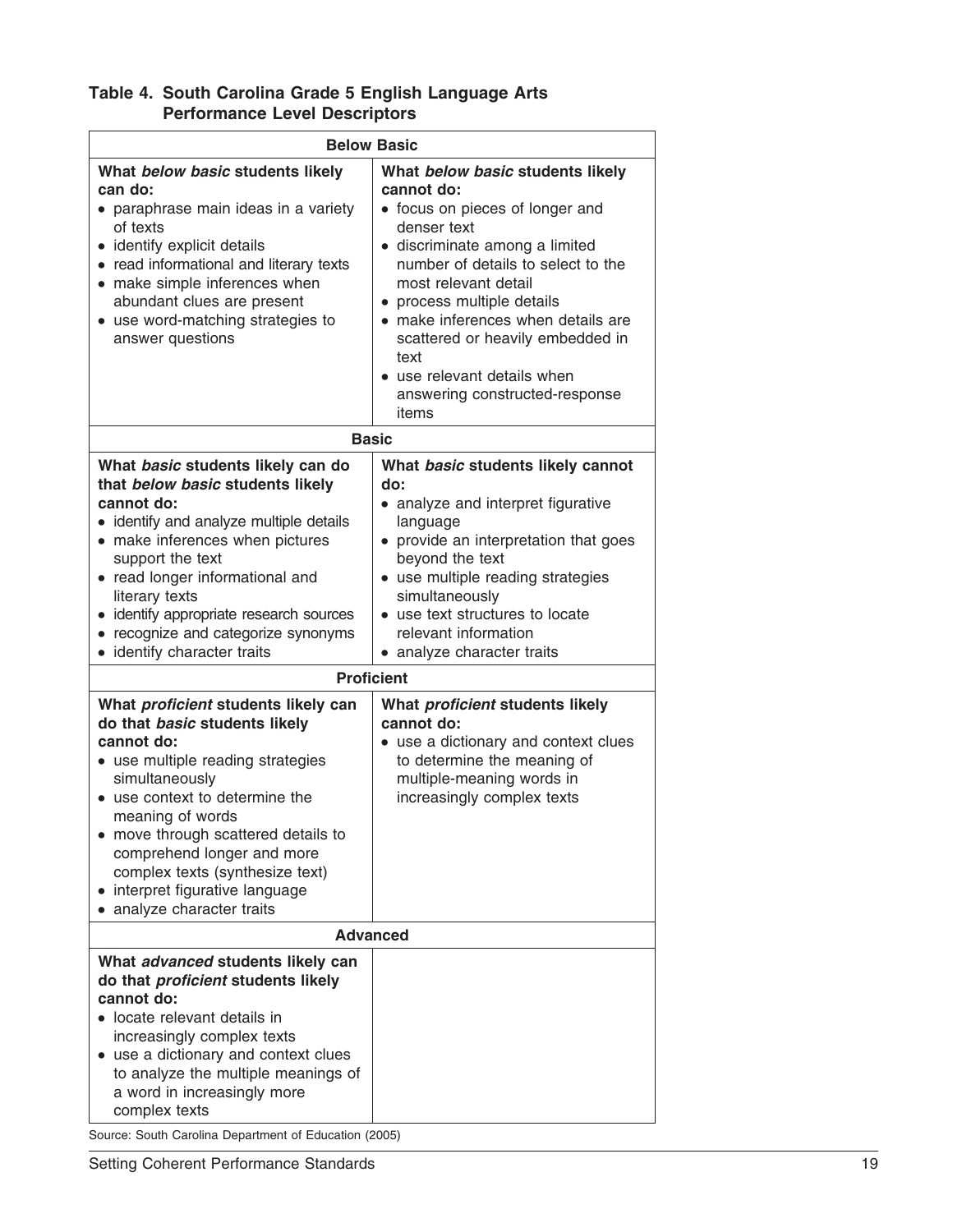## **Table 5. Colorado Grade 9 Mathematics Performance Level Descriptors**

#### **Advanced**

## *Standard 1*

Students demonstrate exceptional use of number sense and use of numbers by

• Recognizing the properties of exponents

Students may also demonstrate exceptional use of number sense and use of numbers by

- Using properties of exponents to express ratios between two numbers written in scientific notation
- Using the properties of exponents to apply the operation "to the power of"

#### *Standard 2*

Students demonstrate exceptional use of algebraic methods to explore, model, and describe patterns and functions by

- Representing functional relationships in multiple ways
- Expressing the perimeter of geometric figures algebraically
- Determining the solution to simple systems of equations using graphing
- Solving problems using algebraic methods
- Modeling real-world situations using equations

Students may also demonstrate exceptional use of algebraic methods to explore, model, and describe patterns and functions by

- Modeling real-world situations using patterns and equations
- Solving simple systems of equations using algebraic methods
- Identifying and interpreting x- and y-intercepts in the context of problems
- Solving problems involving comparison of rates
- Solving for the independent variable when given the dependent variable

#### *Standard 3*

Students demonstrate exceptional use of data collection and analysis, statistics, and probability by

- Determining measures of central tendency from graphed data
- Determining the effects of additional data on measures of variability and central tendency
- Drawing lines of best fit to make predictions about data

Students may also demonstrate exceptional use of data collection and analysis, statistics, and probability by

- Describing how data can be used to support more than one position
- Determining quartiles
- Determining the probability of dependent and independent events
- Determining appropriate measures of central tendency from given data in the context of problems
- Using permutations to solve real-world problems
- Applying understanding of the relationship among measures of central tendency
- Determining equations to represent lines of best fit
- Interpreting, interpolating, and extrapolating using lines of best fit in realworld situations
- Interpreting measures of variability in problem-solving situations
- Interpreting slope in the context of problems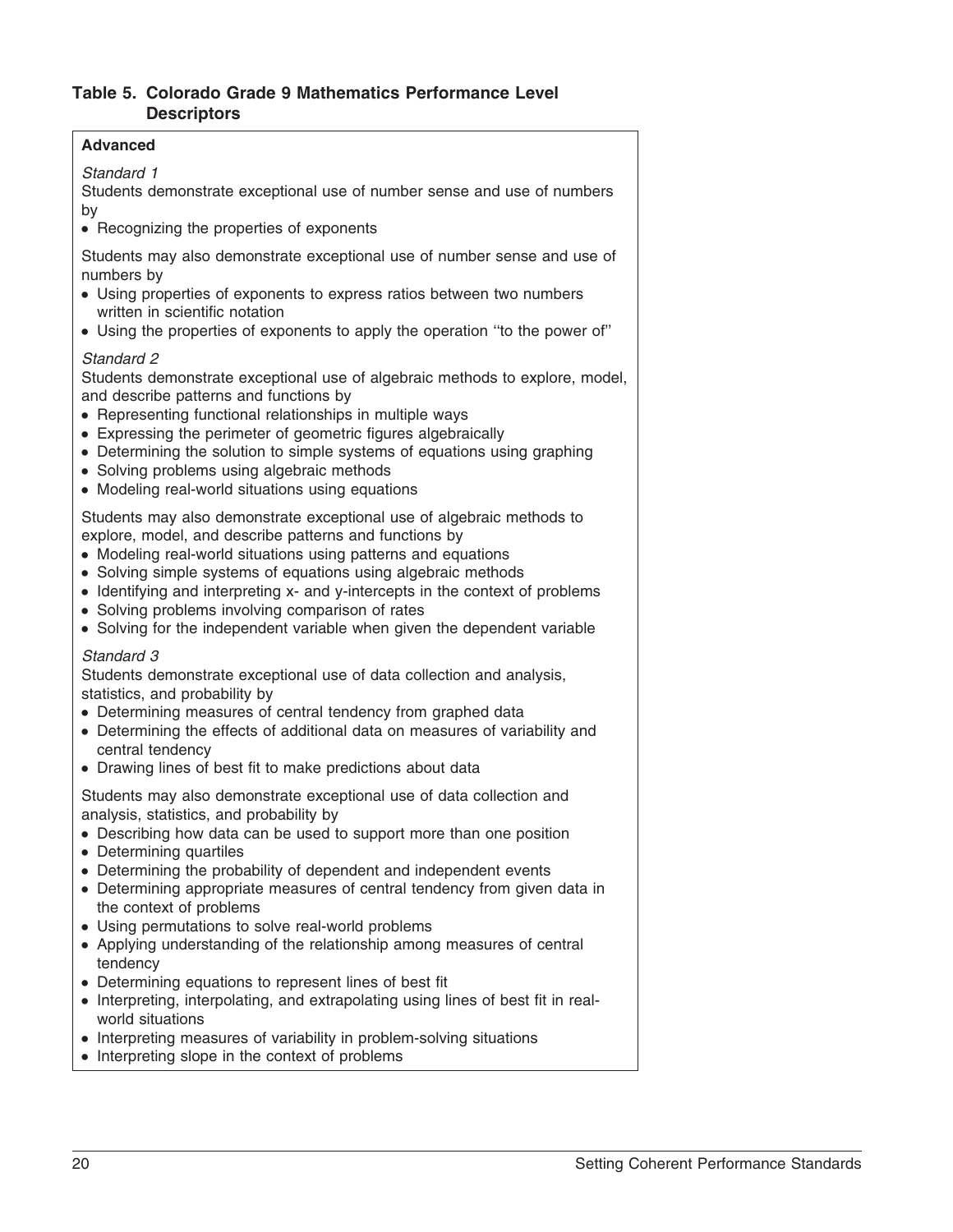#### **Table 5. Colorado Grade 9 Mathematics Performance Level Descriptors** *(cont.)*

#### **Advanced (cont.)**

#### *Standard 4*

Students demonstrate exceptional use of geometric concepts, properties, and relationships by

- Demonstrating how changing dimensions and shapes of simple figures affects their perimeters
- Calculating the volume of simple geometric solids
- Applying the concept of slope to locate points on a coordinate grid
- Recognizing the relationship between the areas and sides of simple figures
- Determining how a change in the dimensions or shape of a figure affects perimeter
- Applying the Pythagorean theorem in real-world situations
- Recognizing angle relationships within figures

Students may also demonstrate exceptional use of geometric concepts, properties, and relationships by

- Determining maximum and minimum perimeter values when the dimensions of figures are changed
- Representing irrational numbers and their squares geometrically
- Explaining the relationship between the areas and sides of simple figures

#### *Standard 5*

Students demonstrate exceptional use of a variety of tools and techniques to measure by

- Modeling rate of change in real-world situations involving different units
- Using appropriate measurement tools and scale factors to calculate rates of change in multistep problems
- Explaining methods for finding the area of triangles using the Pythagorean theorem
- Describing the change in volume of a shape that results from changing one attribute of that shape

Students may also demonstrate exceptional use of a variety of tools and techniques to measure by

- Calculating and justifying solutions to geometric problems requiring the use of the Pythagorean theorem
- Using measurements to indirectly solve problems involving surface area

#### *Standard 6*

Students demonstrate exceptional use of computational techniques in problem-solving situations by

- Converting from one set of units to another
- Selecting and using operations in problem-solving situations involving whole numbers and percents

Students may also demonstrate exceptional use of computational techniques in problem-solving situations by

• Selecting and using operations in multistep problems involving percents and proportional thinking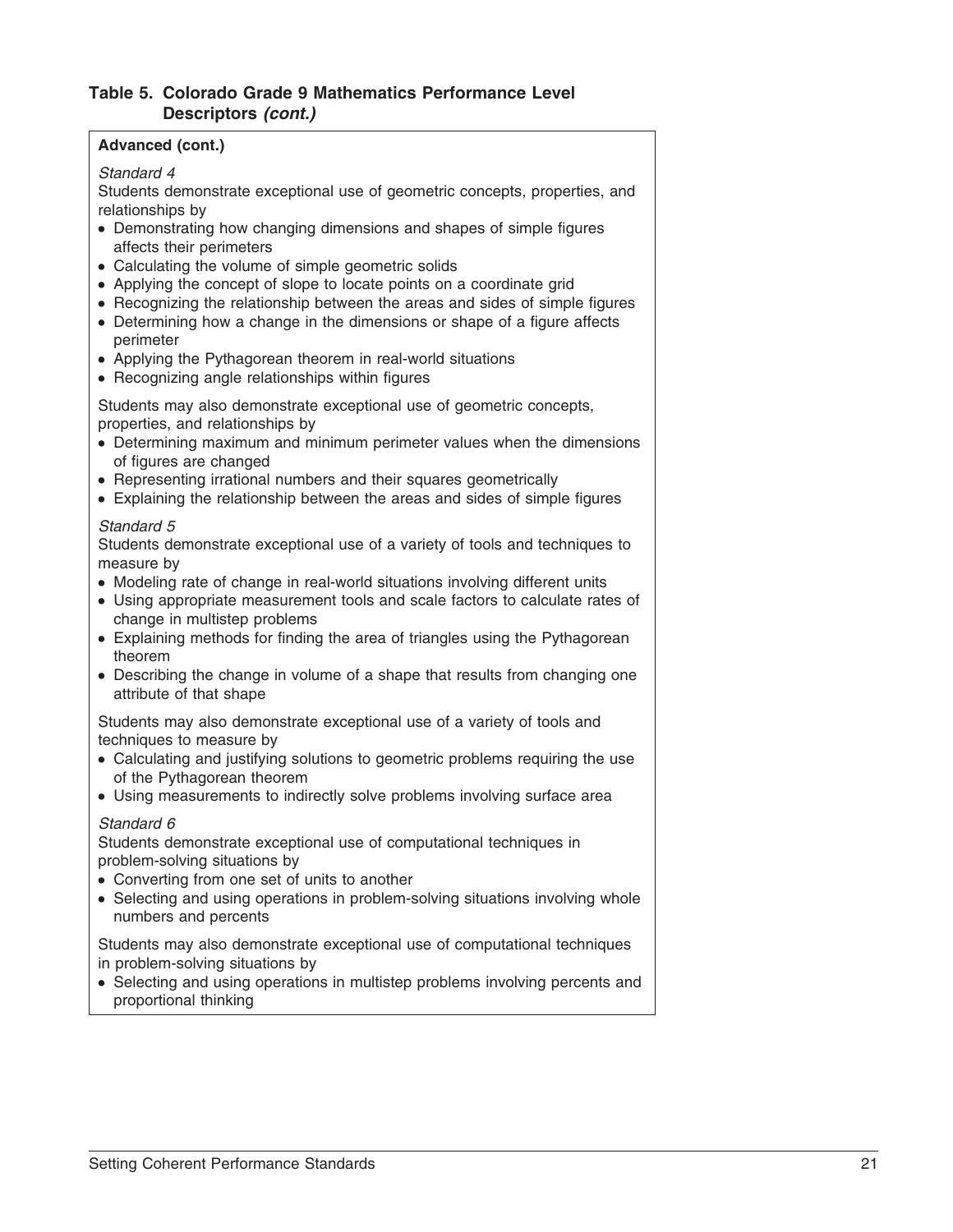## **Table 5. Colorado Grade 9 Mathematics Performance Level Descriptors** *(cont.)*

#### **Proficient**

#### *Standard 1*

Students demonstrate use of number sense and use of numbers by

- Estimating the reasonableness of solutions involving rational numbers
- Translating numbers from standard notation to scientific notation

#### *Standard 2*

Students demonstrate use of algebraic methods to explore, model, and describe patterns and functions by

- Converting from one functional representation to another
- Representing functional relationships using an equation or table
- Evaluating formulas
- Interpreting graphical representations of real-world situations
- Graphing functional relationships

#### *Standard 3*

Students demonstrate use of data collection and analysis, statistics, and probability by

- Using appropriate data displays to represent and describe sets of data
- Determining the probability of identified events using the sample spaces
- Describing how data can be used to support claims

#### *Standard 4*

Students demonstrate use of geometric concepts, properties, and relationships by

- Using coordinate geometry to solve problems involving the midpoint of a segment
- Using transformation concepts to identify relationships between parts of figures
- Applying knowledge of perimeters in problem-solving situations

#### *Standard 5*

Students demonstrate use of a variety of tools and techniques to measure by

● Using appropriate measurement tools and scale factors to find unknown measurements

#### *Standard 6*

Students demonstrate use of computational techniques in problem-solving situations by

- Using proportional thinking in problem-solving situations
- Computing using rational numbers
- Selecting and using operations to solve problems involving rational numbers and percents

#### **Partially Proficient**

#### *Standard 1*

No evidence of this standard at this performance level.

#### *Standard 2*

Students demonstrate limited use of algebraic methods to explore, model, and describe patterns and functions by

- Translating written relationships into equations
- Using graphs to identify the maximum and minimum within given domains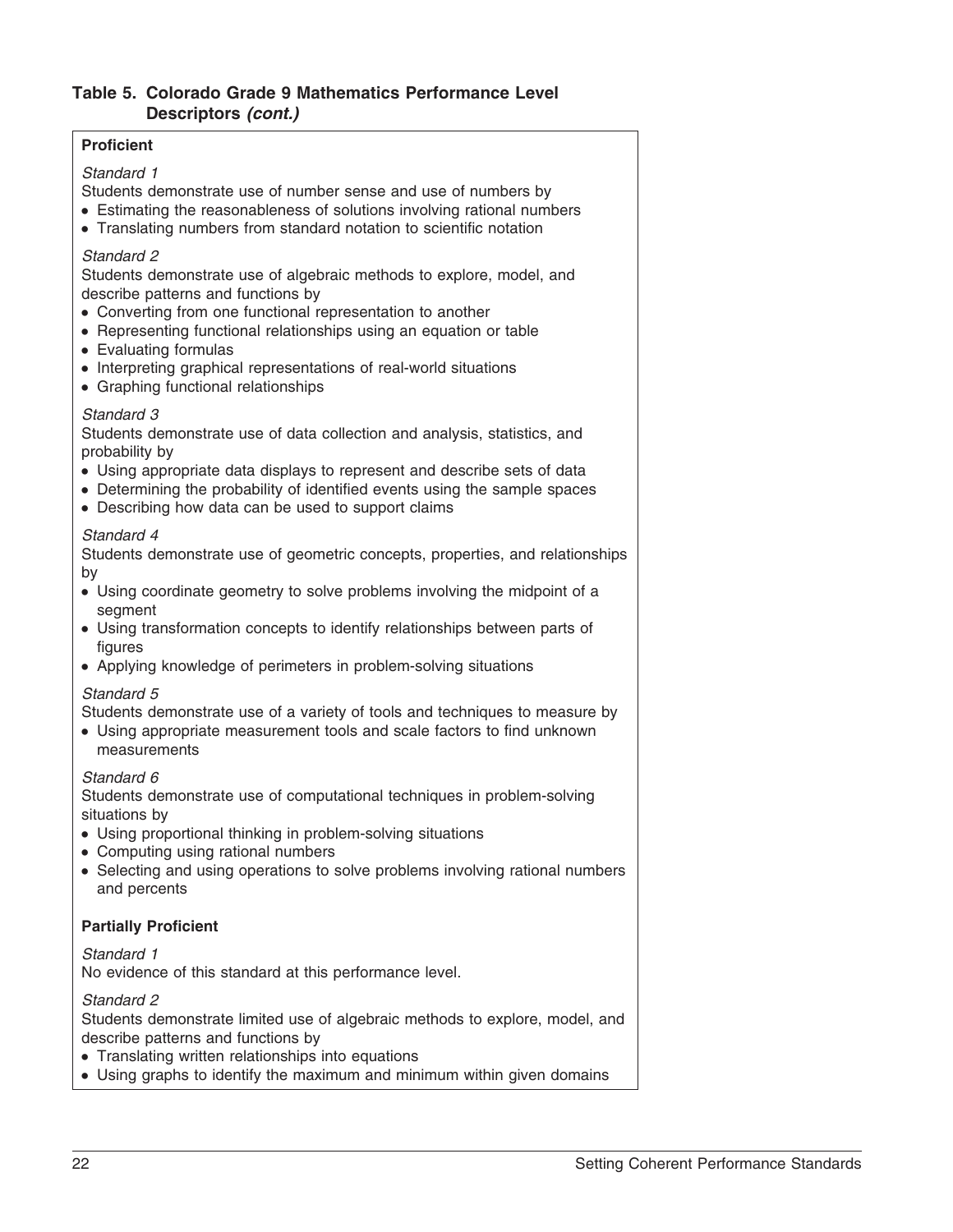#### **Table 5. Colorado Grade 9 Mathematics Performance Level Descriptors** *(cont.)*

## **Partially Proficient (cont.)** *Standard 3* Students demonstrate limited use of data collection and analysis, statistics, and probability by • Using counting strategies to determine the possible outcomes of a process *Standard 4* No evidence of this standard at this performance level. *Standard 5* No evidence of this standard at this performance level. *Standard 6* Students demonstrate limited use of computational techniques in problemsolving situations by • Computing with integers **Unsatisfactory** *Standard 1* No evidence of this standard at this performance level. *Standard 2* Students demonstrate minimal use of algebraic methods to explore, model, and describe patterns and functions by ● Working backwards to solve problems *Standard 3* Students demonstrate minimal use of data collection and analysis, statistics, and probability by • Reading, interpreting, and comparing displays of data *Standard 4* No evidence of this standard at this performance level. *Standard 5* No evidence of this standard at this performance level. *Standard 6* Students demonstrate minimal use of computational techniques in problemsolving situations by • Computing with whole numbers in basic single-step problems

Source: Colorado Department of Education (2002)

## **Summary**

Setting coherent standards across grades requires the blending of traditional standard setting practices with new considerations that reflect policy choices, content progressions, and empirical results. The key decision points for a state embarking on setting coherent standards are summarized in Appendix A. These considerations are specific to setting coherent standards across grades, summarizing much of the content of this paper. They draw from state experiences in setting standards across grades. Selected state examples are in Appendix B.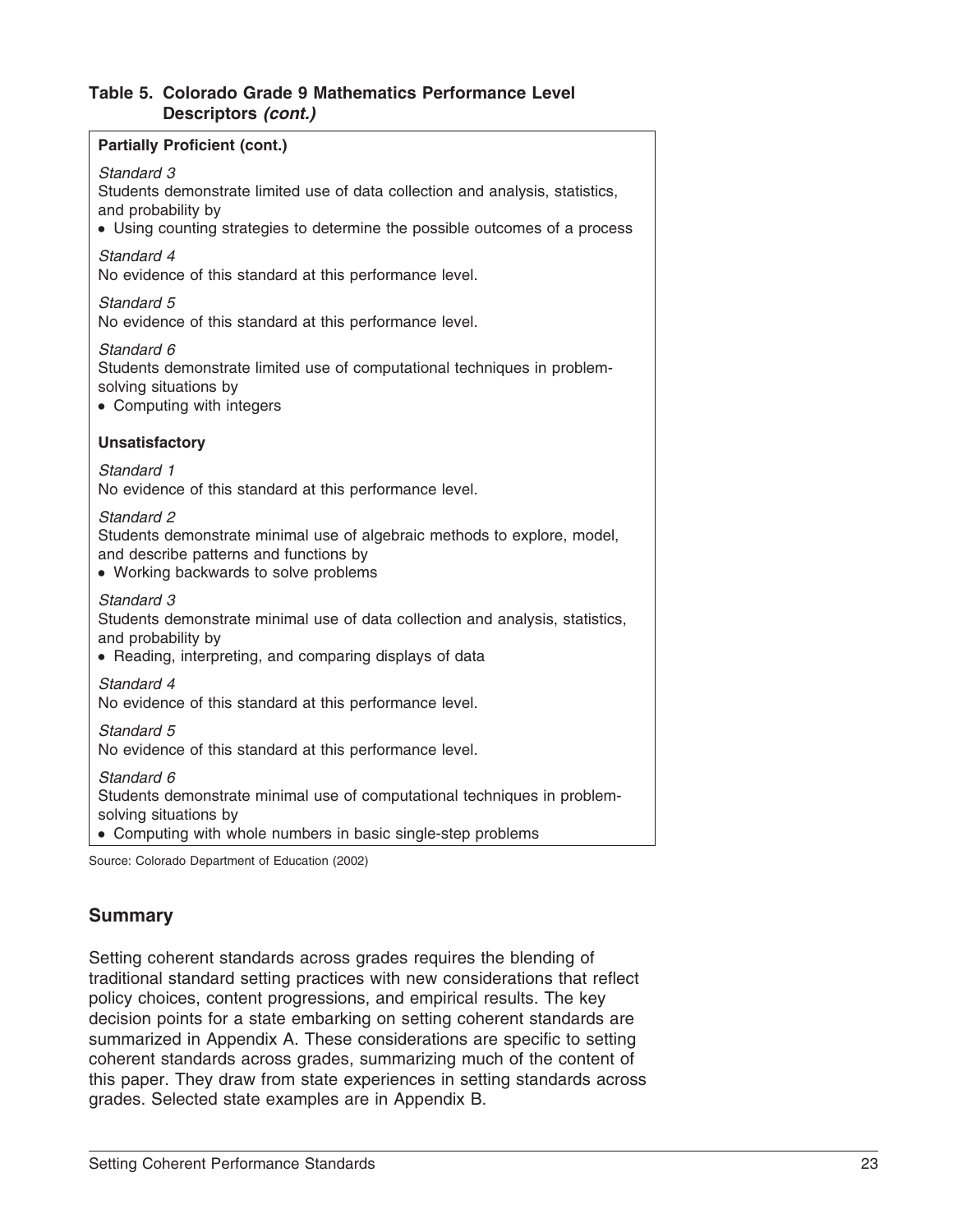Both Schafer (2005) and Hambleton (2001) have proposed general criteria for standard setting, Hambleton from a grade-by-grade perspective and Schafer from the perspective of cross-grade consistency with a focus on the needs of state departments of education. Both papers are excellent resources for planning standard setting activities. Though still evolving, state experiences with setting coherent standards point to four key decision points for planning cross-grade standard setting:

- 1. *Panel configuration.* The panelists should include educators with appropriate teaching experience. If panels set cut scores for a single grade, then the panels should include educators with teaching experience at adjacent grades. If panels set cut scores for multiple grades, then educators with teaching experience across the relevant grades should be included.
- 2. *Basis for cut scores.* State planners will need to choose a course that reflects the desired balance between panelist judgment and empirical results. Coherence does not require a particular method; however, at the end of the process, the cut scores need to relate logically to one another, in terms of both content coverage and impact.
- 3. *Articulation.* Smoothing the cut scores can reinforce a logical (quantitative) progression across grades. The performance standards need to have just as logical a progression through the content, so well-articulated performance level descriptors are essential.
- 4. *PLD development.* Beginning with generic PLDs and developing more specific ones at the standard setting ensures that the PLDs reflect the test content. On the other hand, specific PLDs promote a common set of panelist expectations. Provisions should be made for external or state department-based content and assessment experts to refine the PLDs after the meeting based on panelist comments.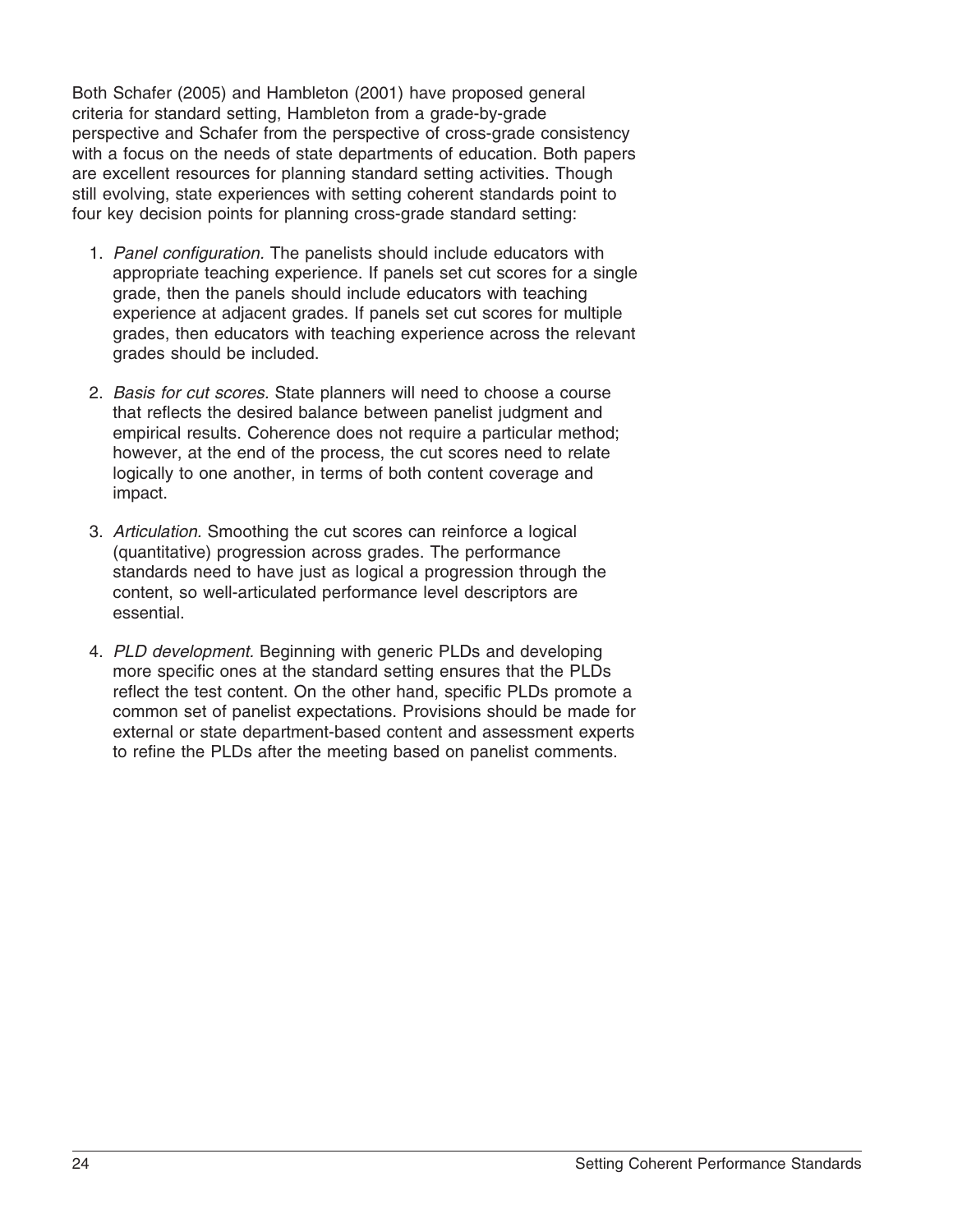## **References**

Buckendahl, C., Huynh, H., Siskind, T., & Saunders, J. (2005). A case of vertically moderated standard setting for a state science assessment program. *Applied Measurement in Education, 18*(1), 83–98.

Cizek, G. J. (2001). *Setting performance standards: Concepts, methods, and perspectives.* Mahwah, NJ: Lawrence Erlbaum.

Cizek, G. J. (2005). Adapting testing technology to serve accountability aims: The case of vertically moderated standard setting. *Applied Measurement in Education, 18*(1), 1–9.

Colorado Department of Education. (2002). *Colorado Student Assessment Program: Mathematics grade 9 performance level descriptors*. Retrieved January 25, 2006, from http://www.cde.state.co.us/ cdeassess/csap/PLD/as\_q9MathPLD.htm

CTB/McGraw-Hill. (2005). *Missouri Assessment Program: Sections A, B, F, G, and I of the bookmark standard setting technical report for grades 3, 4, 5, 6, 7, 8, and 11 communications arts & grades 3, 4, 5, 6, 7, 8, and 10 mathematics*. Draft submitted to the Missouri Department of Education.

Data Recognition Corporation. (2005a). *Alaska Comprehensive System of Student Assessment technical report*. Juneau, AK: Alaska Department of Education.

Data Recognition Corporation. (2005b). *Performance levels validation report*. Harrisburg, PA: Pennsylvania Department of Education.

Delaware Department of Education. (2005). *A summary report and recommendations to the Delaware State Board of Education for revisiting, reviewing, and establishing performance standards for the Delaware Student Testing Program reading, writing, and mathematics*. Dover, DE: Assessment and Analysis Work Group. Retrieved January 24, 2006, from http://www.doe.k12.de.us/AAB/ Merged%20report%20of%20cut%20score%20review%20Oct%202005.pdf

Hambleton, R. K. (2001). Setting performance standards on educational assessments and criteria for evaluating the process. In G. J Cizek (Ed.), *Setting performance standards: Concepts, methods and perspectives* (pp. 89–116). Mahwah, NJ: Lawrence Erlbaum.

Hansche, L. N. (1998). *Meeting the requirements of Title I: Handbook for the development of performance standards.* Washington, DC: U.S. Department of Education.

Human Resources Research Organization. (2006). *Knowing what students need to know: Performance level descriptions (PLD).* Alexandria, VA: Author. Retrieved February 14, 2006, from http:// new.humrro.org/PLD/

Huynh, H., Barton, K. E., Meyer, J. P., Porchea, S., & Gallant, D. (2005). Consistency and predictive nature of vertically moderated standards for South Carolina's 1999 Palmetto Achievement Challenge Tests of language arts and mathematics. *Applied Measurement in Education, 18*(1), 115–128.

Huynh, H., Meyer, J. P., & Barton, K. (2000). *Technical documentation for the 1999 Palmetto Achievement Challenge Tests of English language arts and mathematics, grades three through eight*. Columbia, SC: South Carolina Department of Education, Office of Assessment. Retrieved March 22, 2006, from http://www.myscschools.com/offices/assessment//Publications/1999\_Pact\_document.doc.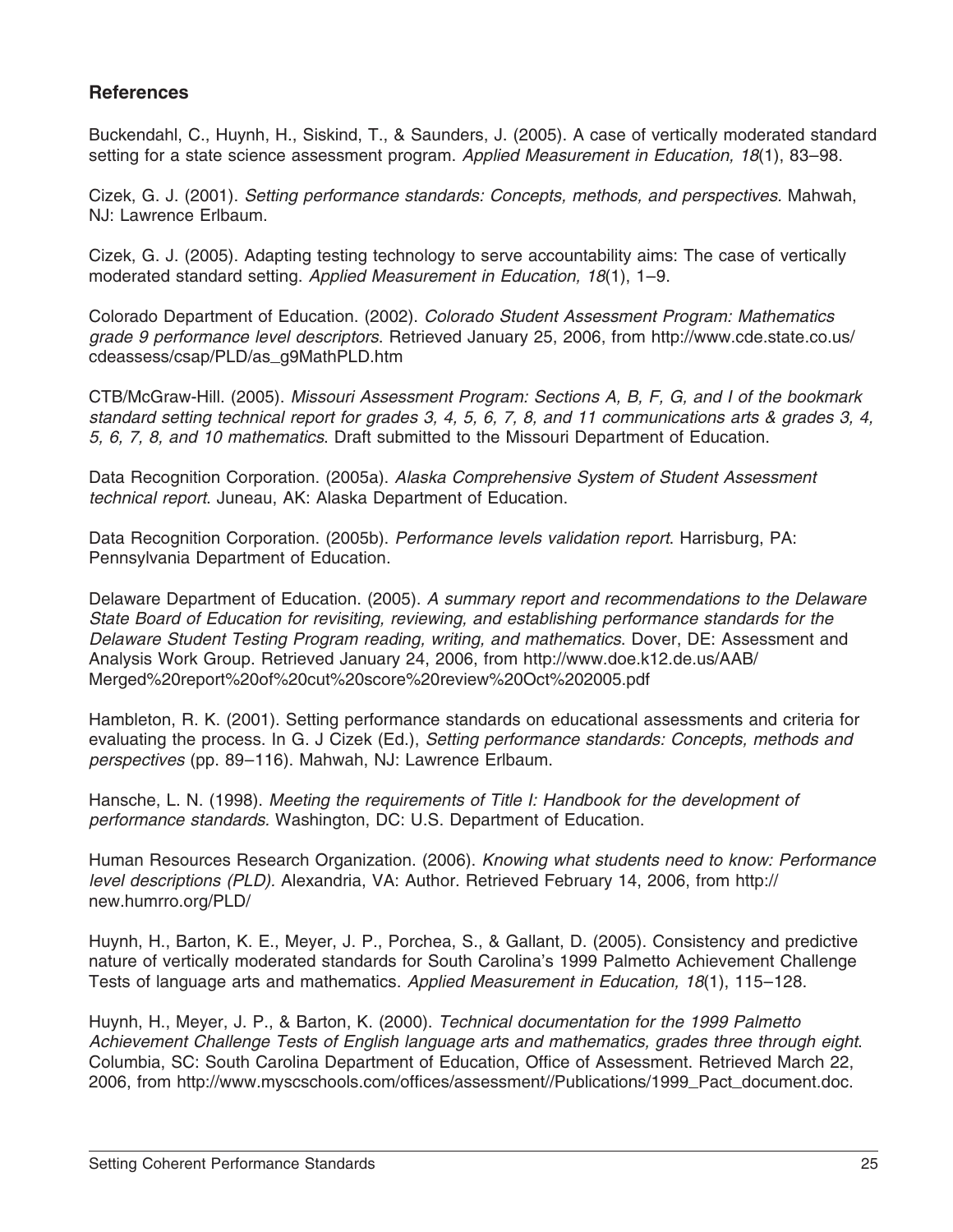Huynh, H., & Schneider, C. (2005). Vertically moderated standards: Background, assumptions, and practices. *Applied Measurement in Education, 18*(1), 99–113.

Lewis, D. M. (2002, April). *Standard setting with vertical scales*. Paper presented at the annual meeting of the National Council on Measurement in Education, New Orleans, LA.

Lewis, D. M., & Haug, C. A. (2005). Aligning policy and methodology to achieve consistent acrossgrade performance standards. *Applied Measurement in Education, 18*(1), 11–34.

Lewis, D. M., Mitzel, H. C., & Green, D. R. (1996, June). Standard setting: A bookmark approach. Paper presented at the Council of Chief State School Officers National Conference on Large-Scale Assessment, Phoenix, AZ.

Linn, R. L. (2003). Performance standards: Utility for different uses of assessments. *Education Policy Analysis Archives, 11*(31). Retrieved February 11, 2006, from http://epaa.asu.edu/epaa/v11n31/

Lissitz, R. W., & Huynh, H. (2003). Vertical equating for state assessments: issues and solutions in determination of adequate yearly progress and school accountability. *Practical Assessment, Research & Evaluation, 8*(10). Retrieved February 6, 2006, from http://PAREonline.net/getvn.asp?v=8&n=10

Malagón, M. H., Rosenberg, M. B., & Winter, P. C. (2005). *Developing aligned performance level descriptors for the English language development assessment K-2 inventories*. Washington, DC: Council of Chief State School Officers.

Michigan Department of Education. (2006). *2006 MEAP standard setting: Mathematics, reading, writing, science, and social studies*. Lansing, MI: Assessment and Evaluation Services.

Mills, C. N., & Jaeger, R. M. (1998). Creating descriptions of desired student achievement when setting performance standards. In L. N. Hansche, *Meeting the requirements of Title I: Handbook for the development of performance standards.* Washington, DC: U.S. Department of Education.

Mitzel, H. C. (2005). *Consistency for state achievement standards under NCLB*. Washington, DC: Council of Chief State School Officers.

New Mexico Department of Education. (2003). *Reading performance level descriptors*. Retrieved January 25, 2006, from http://www.ped.state.nm.us/div/acc.assess/assess/dl/ final.reading.level.descriptors.1210031.pdf

Ohio Department of Education. (2005). *Ohio Achievement Tests: Spring 2005 standard setting (Setting standards in grades 4–8 reading, grades 3–8 mathematics, and grade 4 writing: Technical report).* Columbus, OH: Author.

Pennsylvania Department of Education. (n.d.) *Grade 3 reading performance level descriptors*. Harrisburg, PA: Author. Retrieved January 25, 2006, from http://www.pde.state.pa.us/a\_and\_t/lib/ a\_and\_t/Grade3ReadingPerformanceLevelDescriptors.pdf

Perie, M. (2004, July). *Considerations for standard setting on K–12 assessments*. Unpublished presentation. Educational Testing Service.

Ravitch, D. (2006, January 5). National standards: ''50 Standards for 50 States'' is a formula for incoherence and obfuscation. *Education Week*. Retrieved March 9, 2006, from http://www.edweek.org/ ew/articles/2006/01/05/17ravitch.h25.html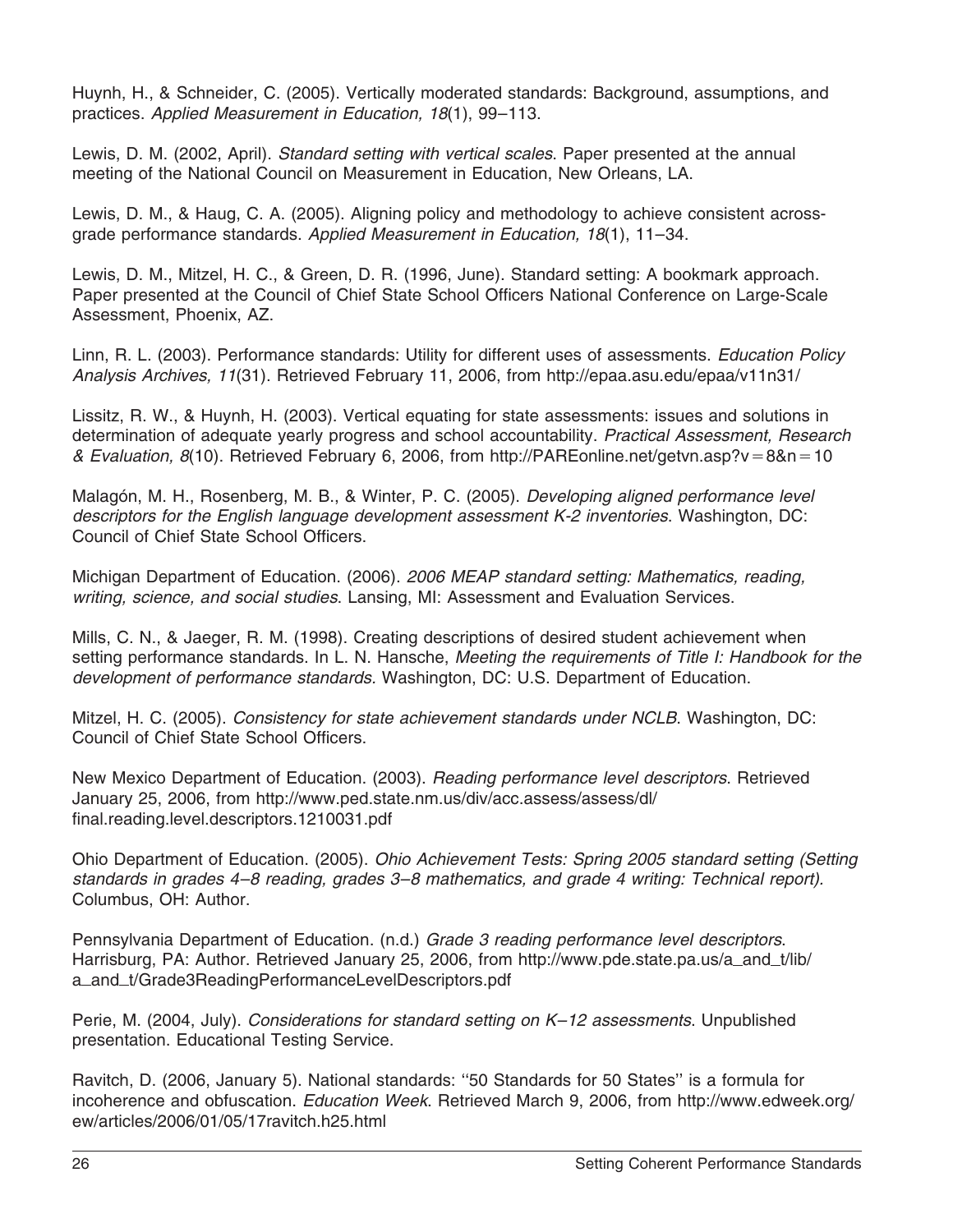Schafer, W. D. (2005). Criteria for standard setting from the sponsor's perspective. *Applied Measurement in Education, 18*(1), 61–81.

Schulz, E. M., Lee, W. C., & Mullen, K. (2005). A domain-level approach to describing growth in achievement. *Journal of Educational Measurement, 42*(1), 1–26.

South Carolina Department of Education. (2005). *The development of performance level descriptors for the English language arts and mathematics PACT tests*. Columbia, SC: Author.

U.S. Department of Education. (2004, April 28)*. Standards and assessments peer review guidance: Information and examples for meeting requirements of the No Child Left Behind Act of 2001*. Washington, DC: Office of Elementary and Secondary Education. Retrieved November 4, 2005, from http://www.ed.gov/policy/elsec/guid/saaprguidance.doc

U.S. Department of Education, National Center for Education Statistics. (2005). *The condition of education 2005* (NCES 2005–094). Washington, DC: U.S. Government Printing Office.

Williams, A., Blank, R., Cavell, L., & Toye, C. (2005). *State education indicators with a focus on Title I: 2001–02*. Washington, DC: U.S. Department of Education.

Wise, L. L., Zhang, L., Winter, P., Taylor, L., & Becker, D. E. (2005). *Vertical alignment of grade-level expectations for student achievement: Report of a pilot study.* Alexandria, VA: Human Resources Research Organization (HumRRO).

Zhang, L. (2005, October). *The Delaware experience: Revisit, review, and establish performance standards (cut scores) for reading, writing, and mathematics*. Presentation at the State Collaborative on Assessment and Student Standards (SCASS) Technical Issues in Large-Scale Assessment consortium meeting, Charleston, SC.

Zwick, R., Senturk, D., Wang, J., & Loomis, S. C. (2001). An investigation of alternative methods for item mapping in the National Assessment of Educational Progress. *Educational Measurement: Issues and Practice, 20*(2), 15–25.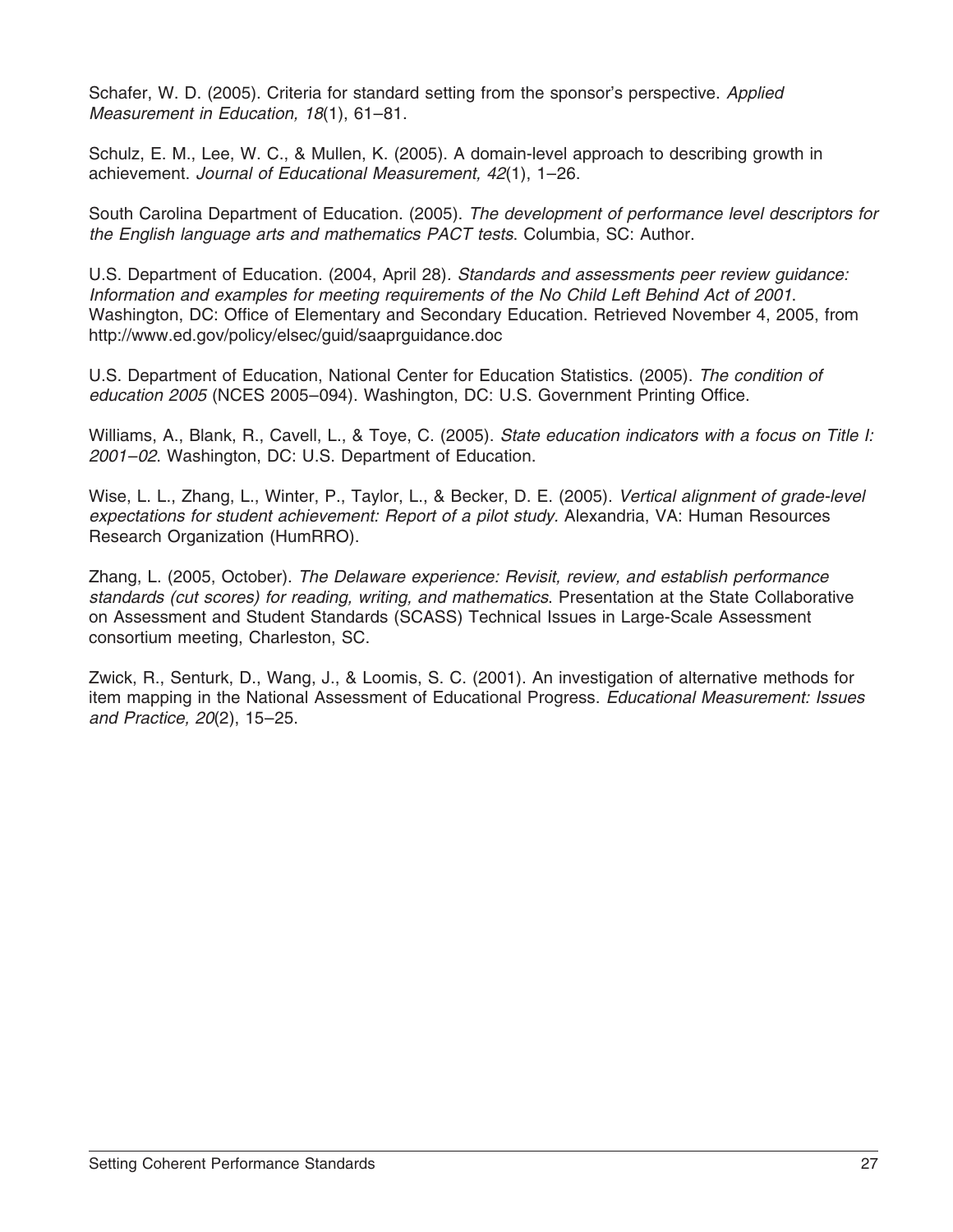## **Appendix A: Key Decision Points for Cross-Grade Standard Setting**

#### Panel configuration

- *1. Panels set cut scores for a single grade.* If there will be separate panels for each grade level of the test, each panel should include educators with experience teaching adjacent grades. Provisions should be made for sharing information across panels regarding impact data of proposed cut scores.
- *2. Panels set cut scores for multiple grades.* Decisions need to be made about the order of grade levels in the process and how to incorporate information from each grade's proposed standards in the process. While this panel configuration is the most logical for cross-grade standard setting, it requires careful thought and preparation for each step in the process. Ideally, panelists will have familiarity and experience with each grade for which they will be setting standards.

#### Approach

- *1. Primarily judgment based.* States that are developing a new testing program across grades will not have existing cut scores or impact data for setting preliminary cut scores on their tests. If no starting information will be used to guide panelists, careful attention needs to be paid to sharing potential impact data, such as field test data, across grades and creating a common understanding of expected performance.
- *2. Primarily data-based.* Statistical interpolation between the lowest and highest grade tested, with no adjustment based on test review, falls into this category. While this technique ensures a coherent set of cut scores, it may not result in standards that are coherent in terms of content coverage and grade-level expectations.
- *3. Combined data and judgment.* Most states have existing cut scores for some of the tested grade levels. Impact data can be used to recommend preliminary standards to panelists based on the existing cut scores. In this case, panelists have to clearly understand the degree to which they can modify the preliminary cut scores and should be encouraged to tie their modifications to specific content considerations. Another option is to provide reference points for panelists, showing where cut scores would be located if the impact were the same as the impact in a reference year, usually the previous year.

#### Articulation across grades

- *1. Smoothing.* Smoothing of cut scores across grades can be conducted at various points in the standard setting process. Providing panelists with preliminary cut scores at the beginning of the process, showing where proposed cut scores fall on a vertical scale during the process, and having a subset of panelists across grades adjust cut scores after the panels have completed their tasks are techniques that have been used alone and in combination.
- *2. Presenting cross-grade data.* If preliminary cut scores are used, impact data across grades can be discussed by the entire group at the start of the session to foster a shared understanding of student performance. As the standard setting meeting progresses, panelists can review the impact of proposed cut scores from other grades to help ground their judgments.
- *3. Presenting cross-grade content and test information.* Panelists will have a better understanding of how the content progresses across grades if they review materials from other grade levels. These materials may include content standards and test blueprints for adjacent (or all) grade levels, and PLDs for all grade levels, if they have been drafted prior to standard setting.
- *4. Cross-grade discussions.* At various points in the standard setting process, it may be useful for panels setting cut scores in adjacent grades (or all grades) to convene in order to discuss the rationales for their judgments and to ask each other questions about content across the grades. If this technique is used, it must be carefully structured (and, in some cases, facilitated) to maintain focused, on-task discussion.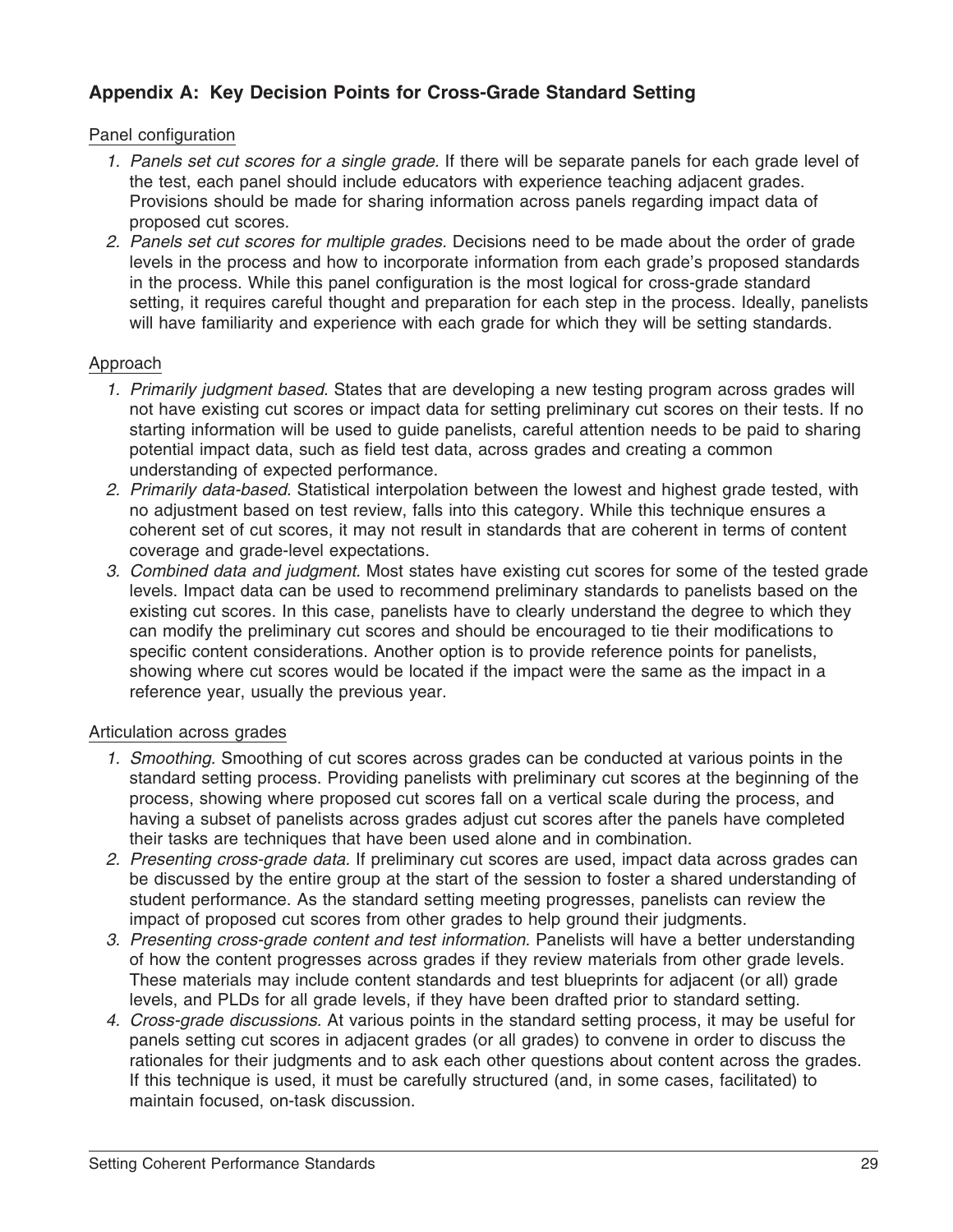## PLD development

- *1. Start with generic PLDs.* Some states have started their standard setting sessions with policy descriptors that are common across content areas and grade levels or with content-specific descriptors that are common across grade levels. In this case, content- and grade-level descriptors may be drafted by the standard setting panelists, a subset of the panelists, or a separate group of content experts. The standard-setting procedure must elicit information that will assist in writing the descriptors.
- *2. Start with specific PLDs.* If grade-level/content-specific PLDs are developed before the standardsetting meeting, panelists have a common set of expectations to guide their judgments. Provisions should be made to refine the PLDs after the meeting based on panelists' comments.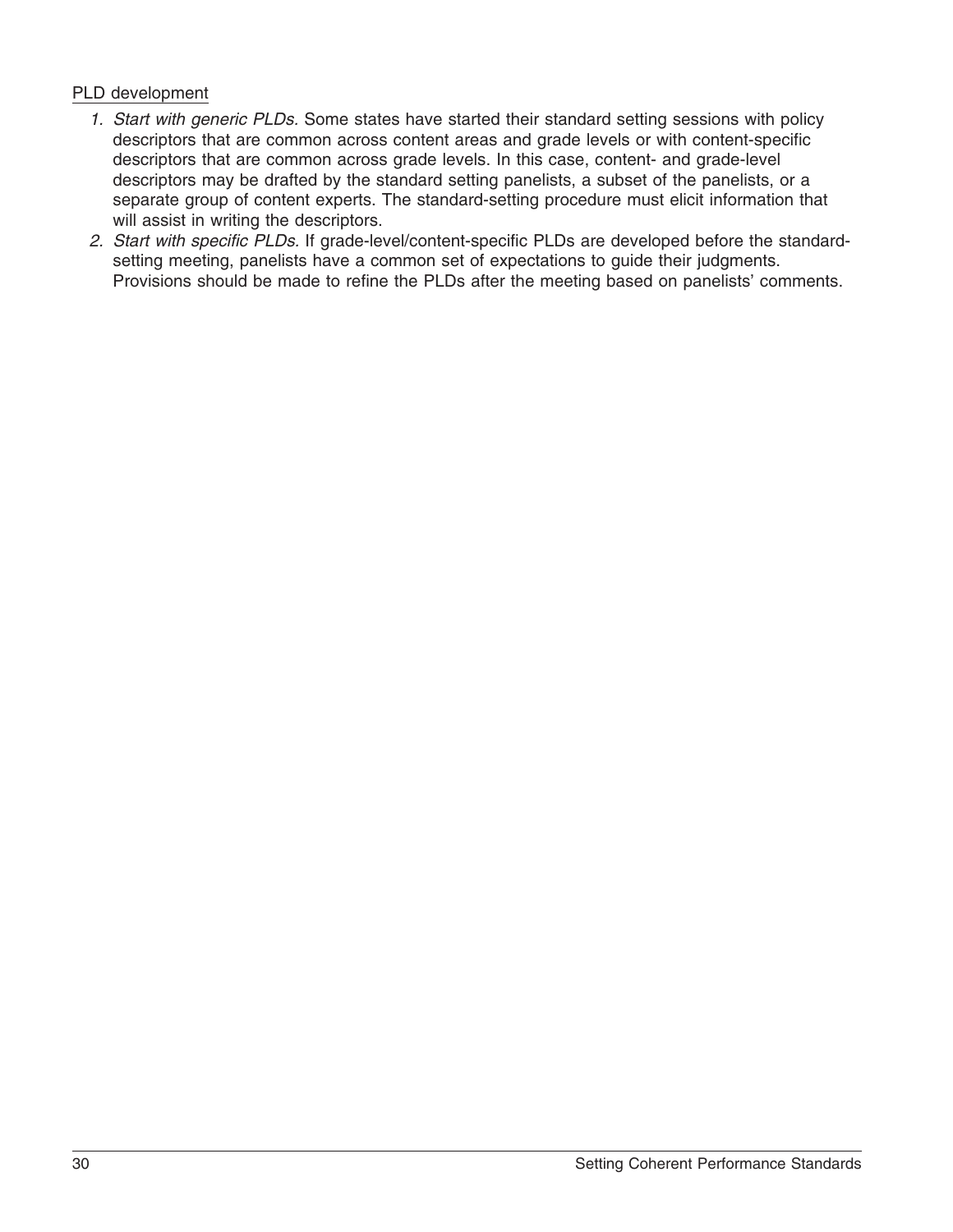| <b>State</b> | Panel<br>Configuration <sup>1</sup> | <b>Approach</b>                                               | <b>Articulation across Grades</b>                                                                                                                                                                                                                                                                                                                                                                                                                                                                                                                                                                                                                                                                                                                                                                                                                                                                                                                                                                        | <b>PLD Development</b>                                                                                                                                                                                       |
|--------------|-------------------------------------|---------------------------------------------------------------|----------------------------------------------------------------------------------------------------------------------------------------------------------------------------------------------------------------------------------------------------------------------------------------------------------------------------------------------------------------------------------------------------------------------------------------------------------------------------------------------------------------------------------------------------------------------------------------------------------------------------------------------------------------------------------------------------------------------------------------------------------------------------------------------------------------------------------------------------------------------------------------------------------------------------------------------------------------------------------------------------------|--------------------------------------------------------------------------------------------------------------------------------------------------------------------------------------------------------------|
| Alaska       | Multiple grades                     | Combination -<br>preliminary cut scores<br>presented to panel | • Preliminary cut scores<br>were set to conform to<br>grade 6 percentages in<br>each level.<br>• Standard setting included<br>cross-grade discussion of<br>impact data.                                                                                                                                                                                                                                                                                                                                                                                                                                                                                                                                                                                                                                                                                                                                                                                                                                  | Grade/content<br>specific PLDs were<br>used in the standard-<br>setting meeting.<br>Suggestions for<br>refining PLDs were<br>made by panelists,<br>and PLDs were<br>refined as needed<br>after the sessions. |
| Delaware     | Single grade                        | Combination -<br>preliminary cut scores<br>presented to panel | For grades 3, 5, 8, and 10<br>• Panelists were shown the<br>location and impact data<br>for existing cut scores and<br>discussed patterns of<br>performance across<br>grades.<br>• Panelists were shown the<br>position of the cut scores<br>on the vertical scale.<br>• Recommended cut scores<br>were adjusted as needed<br>based on patterns of<br>performance and location<br>on the vertical scale.<br>For grades 2, 4, 6, 7, and 9<br>• Preliminary cut scores<br>were set using<br>interpolation and<br>extrapolation from cut<br>scores set earlier for<br>grades 3, 5, 8, and 10;<br>they were smoothed if<br>needed, based on patterns<br>of performance and<br>location on the vertical<br>scale. Panelists discussed<br>patterns of performance<br>across grades.<br>• Panelists were shown the<br>position of the cut scores<br>on the vertical scale.<br>• Recommended cut scores<br>were adjusted as needed<br>based on patterns of<br>performance and location<br>on the vertical scale. | Grade/content<br>specific PLDs were<br>used in the standard-<br>setting meeting.<br>PLDs were refined<br>as needed after the<br>sessions.                                                                    |

## **Appendix B: Selected State Examples of Cross-Grade Standard Setting Procedures (Mathematics and Language Arts)**

<sup>1</sup> **Panel Configuration**: whether each panel set cut scores on multiple grades or a single grade.

**Approach**: whether and how test data were used in setting standards.

**Articulation**: techniques used (a) to prepare for, (b) during, or (c) after a standard setting session to promote cross-grade coherence in the panel results.

**PLD Development**: type and timing of PLDs developed/used for standard setting.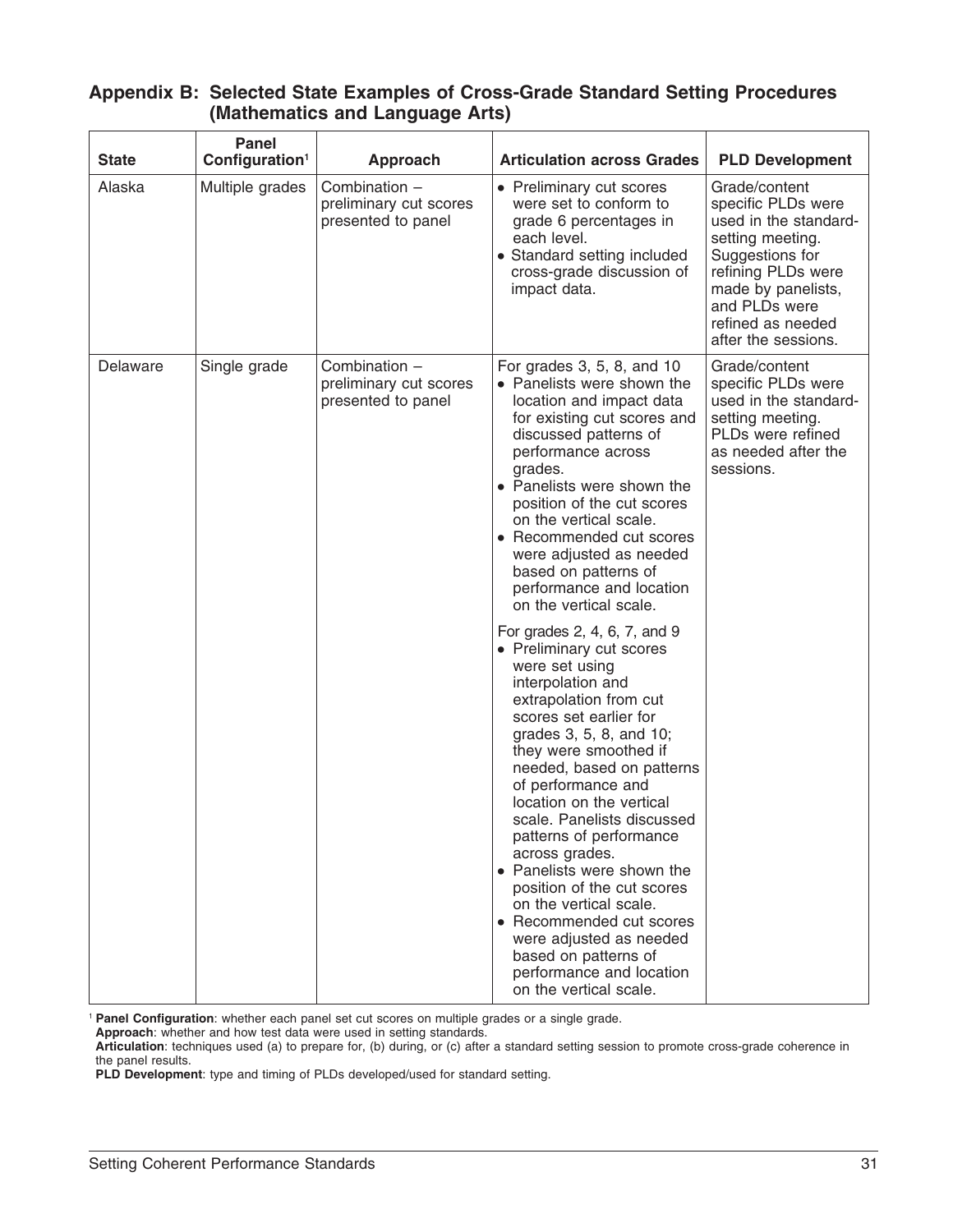| <b>State</b> | <b>Panel</b><br>Configuration <sup>1</sup> | Approach                                                      | <b>Articulation across Grades</b>                                                                                                                                                                                                                                                                                                                                                                                                                                                                      | <b>PLD Development</b>                                                                                                                                                                                       |
|--------------|--------------------------------------------|---------------------------------------------------------------|--------------------------------------------------------------------------------------------------------------------------------------------------------------------------------------------------------------------------------------------------------------------------------------------------------------------------------------------------------------------------------------------------------------------------------------------------------------------------------------------------------|--------------------------------------------------------------------------------------------------------------------------------------------------------------------------------------------------------------|
| Michigan     | Multiple grades                            | Combination -<br>preliminary cut scores<br>presented to panel | • For base grades,<br>reference standards were<br>based on prior year's<br>performance to assist<br>panelists in understanding<br>the impact of their recom-<br>mendations in terms of<br>changes in impact on prior<br>years' results.<br>• For intermediate grades,<br>reference cut scores were<br>interpolated/extrapolated<br>from base grades.<br>• Standard setting included<br>full group discussion of<br>impact data.                                                                        | Grade/content<br>specific PLDs were<br>used in the standard-<br>setting meeting.<br>Suggestions for<br>refining PLDs were<br>made by panelists,<br>and PLDs were<br>refined as needed<br>after the sessions. |
| Missouri     | Single grade                               | Combination -<br>boundaries set on<br>permissible cut scores  | Boundaries were set for all<br>grades based on NAEP<br>and prior state assessment<br>performance.<br>• Standard setting included<br>cross-grade discussion of<br>impact data.                                                                                                                                                                                                                                                                                                                          | Content specific, not<br>grade-level specific,<br>PLDs were used in<br>the standard-setting<br>meeting. Grade/<br>content specific PLDs<br>were developed based<br>on the results of the<br>sessions.        |
| Ohio         | Multiple grades                            | Primarily judgmental                                          | Cut scores were set on<br>$\bullet$<br>"anchor grades" first; the<br>impact data from anchor<br>cut scores were used to<br>set preliminary cut scores<br>for intermediate grades.<br>• Standard setting included<br>cross-grade discussion of<br>impact data.                                                                                                                                                                                                                                          | Grade/content<br>specific PLDs were<br>used in the standard-<br>setting meeting.                                                                                                                             |
|              | Pennsylvania   Multiple grades             | Combination -<br>preliminary cut scores<br>presented to panel | • Preliminary cut scores<br>were based on exponential<br>growth functions across<br>grades (extrapolated for<br>grade 3).<br>• Standard setting included<br>full-group discussion of<br>impact data.<br>• Recommendations falling<br>outside standard error<br>bands were adjusted to<br>conform to the limits of the<br>bands, with<br>recommendations above<br>the band adjusted to the<br>high level of the band and<br>recommendations below<br>the band adjusted to the<br>low level of the band. | Grade/content<br>specific PLDs were<br>used in the standard-<br>setting meeting.                                                                                                                             |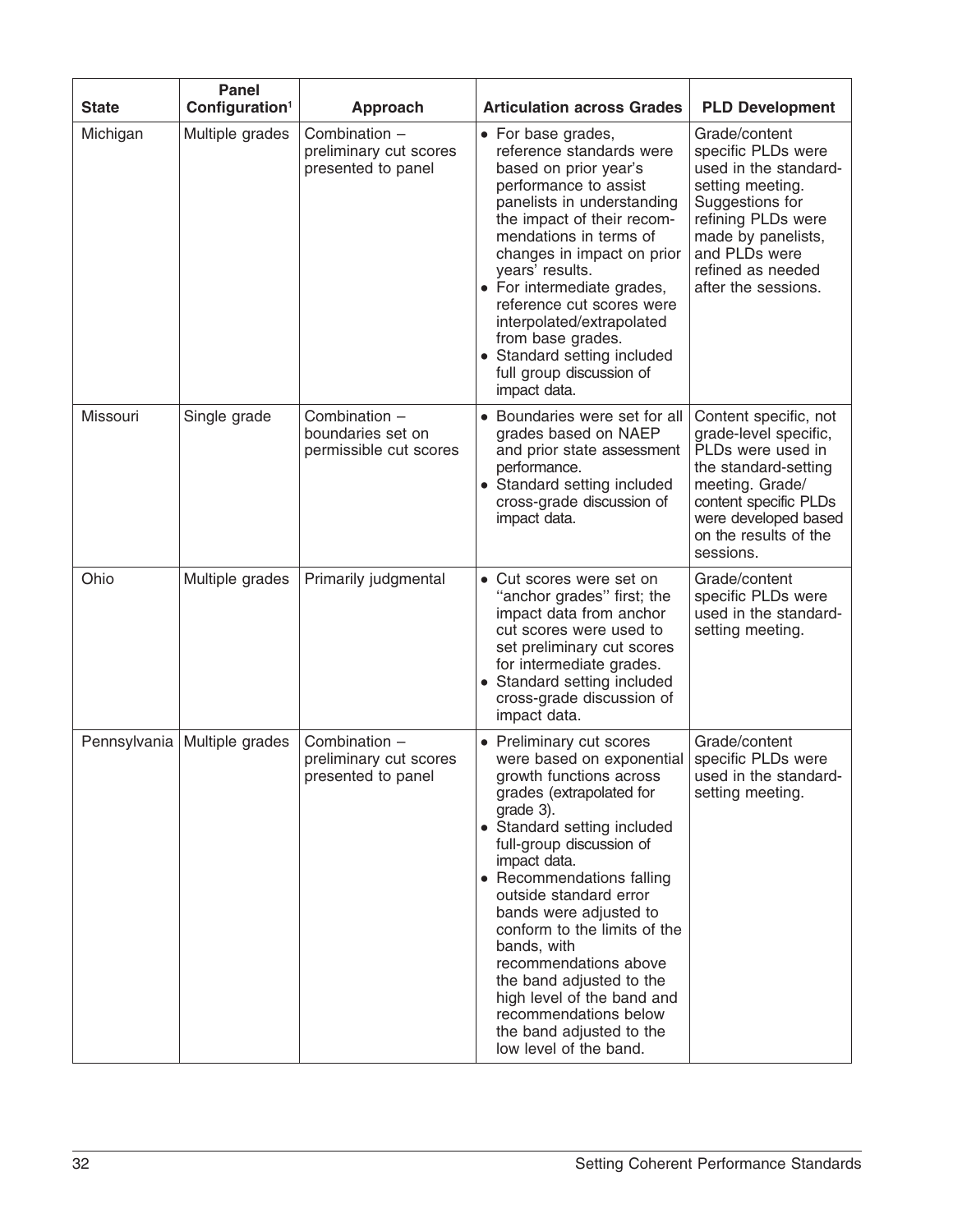| <b>State</b>      | Panel<br>Configuration <sup>1</sup>                                       | Approach                                                                                                                                                                                                                                                                  | <b>Articulation across Grades</b>                                      | <b>PLD Development</b>                                                                                                                           |
|-------------------|---------------------------------------------------------------------------|---------------------------------------------------------------------------------------------------------------------------------------------------------------------------------------------------------------------------------------------------------------------------|------------------------------------------------------------------------|--------------------------------------------------------------------------------------------------------------------------------------------------|
| South<br>Carolina | Grades 3 and 8<br>• Single grade<br>panels<br>Grades 2-7<br>$\bullet$ N/A | Grades 3 and 8<br>• Primarily judgmental<br>Grades 2, 4, 5, 6, and 7<br>• Primarily data-based<br>$-$ for grades 4, 5, 6,<br>and 7, statistical<br>interpolation between<br>cut scores set for<br>grades 3 and 8; for<br>grade 2, extrapolation<br>from grade 3 cut score | N/A                                                                    | Generic PLDs were<br>used in the standard-<br>setting meeting.<br>Grade/content<br>specific PLDs were<br>developed after cut<br>scores were set. |
| West Virginia     | Single grade                                                              | Primarily judgmental                                                                                                                                                                                                                                                      | Standard setting included<br>cross-grade discussion of<br>impact data. | Grade/content<br>specific PLDs were<br>used in the standard-<br>setting meeting.                                                                 |

<sup>1</sup> **Panel Configuration**: whether each panel set cut scores on multiple grades or a single grade.

**Approach**: whether and how test data were used in setting standards.

**PLD Development**: type and timing of PLDs developed/used for standard setting.

**Articulation**: techniques used (a) to prepare for, (b) during, or (c) after a standard setting session to promote cross-grade coherence in the panel results.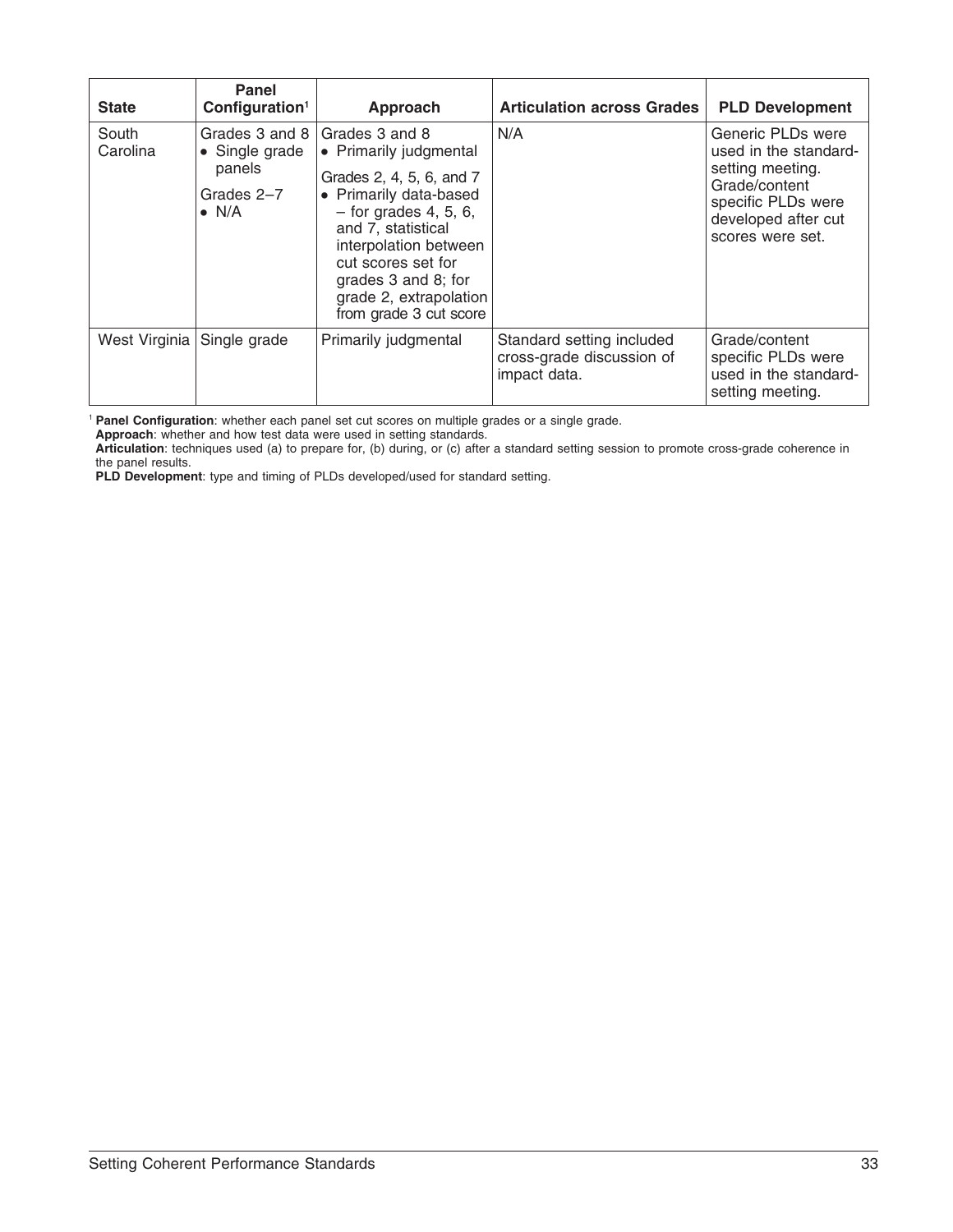## **Appendix C: South Carolina and Colorado Test Results from Standard-Setting Year to 2005**

| Percentages at Each Performance Level |              |              |                   |                 |  |  |
|---------------------------------------|--------------|--------------|-------------------|-----------------|--|--|
| 1999                                  |              |              |                   |                 |  |  |
| <b>Below</b>                          |              |              |                   |                 |  |  |
| Grade                                 | <b>Basic</b> | <b>Basic</b> | <b>Proficient</b> | <b>Advanced</b> |  |  |
| 3                                     | 44           | 38           | 13                | 5               |  |  |
| 4                                     | 45           | 37           | 13                | 5               |  |  |
| 5                                     | 47           | 37           | 12                | 4               |  |  |
| 6                                     | 47           | 37           | 11                | 5               |  |  |
| $\overline{7}$                        | 48           | 36<br>11     |                   | 5               |  |  |
| 8<br>49<br>36<br>10                   |              |              | 5                 |                 |  |  |
| 2005                                  |              |              |                   |                 |  |  |
|                                       | <b>Below</b> |              |                   |                 |  |  |
| Grade                                 | <b>Basic</b> | <b>Basic</b> | <b>Proficient</b> | <b>Advanced</b> |  |  |
| 3                                     | 17           | 53           | 21                | 10              |  |  |
| 4                                     | 21           | 38           | 26                | 14              |  |  |
| 5                                     | 23           | 45           | 18                | 15              |  |  |
| 6                                     | 21           | 40           | 25                | 14              |  |  |
| $\overline{7}$                        | 29           | 39           | 18                | 15              |  |  |
| 8                                     | 34           | 43           | 15                | 8               |  |  |

#### **South Carolina Math**

## **South Carolina English Language Arts**

| Percentages at Each Performance Level |              |              |                   |                 |  |  |
|---------------------------------------|--------------|--------------|-------------------|-----------------|--|--|
| 1999                                  |              |              |                   |                 |  |  |
| <b>Below</b>                          |              |              |                   |                 |  |  |
| Grade                                 | <b>Basic</b> | <b>Basic</b> | <b>Proficient</b> | <b>Advanced</b> |  |  |
| 3                                     | 35           | 37           | 26                | 2               |  |  |
| 4                                     | 35           | 37           | 26                | 2               |  |  |
| 5                                     | 35           | 39           | 24                | $\overline{c}$  |  |  |
| 6                                     | 37           | 39<br>21     |                   | 3               |  |  |
| $\overline{7}$                        | 37           | 39<br>21     |                   | 3               |  |  |
| 8<br>41<br>19<br>38                   |              | 3            |                   |                 |  |  |
| 2005                                  |              |              |                   |                 |  |  |
|                                       | <b>Below</b> |              |                   |                 |  |  |
| Grade                                 | <b>Basic</b> | <b>Basic</b> | <b>Proficient</b> | <b>Advanced</b> |  |  |
| 3                                     | 13           | 30           | 48                | 9               |  |  |
| 4                                     | 20           | 43           | 34                | 3               |  |  |
| 5                                     | 23           | 47           | 28                | 2               |  |  |
| 6                                     | 37           | 36           | 22                | 5               |  |  |
| 7                                     | 29           | 47           | 22                | 3               |  |  |
| 8                                     | 25           | 45           | 24                | 6               |  |  |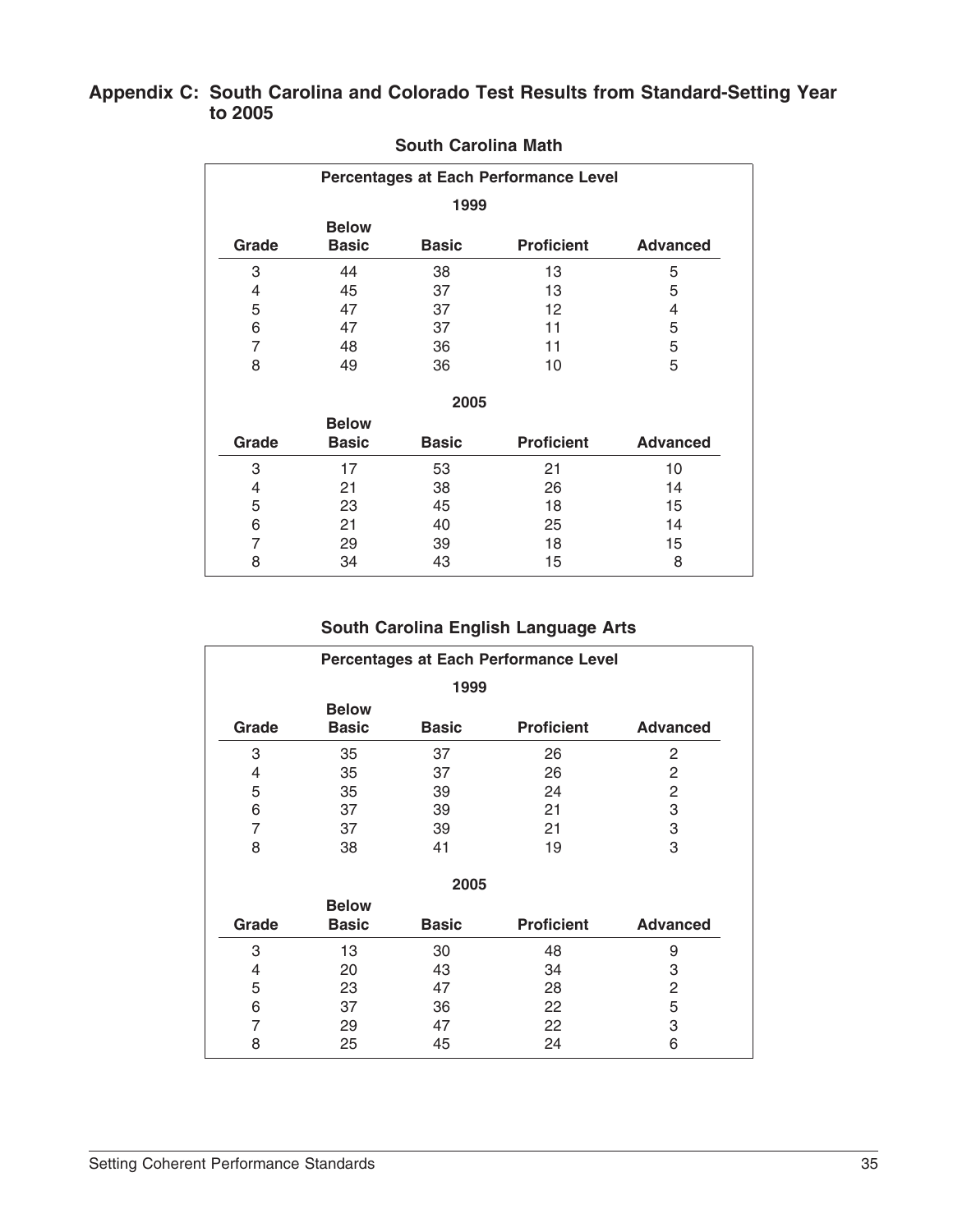



**SC Math 2005**

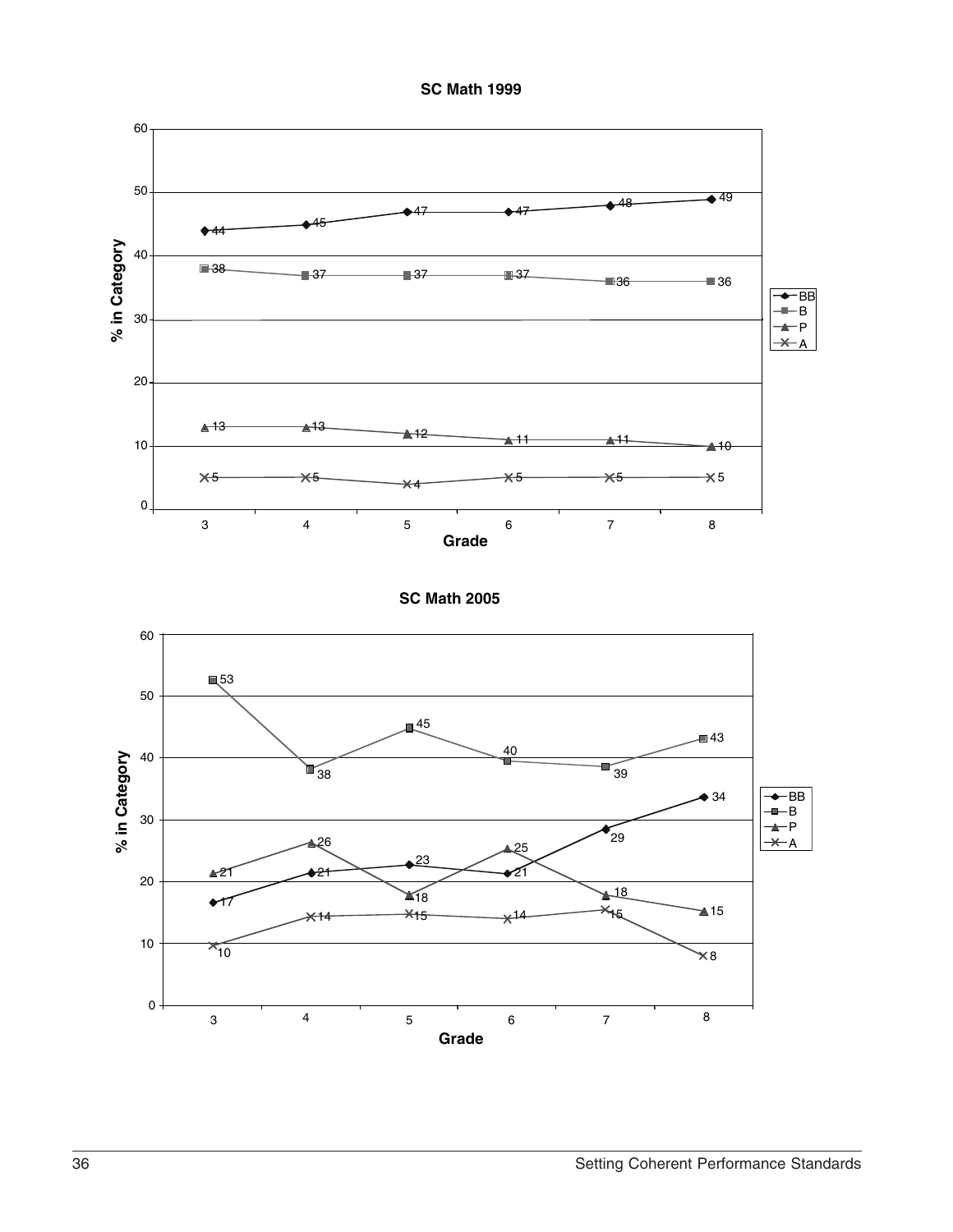





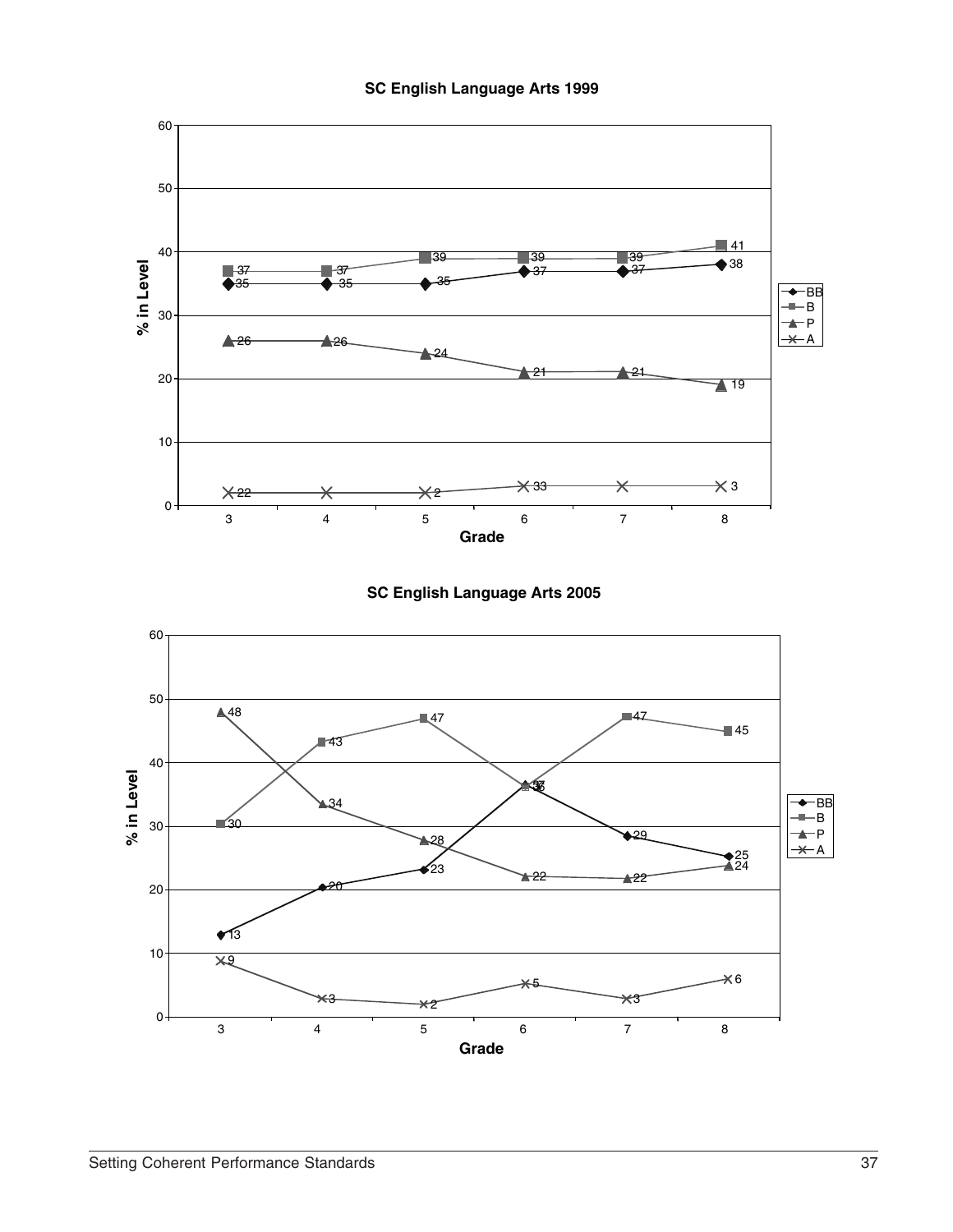| Percentages at Each Performance Level |                       |                                       |                   |                 |                                    |  |  |
|---------------------------------------|-----------------------|---------------------------------------|-------------------|-----------------|------------------------------------|--|--|
| 2002                                  |                       |                                       |                   |                 |                                    |  |  |
| Grade                                 | <b>Unsatisfactory</b> | <b>Partially</b><br><b>Proficient</b> | <b>Proficient</b> | <b>Advanced</b> | <b>No Score</b><br><b>Reported</b> |  |  |
| 05                                    | 12                    | 31                                    | 35                | 20              | $\overline{c}$                     |  |  |
| 06                                    | 16                    | 30                                    | 35                | 16              | 3                                  |  |  |
| 07                                    | 21                    | 36                                    | 27                | 11              | 4                                  |  |  |
| 08                                    | 26                    | 31                                    | 26                | 13              | 4                                  |  |  |
| 09                                    | 34                    | 29                                    | 22                | 9               | 5                                  |  |  |
| 10                                    | 31                    | 37                                    | 24                | 3               | 5                                  |  |  |
|                                       |                       |                                       | 2005              |                 |                                    |  |  |
|                                       |                       | <b>Partially</b>                      |                   |                 | <b>No Score</b>                    |  |  |
| Grade                                 | <b>Unsatisfactory</b> | <b>Proficient</b>                     | <b>Proficient</b> | <b>Advanced</b> | <b>Reported</b>                    |  |  |
| 05                                    | 10                    | 26                                    | 36                | 27              |                                    |  |  |
| 06                                    | 14                    | 29                                    | 34                | 22              |                                    |  |  |
| 07                                    | 16                    | 36                                    | 28                | 18              | 2                                  |  |  |
| 08                                    | 23                    | 31                                    | 29                | 15              | $\overline{c}$                     |  |  |
| 09                                    | 33                    | 30                                    | 23                | 10              | 4                                  |  |  |
| 10                                    | 32                    | 35                                    | 25                | 5               | 3                                  |  |  |

## **Colorado Math**

## **Colorado Writing**

| Percentages at Each Performance Level |                       |                                       |                   |                 |                                    |  |  |  |  |  |
|---------------------------------------|-----------------------|---------------------------------------|-------------------|-----------------|------------------------------------|--|--|--|--|--|
| 2002                                  |                       |                                       |                   |                 |                                    |  |  |  |  |  |
| Grade                                 | <b>Unsatisfactory</b> | <b>Partially</b><br><b>Proficient</b> | <b>Proficient</b> | <b>Advanced</b> | <b>No Score</b><br><b>Reported</b> |  |  |  |  |  |
| 03                                    |                       | 40                                    | 43                | 8               | $\overline{2}$                     |  |  |  |  |  |
| 04                                    | 8                     | 40                                    | 42                | 8               |                                    |  |  |  |  |  |
| 05                                    | 7                     | 39                                    | 42                | 8               | 3                                  |  |  |  |  |  |
| 06                                    |                       | 39                                    | 42                | 8               | 3                                  |  |  |  |  |  |
| 07                                    | 4                     | 42                                    | 42                | 8               | $\overline{4}$                     |  |  |  |  |  |
| 08                                    | 5                     | 41                                    | 42                | 8               | 4                                  |  |  |  |  |  |
| 09                                    | 6                     | 40                                    | 41                | 8               | 5                                  |  |  |  |  |  |
| 10                                    | 6                     | 39                                    | 42                | 8               | 5                                  |  |  |  |  |  |
|                                       |                       |                                       | 2005              |                 |                                    |  |  |  |  |  |
| Grade                                 | <b>Unsatisfactory</b> | <b>Partially</b><br><b>Proficient</b> | <b>Proficient</b> | <b>Advanced</b> | <b>No Score</b><br><b>Reported</b> |  |  |  |  |  |
| ΩΩ                                    | ᄃ                     | 2Q                                    | 17                | $\Omega$        |                                    |  |  |  |  |  |

| Grade |                       | <b>Proficient</b> | <b>Proficient</b> | <b>Advanced</b> | .<br>Reported |
|-------|-----------------------|-------------------|-------------------|-----------------|---------------|
|       | <b>Unsatisfactory</b> |                   |                   |                 |               |
| 03    |                       | 38                | 47                |                 |               |
| 04    |                       | 39                | 43                |                 |               |
| 05    |                       | 37                | 48                | 1 O             |               |
| 06    |                       | 34                | 48                |                 |               |
| 07    |                       | 37                | 44                | 12              |               |
| 08    |                       | 42                | 43                |                 |               |
| 09    |                       | 40                | 44                |                 |               |
| 10    |                       | 40                | 43                |                 |               |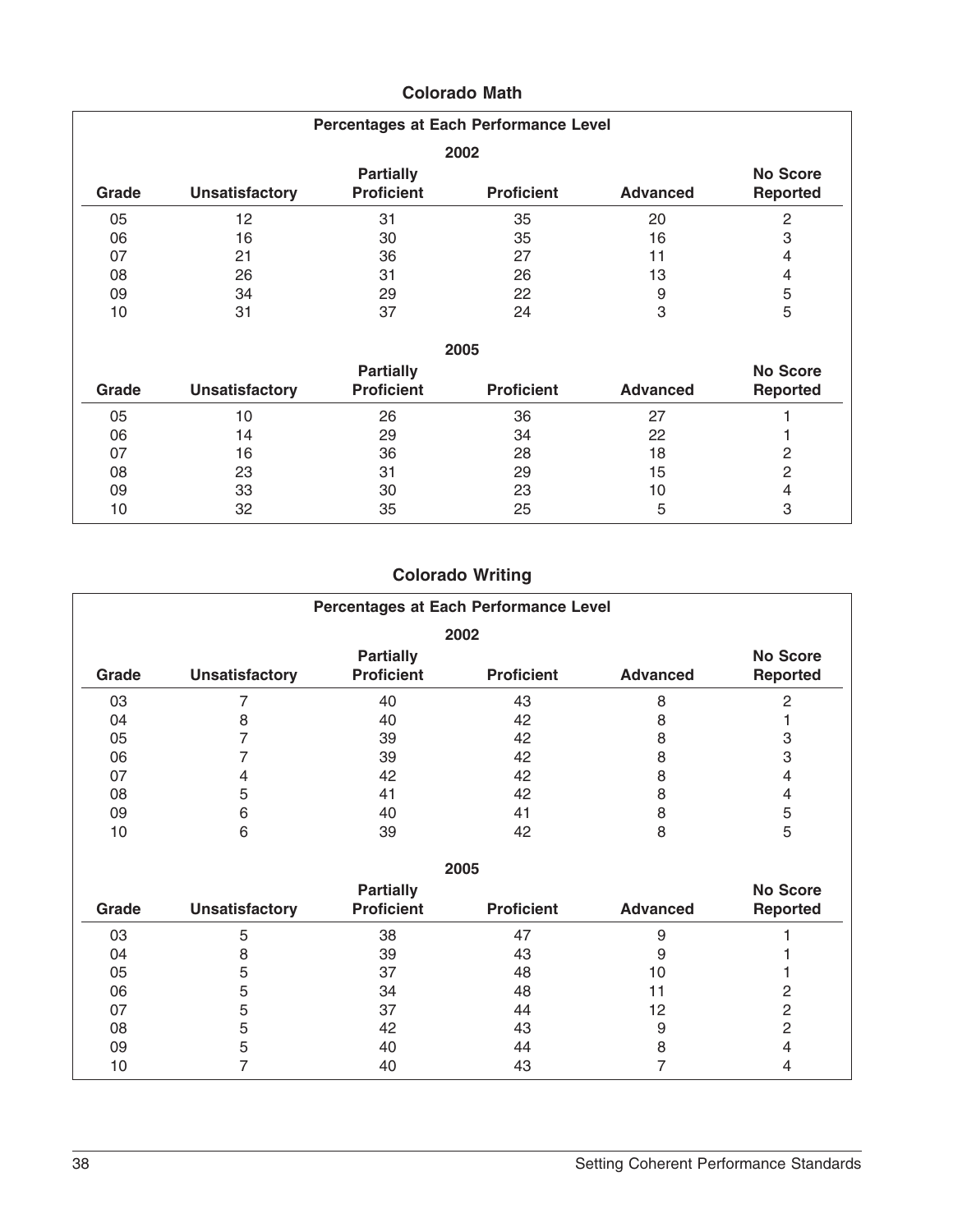**CO Math 2002**



**CO Math 2005**